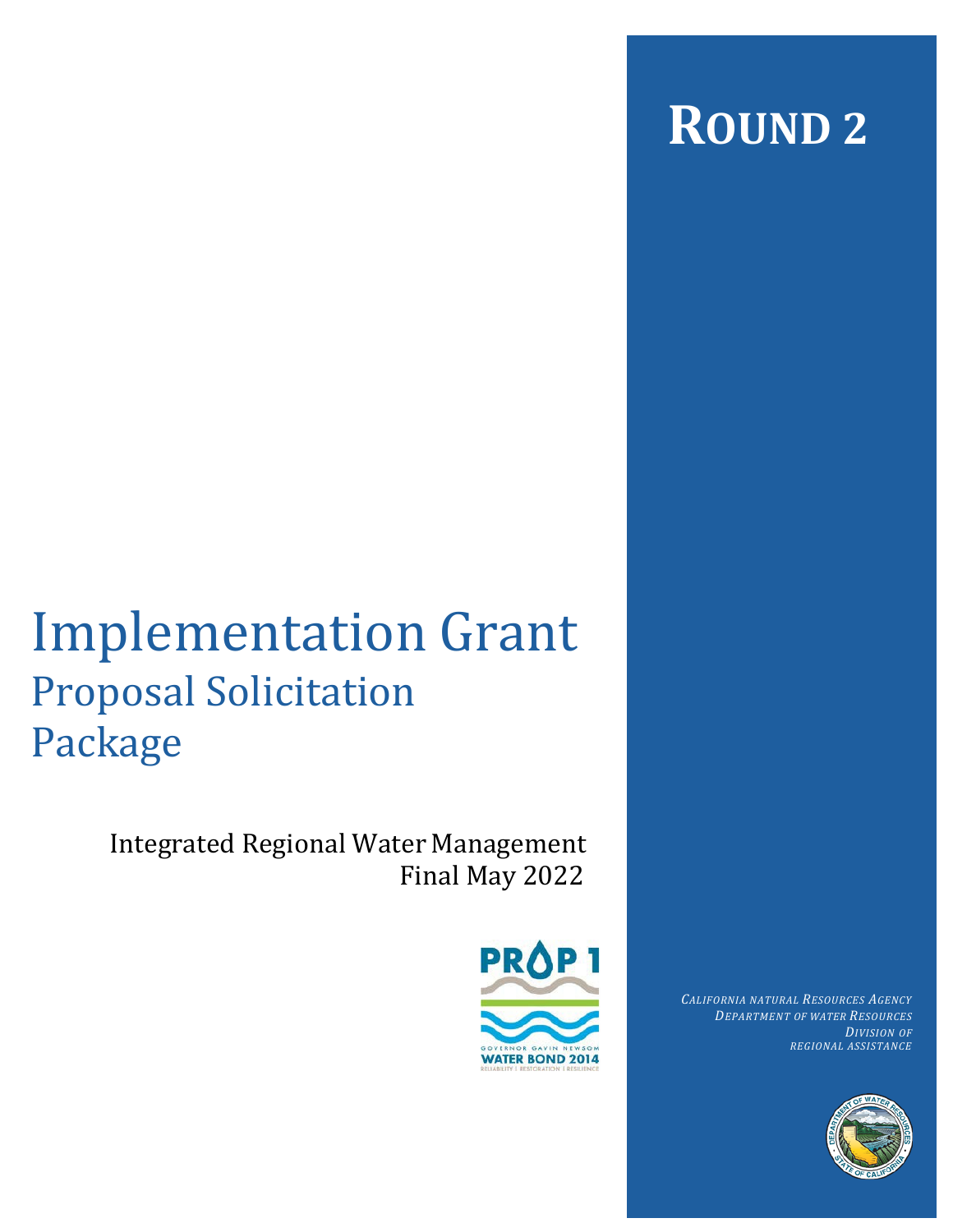*This page is left blank intentionally.*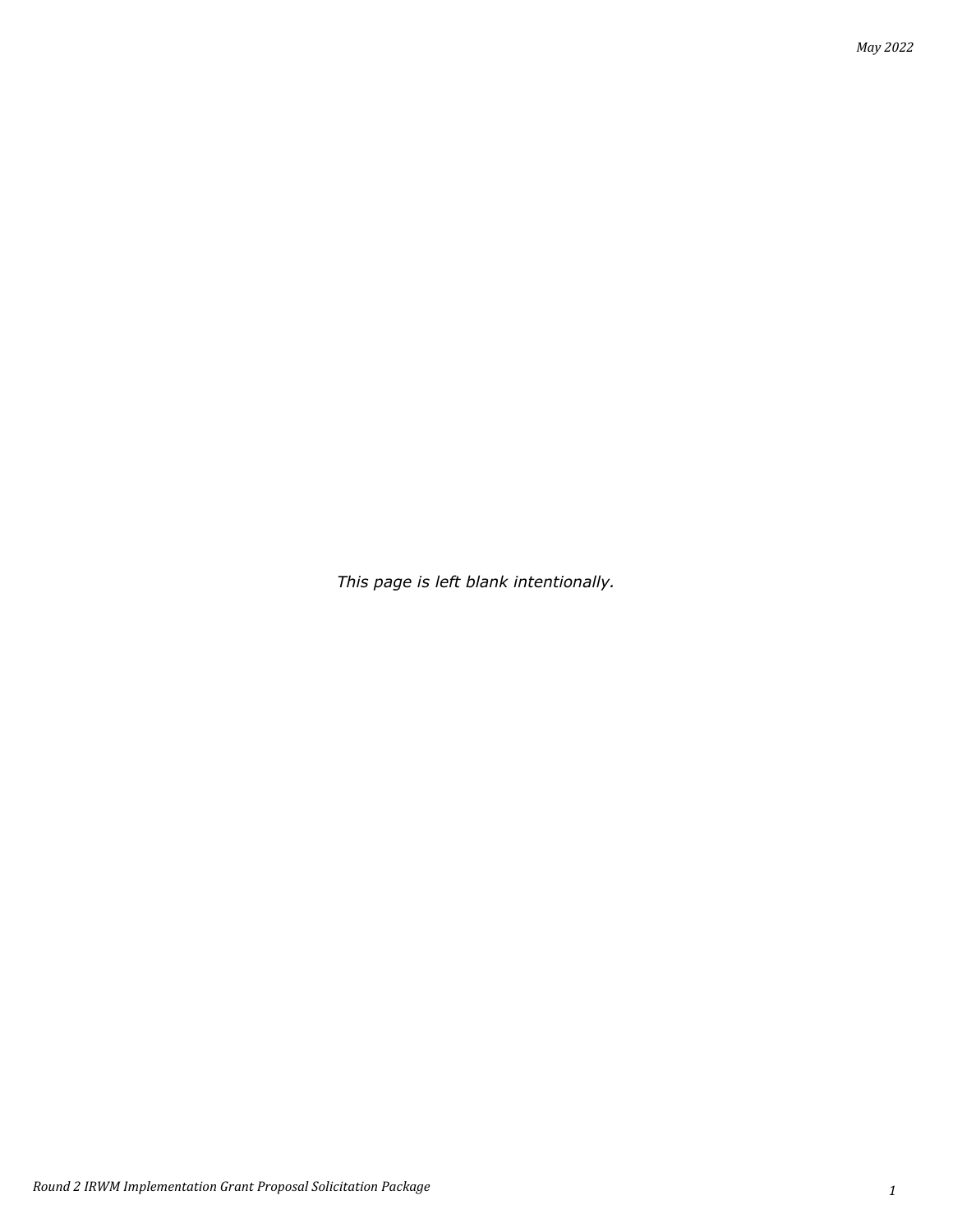## **FOREWORD**

The California Department of Water Resources (DWR) is administering the Round 2 Integrated Regional Water Management (IRWM) Implementation Grant solicitation using funds authorized by the Water Quality, Supply, and Infrastructure Improvement Act of 2014 (Proposition 1). This Proposal Solicitation Package (PSP) describes eligibility requirements, application instructions, and application review and scoring criteria. This document is not a standalone document, and the applicant will need to refer to the 2022 IRWM Grant Program Guidelines (2022 Guidelines) for additional information.

#### **Grant Program Website**

Pertinent information about the IRWM Grant Program, including this document and the 2022 Guidelines, can be found here:<https://water.ca.gov/Work-With-Us/Grants-And-Loans/IRWM-Grant-Programs>

#### **Mailing List**

In addition to the website, DWR will distribute information via e-mail. If you are not already on the IRWM contact list and wish to be placed on it, please visit here: [https://water.ca.gov/Work-With-Us/Grants-And-](https://water.ca.gov/Work-With-Us/Grants-And-Loans/IRWM-Grant-Programs)[Loans/IRWM-Grant-Programs](https://water.ca.gov/Work-With-Us/Grants-And-Loans/IRWM-Grant-Programs)

#### **Contact Information**

For questions about this document or other technical issues, please contact DWR's Financial Assistance Branch at (916) 651-9613 or by e-mail at: [DWR\\_IRWM@water.ca.gov.](mailto:DWR_IRWM@water.ca.gov)

For questions and assistance regarding DWR's Grant Review and Tracking System (GRanTS), please contact the GRanTS Administration Team at (888) 907-4267 or [grantsadmin@water.ca.gov.](mailto:grantsadmin@water.ca.gov)

#### **Grant Agreement**

All applicants that are awarded funding will be required to sign a grant agreement with DWR. The template for the Round 2 IRWM Grant Solicitation agreement can be found here: [https://water.ca.gov/Work-With-Us/Grants-And-Loans/IRWM-Grant-Programs/Proposition-](https://water.ca.gov/Work-With-Us/Grants-And-Loans/IRWM-Grant-Programs/Proposition-1/Implementation-Grants)[1/Implementation-Grants.](https://water.ca.gov/Work-With-Us/Grants-And-Loans/IRWM-Grant-Programs/Proposition-1/Implementation-Grants) Note that the agreement template is subject to change prior to agreement execution.

#### **Application Deadline**

Application deadlines will be posted on DWR's website here: [https://water.ca.gov/Work-With-Us/Grants-](https://water.ca.gov/Work-With-Us/Grants-And-Loans/IRWM-Grant-Programs/Proposition-1/Implementation-Grants)[And-Loans/IRWM-Grant-Programs/Proposition-1/Implementation-Grants](https://water.ca.gov/Work-With-Us/Grants-And-Loans/IRWM-Grant-Programs/Proposition-1/Implementation-Grants)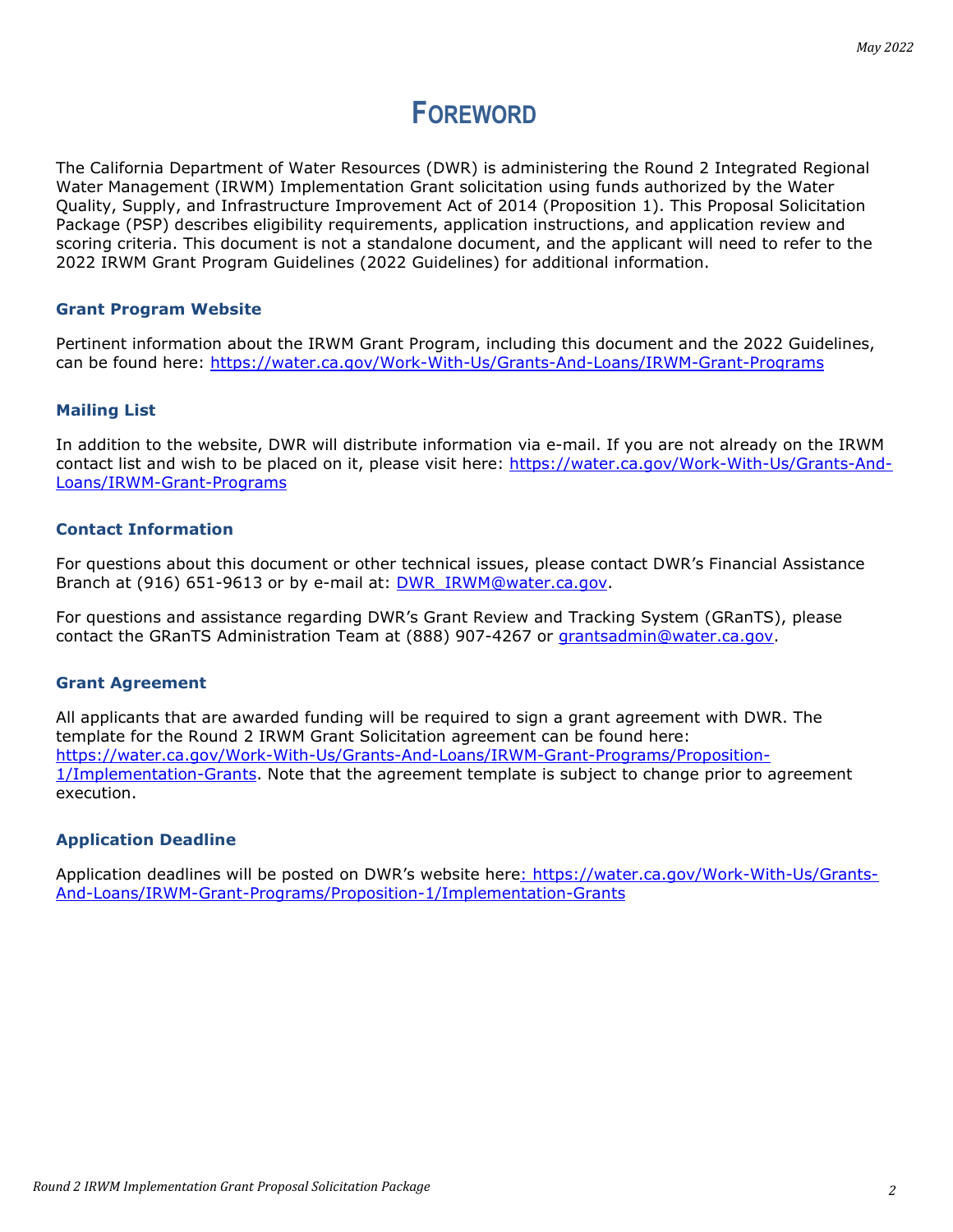## **CONTENTS**

### **TOPIC**

## **Table of Contents**

| D.       |                                                                          |  |  |  |  |
|----------|--------------------------------------------------------------------------|--|--|--|--|
|          |                                                                          |  |  |  |  |
|          |                                                                          |  |  |  |  |
|          |                                                                          |  |  |  |  |
| А.       |                                                                          |  |  |  |  |
|          |                                                                          |  |  |  |  |
| 1.<br>2. |                                                                          |  |  |  |  |
| 3.       |                                                                          |  |  |  |  |
|          |                                                                          |  |  |  |  |
|          |                                                                          |  |  |  |  |
|          |                                                                          |  |  |  |  |
|          |                                                                          |  |  |  |  |
|          |                                                                          |  |  |  |  |
|          | EXHIBIT A - Additional Proposal and Project Eligibility Requirements  35 |  |  |  |  |
|          |                                                                          |  |  |  |  |
|          |                                                                          |  |  |  |  |
|          |                                                                          |  |  |  |  |
|          |                                                                          |  |  |  |  |
|          |                                                                          |  |  |  |  |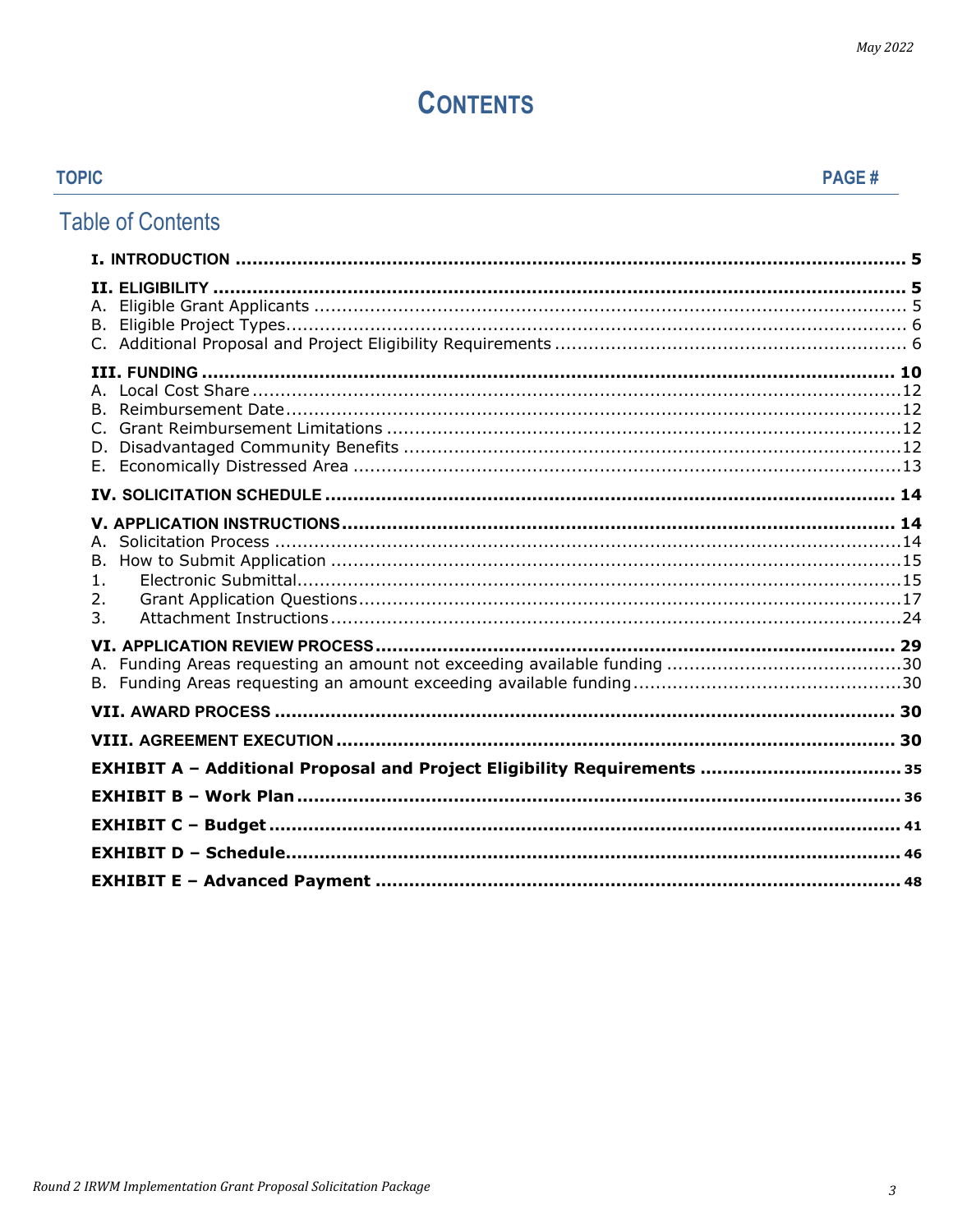## **TABLES**

<span id="page-4-0"></span>

| <b>TABLE TITLE</b> | <b>PAGE#</b> |
|--------------------|--------------|
|                    |              |
|                    |              |
|                    |              |
|                    |              |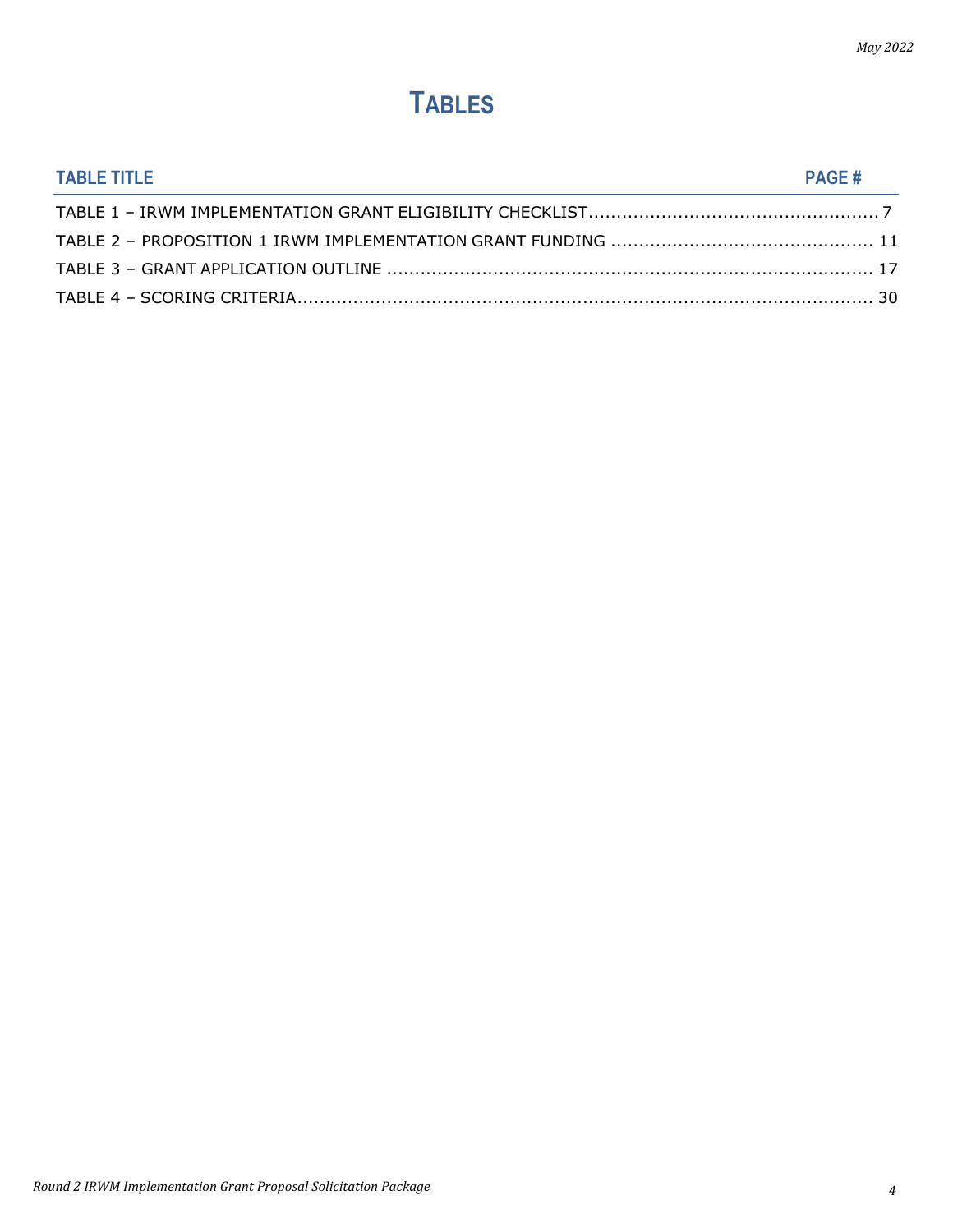#### <span id="page-5-0"></span>L **INTRODUCTION**

The Integrated Regional Water Management (IRWM) Grant Program is designed to encourage integrated regional management of water resources and provide funding for projects that support integrated water management planning and implementation. This Proposal Solicitation Package (PSP) works in conjunction with the 2022 IRWM Grant Program Guidelines (2022 Guidelines) to disburse Round 2 Implementation grant funding under the Water Quality, Supply, and Infrastructure Improvement Act of 2014 (Proposition 1). Prospective applicants should read this PSP and the 2022 Guidelines to ensure that the submitted documents will meet the grant program requirements. The 2022 Guidelines are posted on the DWR IRWM Grant Program website at the link listed in the Foreword.

Definitions of acronyms, abbreviations, and other terms commonly used throughout this PSP are provided in the 2022 Guidelines.

#### <span id="page-5-1"></span>Ш. **ELIGIBILITY**

To be eligible for IRWM grant funding, all applicable eligibility criteria outlined in Section II of the 2022 Guidelines and summarized below must be met. Additional eligibility requirements that apply specifically

to this solicitation are listed in Section II[.C \(Additional Proposal and Project](#page-6-1) 

Eligibility [Requirements\)](#page-6-1) of this PSP. A comprehensive eligibility checklist is provided in [TABLE 1: IRWM Implementation Grant Eligibility Checklist](#page-7-0) (below) as a reference for applicants.

### <span id="page-5-2"></span>**A. Eligible Grant Applicants**

A grant applicant is the entity submitting the grant application. Entities that are eligible to submit an application under this PSP are listed below and further defined in the 2022 Guidelines, Section II.A and Appendix B:

- $\triangleright$  Public agencies
- $\geq$  501(c)(3) Non-profit organizations
- $\triangleright$  Public utilities
- $\triangleright$  Federally recognized Indian Tribes
- California State Indian Tribes listed on the Native American Heritage Commission'sCalifornia Tribal Consultation List
- $\triangleright$  Mutual water companies

For the purposes of this PSP, federally recognized Indian Tribes and California State Indian Tribes listed on the Native American Heritage Commission's California Tribal Consultation List are collectively referred to as "Tribe" or "Tribes."

An eligible grant applicant will apply on behalf of a specific IRWM region(s). No more than one application will be accepted per IRWM region in each Funding Area; however, application(s) may be submitted on behalf of multiple IRWM regions within a Funding Area. In addition, the IRWM region(s) must have been accepted into the IRWM Grant Program through DWR's Region Acceptance Process (RAP). A list of accepted regions can be found at the following link: [https://water.ca.gov/Work-With-](https://water.ca.gov/Work-With-Us/Grants-And-Loans/IRWM-Grant-Programs/Plan-Review-Process)[Us/Grants-And-Loans/IRWM-Grant-Programs/Plan-Review-Process](https://water.ca.gov/Work-With-Us/Grants-And-Loans/IRWM-Grant-Programs/Plan-Review-Process)

If an application is successful, the eligible grant applicant will then enter into an agreement with the State. Local Project Sponsors are generally any stakeholders responsible for implementing a project within an application and must meet the same eligibility requirements as the grant applicant. Eligibility requirements are listed in Table 1: IRWM Implementation Grant Eligibility Checklist.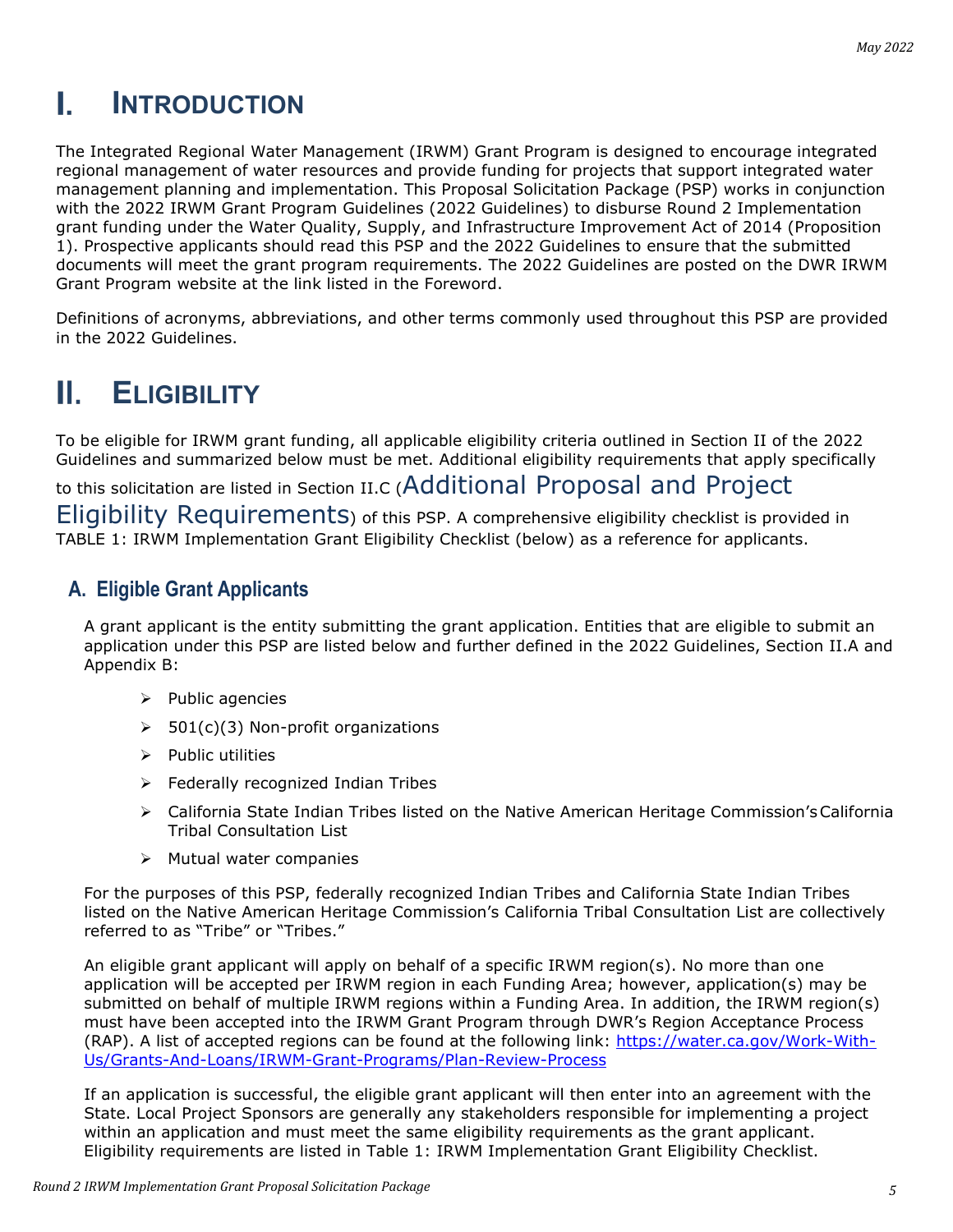## <span id="page-6-0"></span>**B. Eligible Project Types**

Details on eligible project types are provided in Section II.C of the 2022 Guidelines.

All projects must also be compliant with the State General Obligation Bond Law in order to be eligible for grant funding.

For the purposes of this PSP, "project" refers to all planning, design, engineering, acquisition of real property interests, construction and related activities undertaken to implement a discrete action to be funded under this Program.

## <span id="page-6-1"></span>**C. Additional Proposal and Project Eligibility Requirements**

Throughout this PSP, all projects (or a single project) submitted in a single application are collectively referred to as a proposal. Proposal and project eligibility requirements that are not included in the 2022 Guidelines and are specific to this solicitation are detailed in Table 1: IRWM Implementation Grant Eligibility Checklist and EXHIBIT A – [Additional Proposal and Project](#page-35-0)  [Eligibility Requirements.](#page-35-0)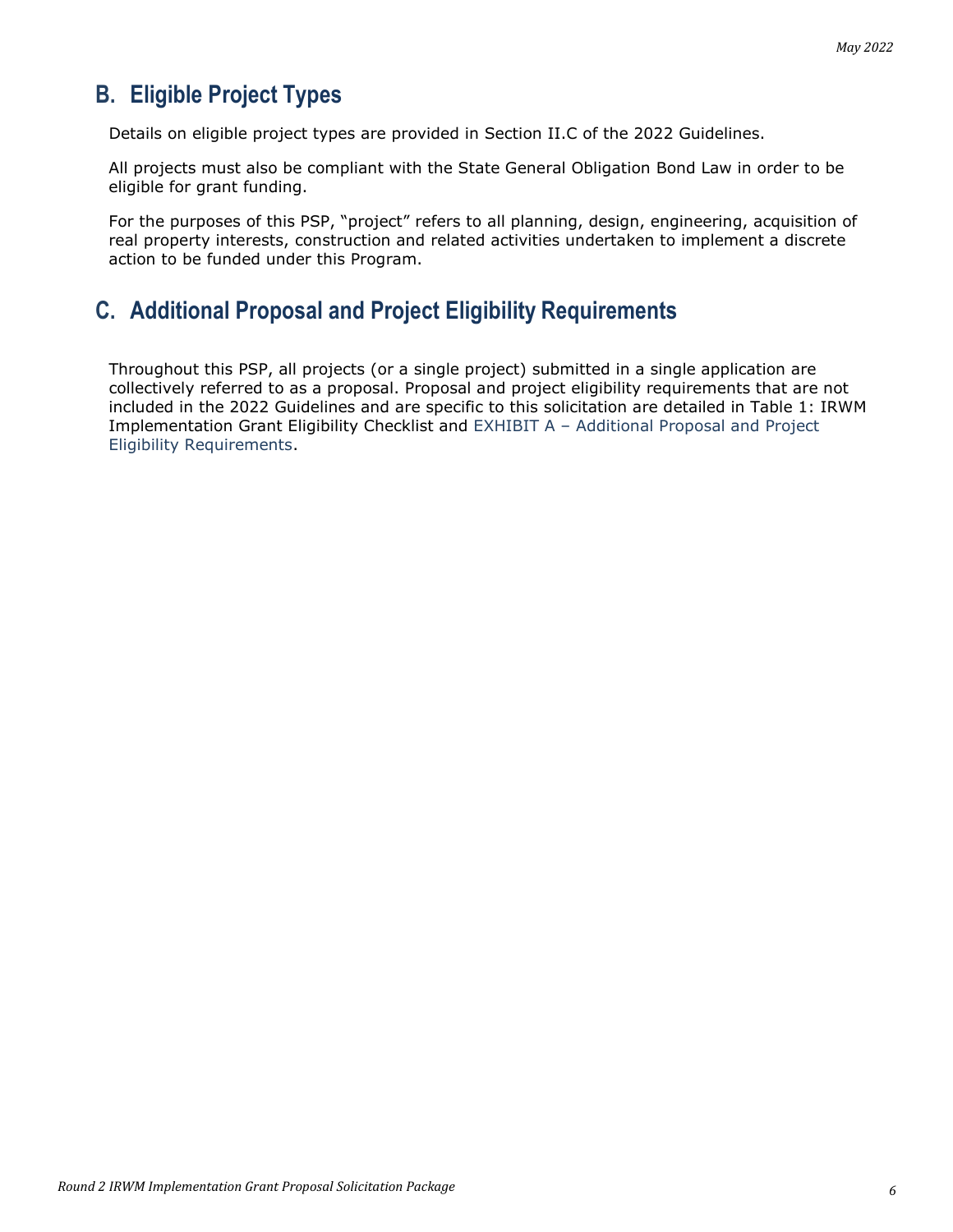#### **TABLE 1: IRWM Implementation Grant Eligibility Checklist**

<span id="page-7-0"></span>

| Criteria Type                                                                                                                                                                                          | <b>Eligibility Criteria</b>                                                                                | <b>Required Documentation</b>                                                                                                                                                           | <b>Additional Details</b>                                | <b>Criteria</b><br>Met (Yes,<br>No, or NA) |
|--------------------------------------------------------------------------------------------------------------------------------------------------------------------------------------------------------|------------------------------------------------------------------------------------------------------------|-----------------------------------------------------------------------------------------------------------------------------------------------------------------------------------------|----------------------------------------------------------|--------------------------------------------|
| <b>Applicant Eligibility</b>                                                                                                                                                                           | Has the IRWM region been accepted<br>into the IRWM Grant Program through<br>the Region Acceptance Process? | None. DWR to verify.                                                                                                                                                                    | 2022 Guidelines<br>Section II.B.                         |                                            |
| Has the region and local project<br>sponsors (LPS) adopted an IRWM plan<br>that meets 2016 IRWM Plan Standards<br><b>Applicant Eligibility</b><br>to DWR for review prior to application<br>submittal? |                                                                                                            | Complete the self-certification form and<br>include the date of adoption for each LPS.                                                                                                  | PSP Section V.B.3                                        |                                            |
| Is the applicant an Eligible Applicant<br><b>Applicant Eligibility</b><br>for Proposition 1 funding?                                                                                                   |                                                                                                            | Complete the self-certification form.                                                                                                                                                   | 2022 Guidelines<br>Section II.A. &<br>PSP Section V.B.3  |                                            |
| <b>Applicant Eligibility</b>                                                                                                                                                                           | Urban Water Management Compliance <sup>1</sup>                                                             | Complete the self-certification form and include<br>the date of plan verification and details for each<br>LPS.                                                                          | 2022 Guidelines<br>Section II.B. &<br>PSP Section V.B.3  |                                            |
| Applicant Eligibility                                                                                                                                                                                  | Agricultural Water Management<br>and Measurement Compliance <sup>1</sup>                                   | Complete the self-certification form and include<br>the date of plan verification and details for each<br>LPS.                                                                          | 2022 Guidelines<br>Section II.B. &<br>PSP Section V.B.3  |                                            |
| <b>Applicant Eligibility</b>                                                                                                                                                                           | Surface Water Diverter Compliance <sup>1</sup>                                                             | Complete the self-certification form and include<br>surface diversion submittal dates for each LPS.                                                                                     | 2022 Guidelines<br>Section II.B. &<br>PSP Section V.B.3  |                                            |
| <b>Applicant Eligibility</b>                                                                                                                                                                           | Groundwater Management Compliance <sup>1</sup>                                                             | Complete the self-certification form and indicate if<br>the agency self-certifies regarding Groundwater<br>Management Plans or the project does not affect<br>groundwater for each LPS. | 2022 Guidelines<br>Section II.B. &<br>PSP Section V.B.3  |                                            |
| <b>Applicant Eligibility</b>                                                                                                                                                                           | CASGEM Compliance <sup>1</sup>                                                                             | Complete the self-certification form and include the<br>name of monitoring entities.                                                                                                    | 2022 Guidelines,<br>Section II.B. & PSP<br>Section V.B.3 |                                            |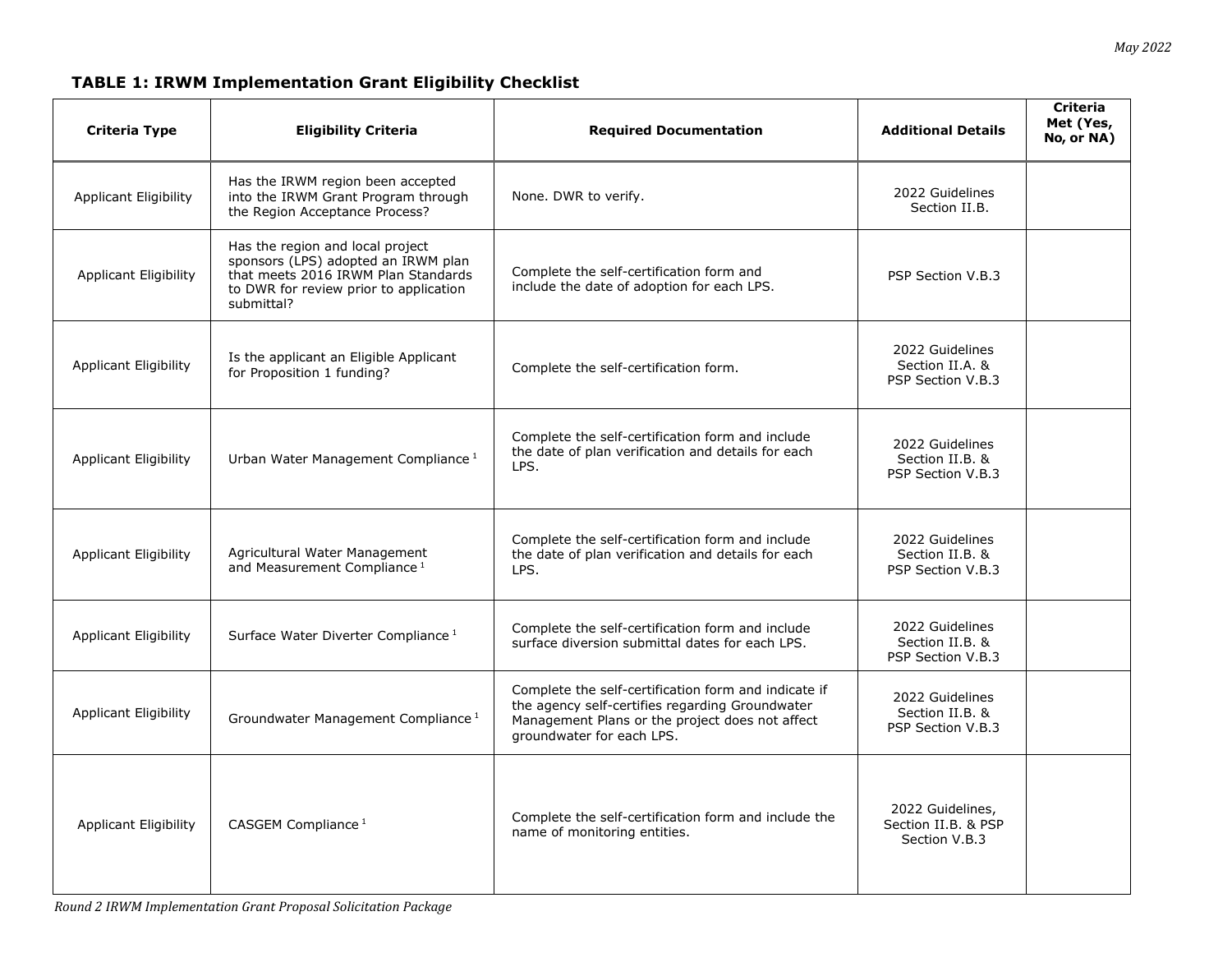| <b>Eligibility Criteria</b><br>Criteria Type |                                                                                                                                                                                                                                      | <b>Required Documentation</b>                                                                                                                                                                                                                                                                 | <b>Additional Details</b>                                               | Criteria<br>Met (Yes,<br>No, or NA)                                                               |
|----------------------------------------------|--------------------------------------------------------------------------------------------------------------------------------------------------------------------------------------------------------------------------------------|-----------------------------------------------------------------------------------------------------------------------------------------------------------------------------------------------------------------------------------------------------------------------------------------------|-------------------------------------------------------------------------|---------------------------------------------------------------------------------------------------|
| Local Project Sponsor<br>Eligibility         | Does each Local Project Sponsor<br>meet all applicable eligibility<br>requirements?                                                                                                                                                  | Each Local Project Sponsor must meet the same<br>eligibility requirements as the applicant.                                                                                                                                                                                                   | See specific<br>requirements above                                      | <b>Utilize</b><br>same<br>checklist<br>as above<br>for each<br>Local<br>Project<br><b>Sponsor</b> |
| Proposal Eligibility                         | Does the proposal address risk from<br>Climate Change?                                                                                                                                                                               | Applicant to complete grant application. Indicate<br>which project(s) in proposal address risk from<br>Climate Change.                                                                                                                                                                        | 2022 Guidelines<br>Section II.C. & PSP<br>Section II.C,<br>Exhibit A    |                                                                                                   |
| Proposal Eligibility                         | Does the proposal contribute to<br>regional water self-reliance?                                                                                                                                                                     | Applicant to complete grant application.<br>Indicate how a project(s) in the proposal<br>contributes to regional water self-reliance<br>(reduces reliance on the delta).<br><b>OR</b><br>Provide explanation why the proposal does not<br>need to contribute to regional water self-reliance. | 2022 Guidelines<br>Section II.C. & PSP<br>Section II.C,<br>Exhibit A    |                                                                                                   |
| Proposal<br>Eligibility                      | For regions where nitrate, arsenic,<br>perchlorate, or hexavalent chromium<br>contamination (AB 1249<br>contaminants) have been identified,<br>does the proposal include a project(s)<br>to address existing contamination?          | Applicant to complete grant application.<br>Indicate how a $project(s)$ in proposal addresses<br>AB 1249 contaminants.<br><b>OR</b><br>Provide explanation why the proposal does not<br>include that kind of project(s).                                                                      | 2022 Guidelines,<br>Section II.B                                        |                                                                                                   |
| Project Eligibility                          | Is the project an eligible project type?                                                                                                                                                                                             | Complete the grant application.                                                                                                                                                                                                                                                               | 2022 Guidelines,<br>Section II.C &<br>PSP Section II.B                  |                                                                                                   |
| Project Eligibility                          | If applicable, does the project have<br>a useful life consistent with<br>Government Code 16727?                                                                                                                                      | Complete self-certification form.                                                                                                                                                                                                                                                             | PSP Section II.C,<br>Exhibit A                                          |                                                                                                   |
| Project Eligibility                          | If the project is a stormwater and/or<br>dry weather runoff capture project, is<br>it included in a Stormwater Resource<br>Plan (or functionally equivalent plan)<br>that has been incorporated into an<br>IRWM Plan, if applicable? | Complete self-certification form.                                                                                                                                                                                                                                                             | 2022 Guidelines<br>Section II.B, Section<br>II.C & PSP Section<br>V.B.3 |                                                                                                   |

| <b>TABLE 1: IRWM Implementation Grant Eligibility Checklist (cont.)</b> |  |  |  |
|-------------------------------------------------------------------------|--|--|--|
|                                                                         |  |  |  |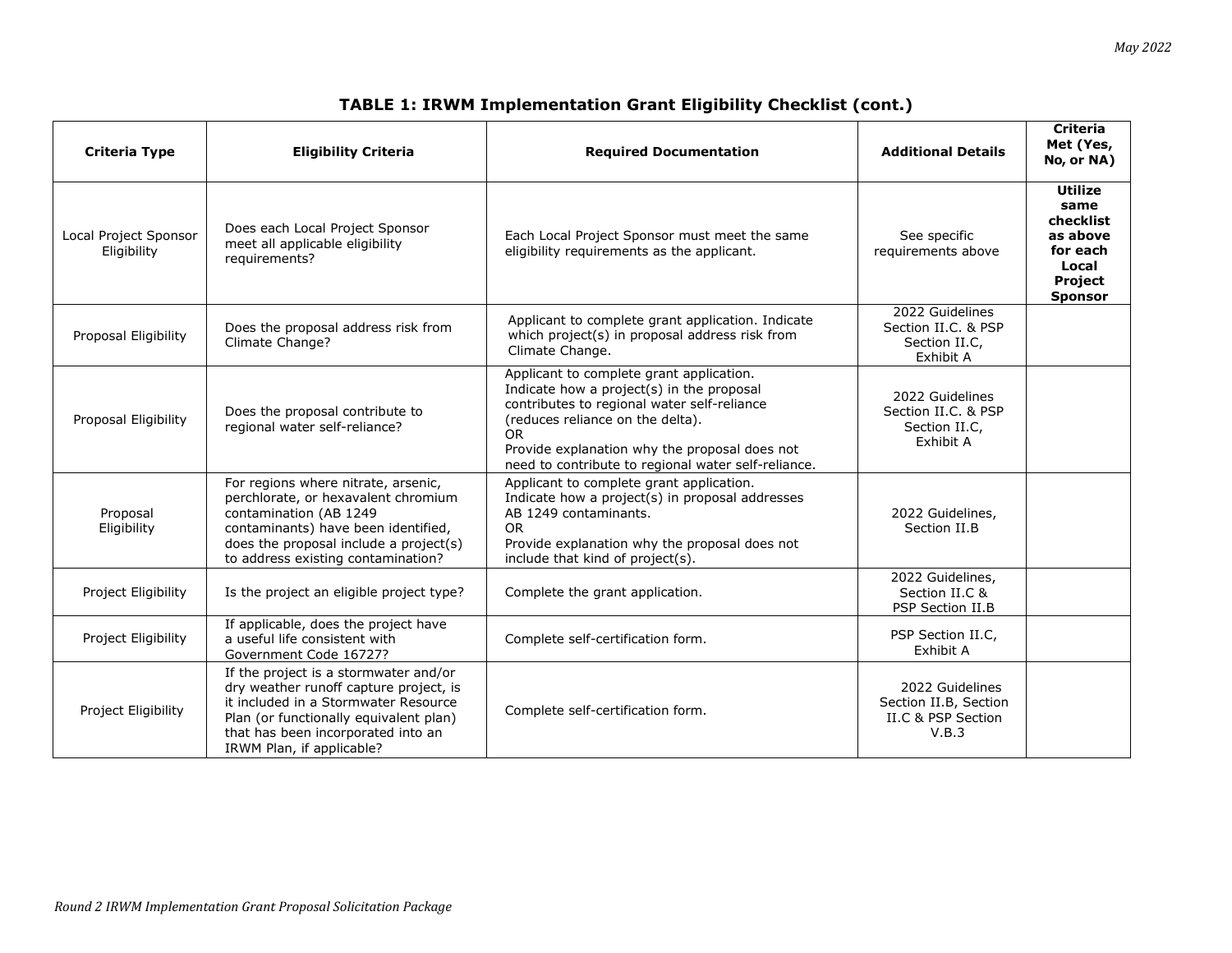| Criteria Type       | <b>Eligibility Criteria</b>                                                                                                                                                                                                     | <b>Required Documentation</b>     | <b>Additional Details</b>                                              | Criteria<br>Met (Yes,<br>No, or NA) |
|---------------------|---------------------------------------------------------------------------------------------------------------------------------------------------------------------------------------------------------------------------------|-----------------------------------|------------------------------------------------------------------------|-------------------------------------|
| Project Eligibility | The project must have a quantified<br>primary benefit that addresses the<br>critical water management needs of the<br>Region unless the project is a Decision<br>Support Tool.                                                  | Complete the grant application.   | PSP Section II.C,<br>Exhibit A                                         |                                     |
| Project Eligibility | If the project affects groundwater in a<br>high or medium priority basin, does it<br>have the support of the local<br>Groundwater Sustainability Agency<br>(GSA) or agency responsible for<br>implementing an Alternative Plan? | Complete self-certification form. | 2022 Guidelines<br>Section II.B, PSP<br>Section V.B.3                  |                                     |
| Project Eligibility | Is the project included in an IRWM Plan<br>that is consistent with the 2016 IRWM<br>Plan Standards?                                                                                                                             | Complete self-certification form. | 2022 Guidelines<br>Section II.B & PSP<br>Section II.B, Section<br>VIII |                                     |
| Project Eligibility | Will the project be complete, including<br>project closeout and retention, by<br>December 31, 2027?                                                                                                                             | Complete the grant application.   | PSP Exhibit A                                                          |                                     |

#### NOTES

1) Eligibility Criteria compliance required only if applicable to the Grantee or Local Project Sponsor.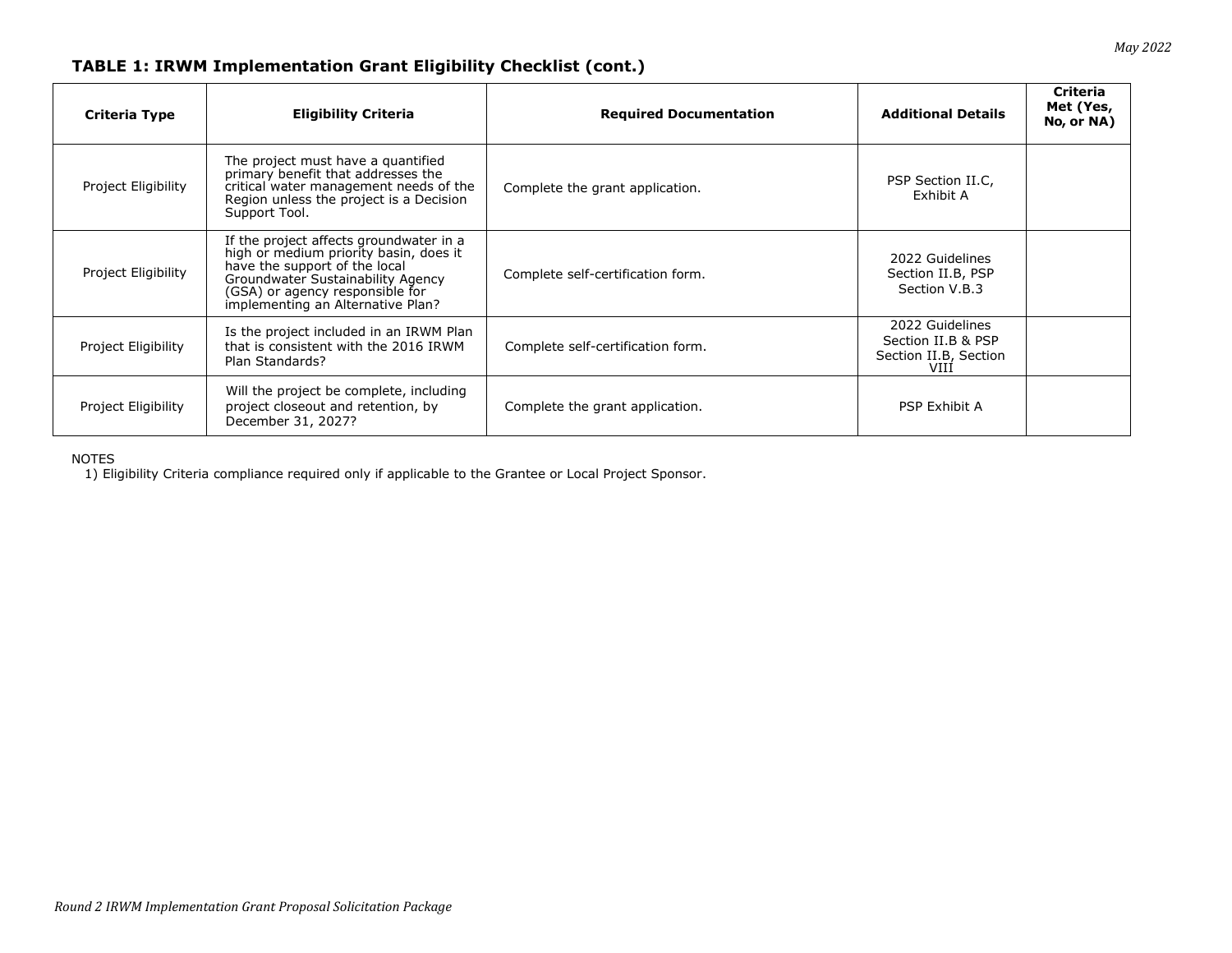## <span id="page-10-1"></span><span id="page-10-0"></span>**FUNDING**

Proposition 1 authorized \$510 million for DWR to award IRWM grants, with specified allocations to 12 Funding Areas in California (Water Code §79744). Of the \$510 million, \$25.5 million (5%) is designated for DWR's grant administration costs, \$15.3 million (3%) is designated for DWR's planning and monitoring costs, and \$10.2 million (2%) is designated for other State costs (issuance of bonds). Previously awarded funds include \$4.2 million for Planning Grants, \$51.7 million for DAC Involvement Grants, and \$211.06 million for Implementation Grants.

As required by legislation (Water Code §79742(d)), at least 10% of authorized funds (\$51 million) will be reserved for projects that directly benefit Disadvantaged Communities, with the minimum 10% requirement applied to each Funding Area.

This PSP is applicable to the Round 2 Implementation Grant solicitation, which will award approximately \$192 million in grant funds. This is the final solicitation of the Proposition 1 IRWM grant funding. [TABLE 2:](#page-11-0)  [Proposition 1 IRWM Implementation Grant Funding](#page-11-0) provides a complete breakdown of this funding allocation.

DWR will solicit proposals to award funding on a competitive basis in two funding categories:

- *DAC Implementation Project Fund:* DAC Implementation Projects include only those projects that provide at least 75% of their primary benefit directly to a DAC. See Appendix E of the 2022 Guidelines for information on how to determine if a community is a DAC. Funding awarded under this category will count toward the 10% minimum required per Funding Area to be awarded to implementation projects that directly benefita DAC.
- *General Implementation Project Fund*: General Implementation Projects include all other eligible implementation projects.

Every project within a proposal must fall within one of the two funding categories described above. At the time of application, applicants should select a single funding category they would like each project to be considered under. Projects that qualify as a DAC Implementation Project *(i.e*., projects that provide at least 75% of their primary benefit directly to a DAC) may be funded from the General Implementation Project Fund if DAC Implementation funds are completely utilized.

The maximum amount of funds awarded through Proposition 1 for any single Funding Area cannot exceed the values shown in [TABLE 2: Proposition 1 IRWM Implementation Grant Funding.](#page-11-0) However, additional funds may become available due to project changes in Round 1 Implementation grant agreements. This may occur if project(s) fail to meet the CEQA placeholder requirement, or due to project schedule delays and other unforeseen reasons. Table 2 will be posted on the Program website and will be updated by DWR as necessary, followed by e-mail announcements of the changes. Due to anticipated demand for funding and the limited amount of funding available, individual applicants may receive less than the full amount requested.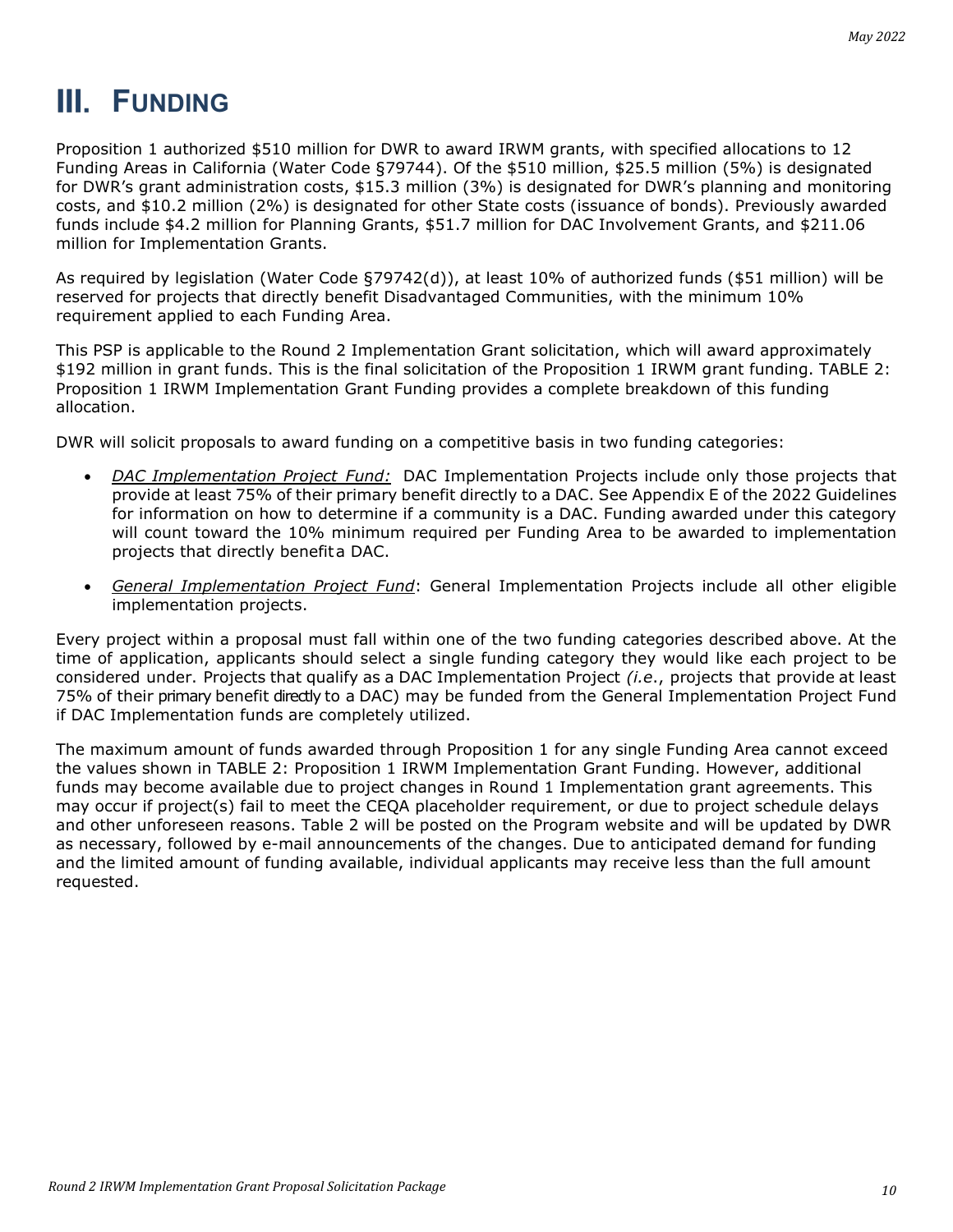#### **TABLE 2: Proposition 1 IRWM Implementation Grant Funding**

<span id="page-11-0"></span>

|                         |                                           |                          | <b>Previous Grant Awards</b> |                                  | Available Funds in Round $2^2$                         |                                                      |                                                          |                                          |                                                 |
|-------------------------|-------------------------------------------|--------------------------|------------------------------|----------------------------------|--------------------------------------------------------|------------------------------------------------------|----------------------------------------------------------|------------------------------------------|-------------------------------------------------|
| Column A                | <b>Column B</b>                           | Column <sub>C</sub>      | Column D                     | <b>Column E</b>                  | Column F                                               | Column G                                             | <b>Column H</b>                                          | Column I                                 | Column J                                        |
| <b>Funding Area</b>     | <b>Proposition 1</b><br><b>Allocation</b> | State Costs <sup>1</sup> | <b>Planning</b><br>Grant     | <b>DAC</b><br><b>Involvement</b> | Round 1<br><b>Implementation</b><br><b>Grant Total</b> | Round 1<br><b>Implementation</b><br><b>DAC Funds</b> | Round 1<br><b>Implementation</b><br><b>General Funds</b> | Implementation<br>DAC Funds <sup>3</sup> | General<br>Implementation<br>Funds <sup>3</sup> |
| North Coast             | \$26,500,000                              | \$2,650,000              | $\frac{1}{2}$ -              | \$2,650,000                      | \$12,720,000                                           | \$1,590,000                                          | \$11,130,000                                             | \$1,060,000                              | \$7,420,000                                     |
| San Francisco<br>Bav    | \$65,000,000                              | \$6,500,000              | $$ -$                        | \$6,500,000                      | \$22,750,000                                           | \$-                                                  | \$22,750,000                                             | \$6,500,000                              | \$22,750,000                                    |
| Central Coast           | \$43,000,000                              | \$4,300,000              | \$281,118                    | \$4,300,000                      | \$14,364,482                                           | \$2,150,000                                          | \$12,214,482                                             | \$2,150,000                              | \$17,604,400                                    |
| Los Angeles             | \$98,000,000                              | \$9,800,000              | $\frac{1}{2}$ -              | \$9,800,000                      | \$37,730,000                                           | \$3,430,000                                          | \$34,300,000                                             | \$6,370,000                              | \$34,300,000                                    |
| Santa Ana               | \$63,000,000                              | \$6,300,000              | \$250,000                    | \$6,300,000                      | \$23,091,428                                           | \$2,205,000                                          | \$20,886,428                                             | \$4,095,000                              | \$22,963,572                                    |
| San Diego               | \$52,500,000                              | \$5,250,000              | \$250,000                    | \$5,551,350                      | \$19,456,264                                           | \$3,680,000                                          | \$15,776,264                                             | \$1,570,000                              | \$20,422,386                                    |
| Sacramento<br>River     | \$37,000,000                              | \$3,700,000              | \$314,222                    | \$3,700,000                      | \$27,608,320                                           | \$3,700,000                                          | \$23,908,320                                             | \$-                                      | \$1,677,458                                     |
| San Joaquin<br>River    | \$31,000,000                              | \$3,100,000              | \$215,125                    | \$3,100,000                      | \$16,006,627                                           | \$2,800,000                                          | \$13,206,627                                             | \$300,000                                | \$8,278,248                                     |
| Tulare/Kern             | \$34,000,000                              | \$3,400,000              | \$751,888                    | \$3,400,000                      | \$11,961,102                                           | \$3,400,000                                          | \$8,561,102                                              | $$ -$                                    | \$14,487,010                                    |
| North/South<br>Lahontan | \$24,500,000                              | \$2,450,000              | \$841,030                    | \$2,450,000                      | \$12,073,702                                           | \$1,280,540                                          | \$10,793,162                                             | \$1,169,460                              | \$5,515,808                                     |
| Colorado River          | \$22,500,000                              | \$2,250,000              | \$1,211,982                  | \$2,636,488                      | \$7,863,265                                            | \$787,500                                            | \$7,075,765                                              | \$1,462,500                              | \$7,075,765                                     |
| Mountain<br>Counties    | \$13,000,000                              | \$1,300,000              | \$83,906                     | \$1,300,000                      | \$4,416,482                                            | \$455,000                                            | \$3,961,482                                              | \$845,000                                | \$5,054,612                                     |
| <b>Total</b>            | \$510,000,000                             | \$51,000,000             | \$4,199,271                  | \$51,687,838                     | \$210,041,672                                          | \$25,478,040                                         | \$184,563,632                                            | \$25,521,960                             | \$167,549,259                                   |
|                         |                                           |                          |                              |                                  |                                                        |                                                      |                                                          | <b>Total Round 2</b>                     | \$193,071,219                                   |

*NOTE:*

1) Includes State Administration (5%); Program Planning and Monitoring (3%); and Bond Costs (2%). Subject to change depending on future budget appropriations.

2) Available fund amounts reflect the data as of the date of PSP release and may change based on the amendments to Round 1 Grant Agreements.

3) See PSP, Section III for definition of funding categories.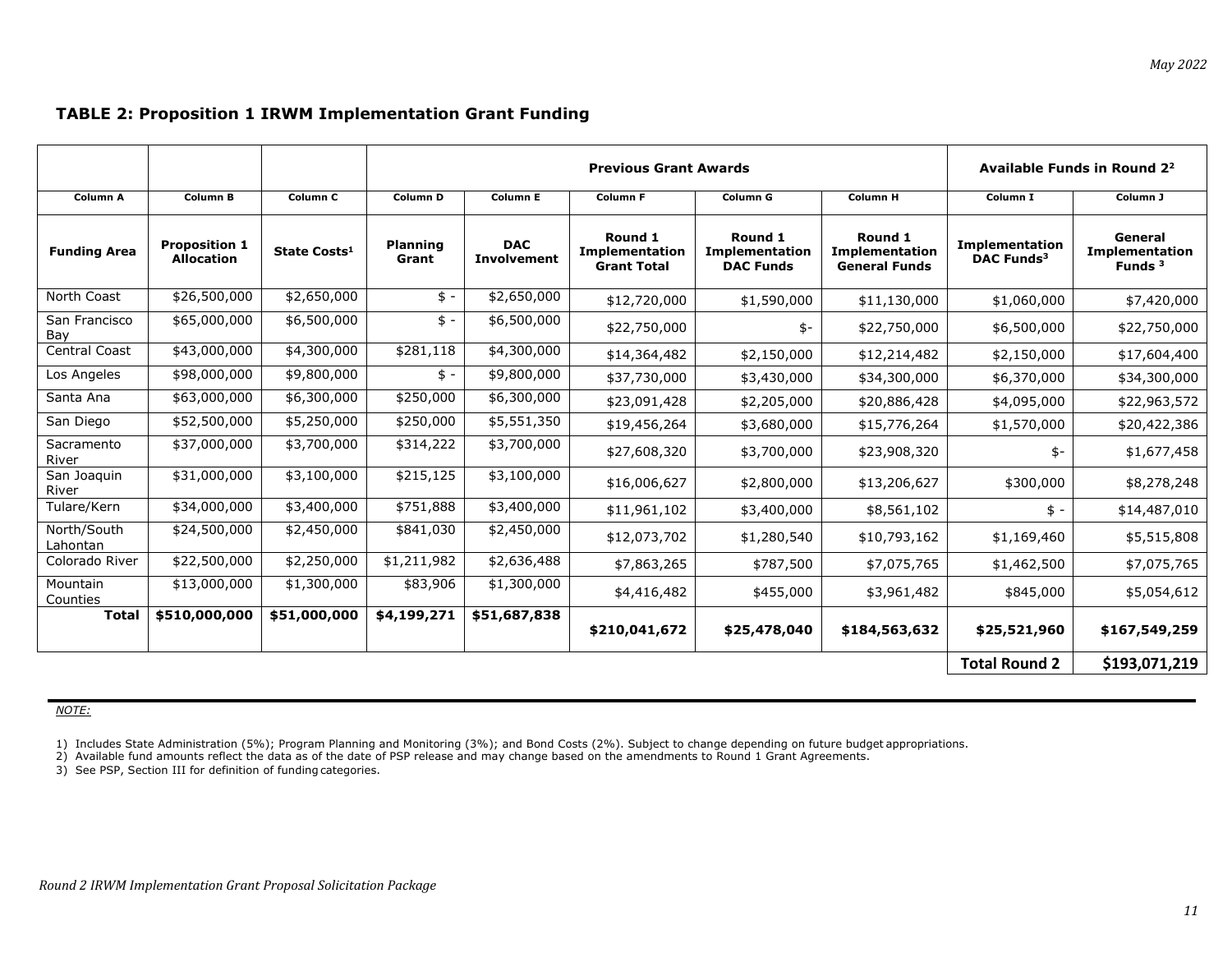## <span id="page-12-0"></span>**A. Local Cost Share**

Proposition 1 requires a minimum cost share of 50% of the total project costs (Water Code §79742(C)). Applicants must demonstrate that on average a minimum of 50% of the total project costs in each proposal will be paid for with non-State funds. Grant administration costs **are not** included in the calculation of total project costs; however, administration costs for individual projects **are** included in total project costs. Costs incurred after January 1, 2015 (the effective date of Proposition 1) can be used as local cost share; in-kind services may also be used for local cost share.

An applicant may request the local cost share requirement be waived or reduced for projects that directly benefit one or more DACs and/or Economically Distressed Areas (EDAs). Appendices E and F in the 2022 Guidelines provide details regarding what documentation must be submitted to support DACs and/or EDAs determination. To determine if a cost share waiver applies, DWR will review and evaluate documentation submitted in the application supporting the DAC/EDA project benefit area claimed [\(Table 3: Grant Application](#page-17-1) and Attachment 5). Decision support tools may be eligible for cost share waivers based on the percentage of described potential water-related benefits to a DAC and/or EDA. For example, if a decision support tool will contribute to the design or operation of an implementation project, planned or potential quantitative benefits may also be used to qualify for a cost share waiver. Project benefits may be claimed based on either population or geographic area. If documentation submitted is reasonable, cost share waivers will be determined as follows:

| DAC/EDA<br><b>Benefit</b> | Percent (%) Cost<br><b>Share Required</b> |
|---------------------------|-------------------------------------------|
| $75\% - 100\%$            | 0%                                        |
| $50\% - 74\%$ :           | 12.5%                                     |
| $25\% - 49\%$ :           | 25%                                       |
| Less than<br>$25%$ :      | 50%                                       |

## <span id="page-12-1"></span>**B. Reimbursement Date**

For this grant solicitation, costs incurred after the Final Award date will be eligible for reimbursement. This date may be different for each Funding Area as discussed in the solicitation schedule below. Reimbursable costs are defined in Appendix B of the 2022 Guidelines.

## <span id="page-12-2"></span>**C. Grant Reimbursement Limitations**

Travel is only a reimbursable expense for projects providing at least 75% of benefits to DACs, EDAs, and/or Tribes (based on population or geographic area). Only ground transportation and lodging are eligible for grant reimbursement; per diem costs will not be eligible for grant reimbursement. DWR approval is required prior to travel outside of the IRWM region.

## <span id="page-12-3"></span>**D. Disadvantaged Community Benefits**

Waivers and exemptions are available for projects that provide a direct water-related benefit (i.e., water supply, water quality, flood management, *etc*.) to a DAC. DWR will use information provided in the grant application to evaluate the application and determine the following:

• Eligibility for funding under the DAC Implementation Project category ("Funding" on page [10\)](#page-10-0)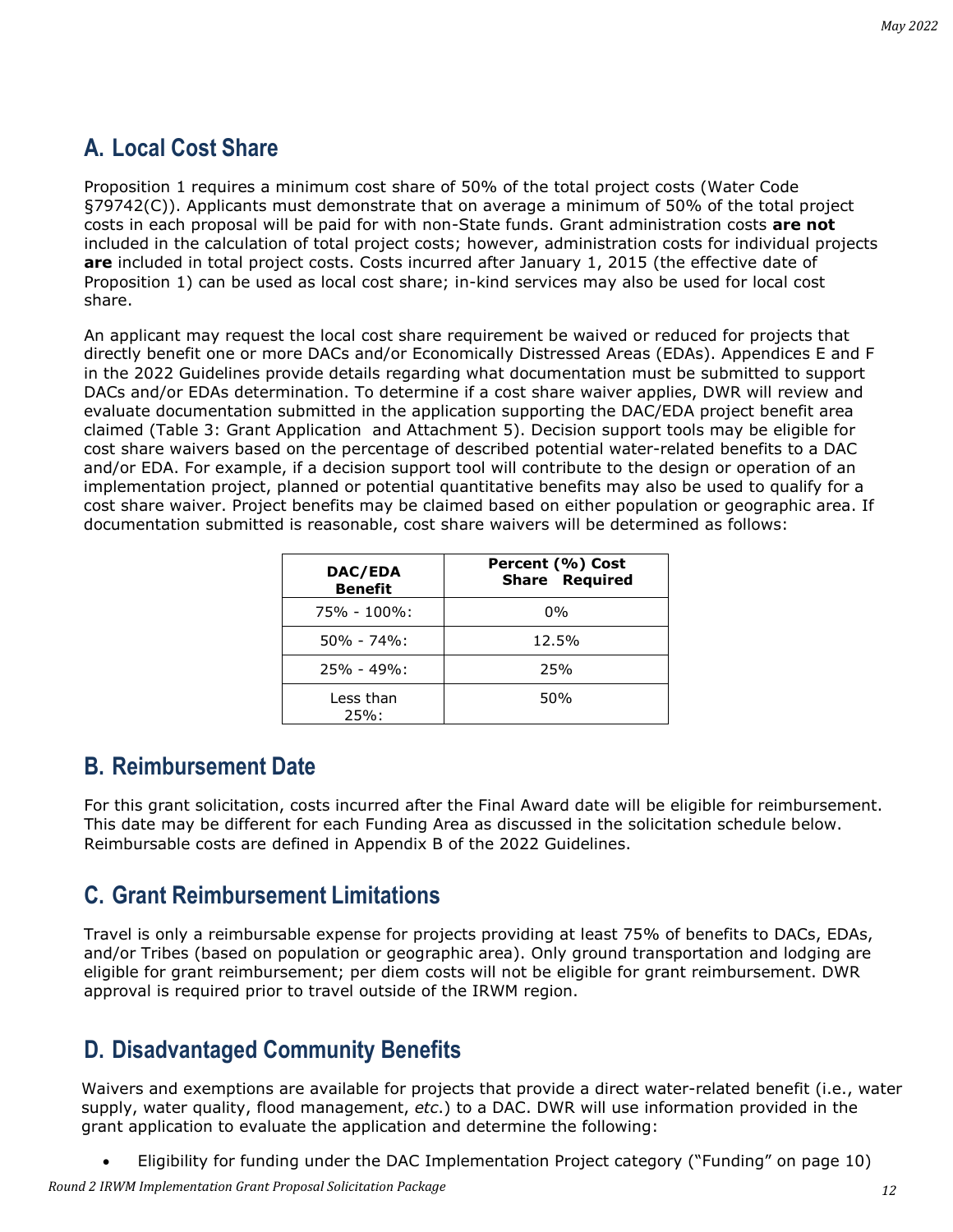- Eligibility for full or partial waiver(s) of required cost share ("Local Cost Share" on page [12\)](#page-12-0)
- Eligibility of travel expenses ("Grant Reimbursement Limitations" on page [12\)](#page-12-2)

DWR strongly recommends that applicants consult Appendix E of the 2022 Guidelines to determine if the project benefit area includes a DAC. DACs should be defined using the most recent Median Household Income (MHI) data available. The project benefit area (by population or geographic area) is determined by the area receiving the primary benefit from the project, not by the physical location of the project. The primary benefit must be a quantified direct benefit of the project (unless the project is a Decision Support Tool, in which case potential benefits are acceptable). Applicants should ensure the description of the DAC is adequate for DWR to determine whether the communities meet the definition of a DAC.

Applicants must provide the following information for each project claiming benefits to a DAC:

- Percentage of the project's primary water-related benefit (by population or geographic area) provided directly to a DAC.
- Information that supports that the project benefits a DAC(s), such as a map or shapefile that shows the project benefit area and the location of the DAC(s) receiving the benefit.
- Information supporting that the community is a DAC such as the average MHI. Where the lack of representative census data that adequately represents the community can be documented, alternative studies (older census data, local income surveys, a subset of a block group, older American Community Survey (ACS) data, *etc*.) may be submitted in the Attachment 5. Include justification for the use of alternate data.
- To determine the MHI for DACs, applicants may use a single type of census geography or combinations of census geographies that best represent the DAC.

For the applicants with GIS capability, the GIS data files used within the DAC mapping tool are available to download and use; see the link provided in Foreword. These GIS files will allow applicants to combine project area shape files with DAC data layers. This will help applicants show the extent of overlap or project areas with DACs.

Please note that the American Community Survey (ACS) of the U. S. Census provides a dataset than can be used as a source to estimate a community's MHI. The most recent and comprehensive data available for this solicitation is for the 5-year period of 2016-2020. The ACS data gives estimates of MHI for different census geographies, such as for states, counties, census places (incorporated cities and unincorporated towns), census tracts, and census block groups. For additional information on the ACS or other methods for determining MHI, see the link listed in Proposition 1 IRWM Guidelines, Appendix A.

## <span id="page-13-0"></span>**E. Economically Distressed Area**

There are several benefits to projects that provide a direct water-related benefit (*i.e*., water supply, water quality, flood management, *etc*.) to an EDA. DWR will use the information in the grant application to evaluate the application and to determine the following:

- Eligibility for full or partial waiver(s) of required cost share ("Local Cost Share" on page 12)
- Eligibility of travel expenses ("Grant Reimbursement Limitations" on page 12)

DWR strongly recommends that applicants consult Guidelines, Appendix F, to determine if the project benefit area includes an EDA. Applicants should ensure the description of the EDA is adequate for DWR to determine whether the community meets the definition. Applicants must provide the following information for each project claiming benefits to an EDA(s):

• Percentage of the project's primary water related benefit (by population or geography) provided directly to an EDA.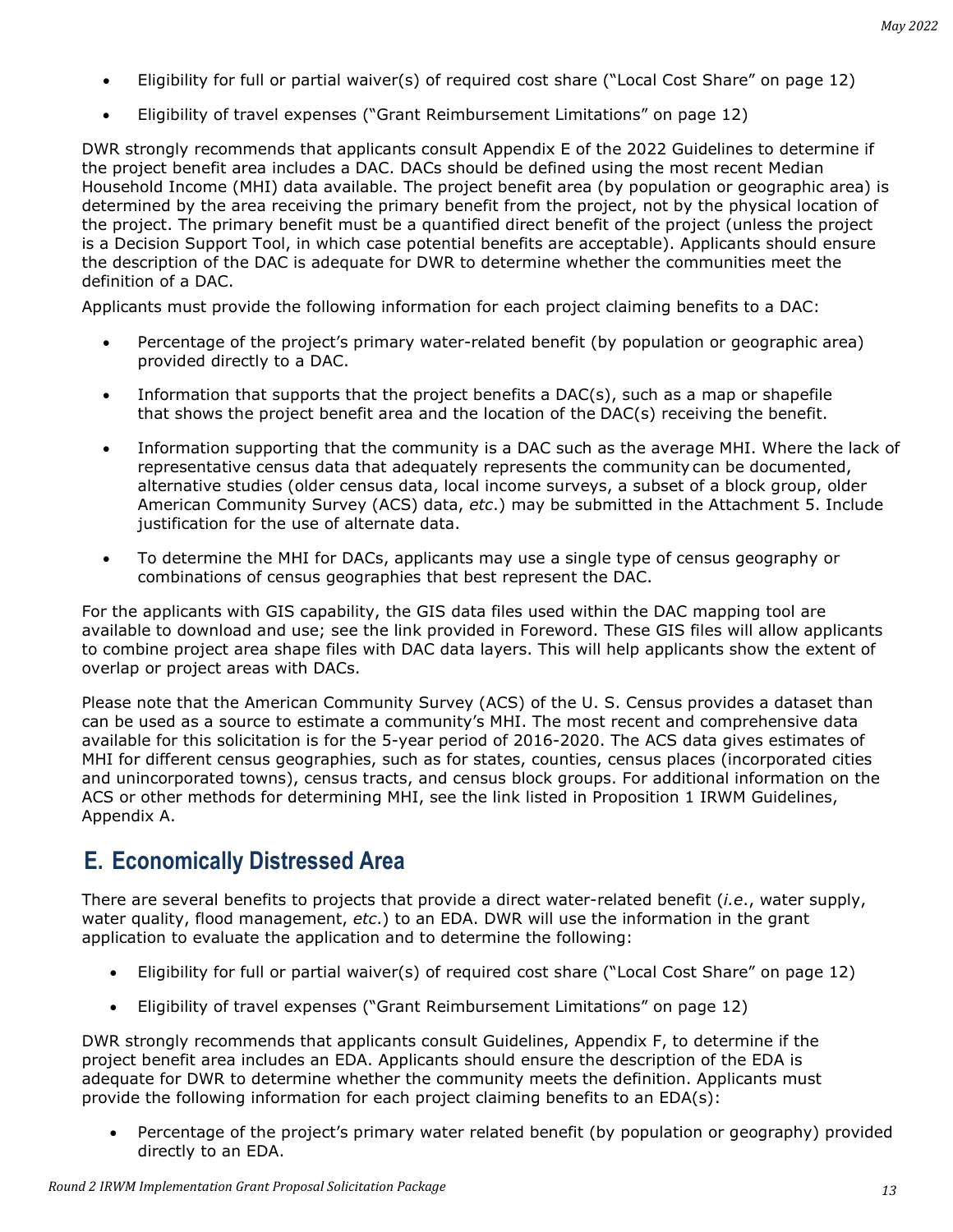- Include information that supports the project benefits an EDA(s), such as a map or shapefile that shows the project benefit area and the location of the EDA(s) receiving the benefit.
- Where the lack of representative census data that adequately represents the community can be documented, alternative studies (local income surveys, a subset of a block group, etc.) may be substituted in Attachment 5.
- In determining the MHI for EDAs, applicants may use a single type of census geography or combinations of census geographies that best represent the EDA.

For the applicants with GIS capability, the GIS data files used within the EDA mapping tool are available to download and use; see the link provided in the Foreword. These GIS files will allow applicants to combine project area shape files with EDA data layers. This will help applicants show the extent of overlap or project areas with EDA.

## <span id="page-14-0"></span>**IV. SOLICITATION SCHEDULE**

The schedule for this solicitation is posted on the DWR website (listed in the Foreword). Updates may also be distributed through e-mail announcements. For parties that are not currently subscribed to the IRWM mailing list and wish to receive updates on the IRWM Grant Program via email, please visit the Program website to sign up.

## <span id="page-14-1"></span>**APPLICATION INSTRUCTIONS**

This section provides instructions for preparing and submitting a grant application. It is important that applicants follow the Application Instructions to ensure that their application will address all requirements. Applicants are reminded that once the application has been submitted to DWR, any privacy rights, as well as other confidentiality protections afforded by law with respect to the application, will be waived. DWR will not knowingly disclose information related to Native American sacred places per Government Code section 6254(r).

## <span id="page-14-2"></span>**A. Solicitation Process**

DWR has implemented a streamlined application process for certain eligible applicants. Applications that satisfy **both** of the following requirements will not be scored by DWR: 1) the relevant Funding Area must provide written assurance that its funding request will not exceed the available funding (these Funding Areas will hereafter be referred to as cooperative Funding Areas), and 2) the applicant must submit documentation verifying that projects included in the proposal were vetted and selected via a competitive process that conforms to the requirements of Proposition 1 for project selection processes. For the purposes of this solicitation, DWR is categorizing Funding Areas into two groups: 1) Funding Areas that provide written assurance that their funding request will not exceed the available funding (see Table 2 for available funds) will hereafter be referred to as "Cooperative Funding Areas" and 2) Funding Areas that request more funding than is available to them will be referred to as "Competitive Funding Areas."

#### Deadlines:

This solicitation process consists of two application deadlines. Funding Areas may choose to apply by either of the application deadlines. All Regions within a Funding Area must submit their applications by the same deadline. However, DWR may allow Regions within the Cooperative Funding Area to submit applications by different deadlines

#### Application:

Each applicant must submit a complete application on-line using DWR's Grants Review and Tracking System (GRanTS) on behalf of the IRWM region(s) and/or Funding Area. See Section V.B. of this PSP for more information on how to submit an application. The application consists of sections or "Tabs" as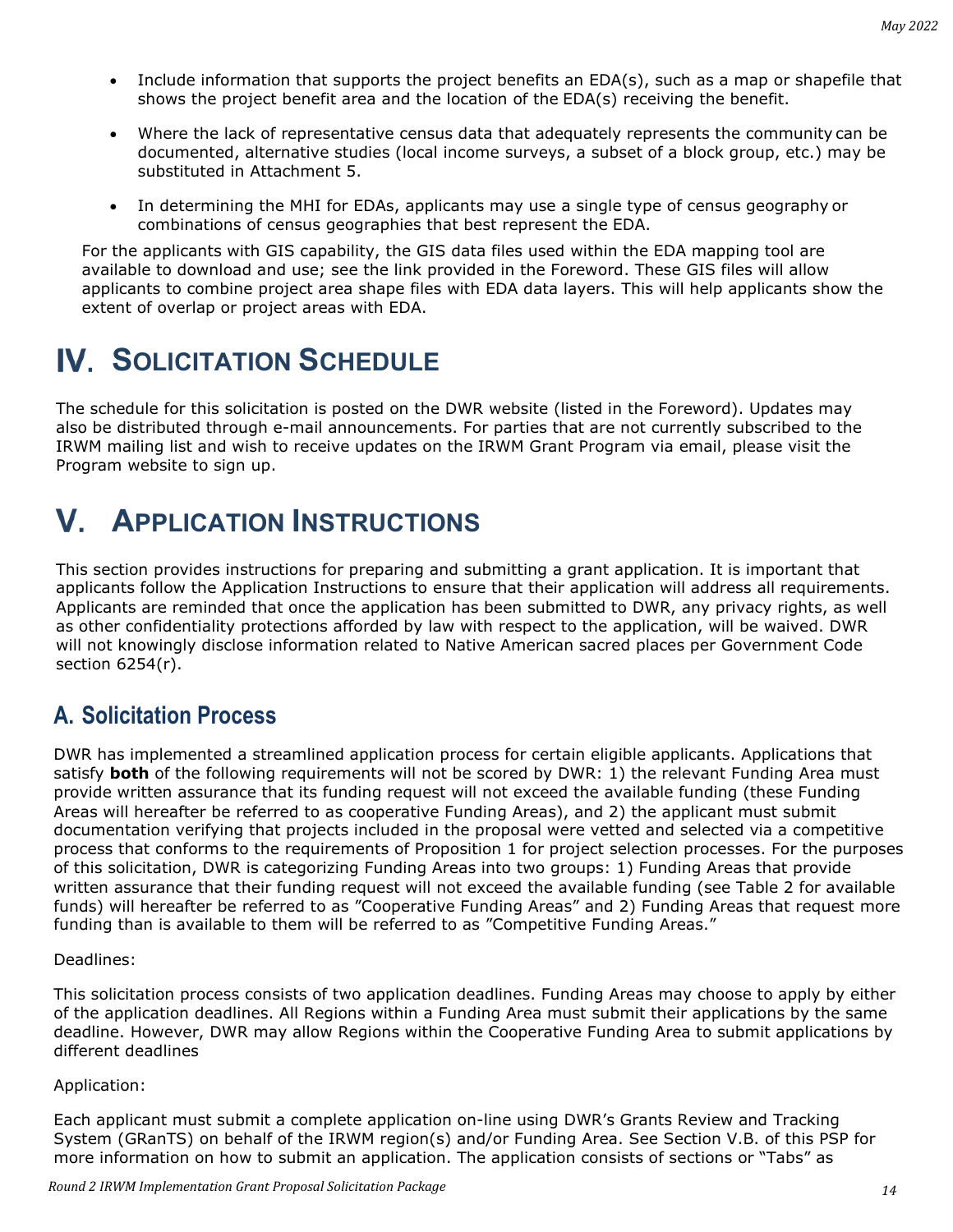#### outlined in

[The following table outlines the required application questions as they will appear in the GRanTS system](#page-17-2) [with instructions on how to answer each question.](#page-17-2) 

[Table 3: Grant Application](#page-17-2) Outline : Grant Application Outline, which is provided as a guide for the applicants to ensure that they have submitted the required information for a complete application.

All applications from IRWM Regions within Competitive Funding Areas will be scored according to the scoring criteria detailed in Table 4 – Scoring Criteria.

Applications from Regions in Cooperative Funding Areas will not be scored by DWR if the applicant is able to submit documentation verifying that all projects included in the proposal were vetted and selected via a competitive process that conforms to Proposition 1's project selection process requirements. These Regions must use Attachment 7 to demonstrate these requirements have been met. If an IRWM Region's selection process does not conform to the Proposition 1 requirements, the proposal will be scored using the scoring criteria detailed in Table 4 – Scoring Criteria, even if that IRWM Region is in a Cooperative Funding Area and a full application will be requested during the completeness and eligibility review.

## <span id="page-15-0"></span>**B. How to Submit Application**

#### <span id="page-15-1"></span>*1. Electronic Submittal*

Applicants must submit the required attachments using DWR's GRanTS electronic submittal tool. GRanTS can only be accessed with Internet Explorer and Google Chrome. The online GRanTS application can be found at the following link:

#### <http://www.water.ca.gov/grants/>

The name of this PSP in GRanTS is "P1R2IG." To access this PSP, applicants must have an account in GRanTS or register if they have not already done so. Local Project Sponsors that are registered in GRanTS can be selected in the drop-down menu of the "Implementing Organization" of the "Projects Tab."

Applicants are encouraged to watch the "How to Register" and "How to Create a Grant Application" videos, review the GRanTS Public User Guide and Frequently Asked Questions available at the above link, and set up their GRanTS account well in advance of the application deadline. If an applicant has issues with GRanTS or questions related to the application, they may contact DWR at the phone number or e-mail listed in the Foreword.

The grant application in GRanTS consists of multiple sections or "tabs," outlined in

[The following table outlines the required application questions as they will appear in the GRanTS](#page-17-2)  system [with instructions on how to answer each question.](#page-17-2) 

[Table 3: Grant Application](#page-17-2) Outline . Within GRanTS, pull down menus, text boxes, or multiplechoice selections will be used to submit answers to the questions. GRanTS will allow applicants to type text or cut and paste information from other documents directly into a GRanTS submittal screen.

<span id="page-15-2"></span>When uploading an attachment in GRanTS, the following attachment title naming convention must be used:

Att#\_P1R2IG\_ AttachmentName\_#ofTotal#

Where:

a. "Att#" is the attachment number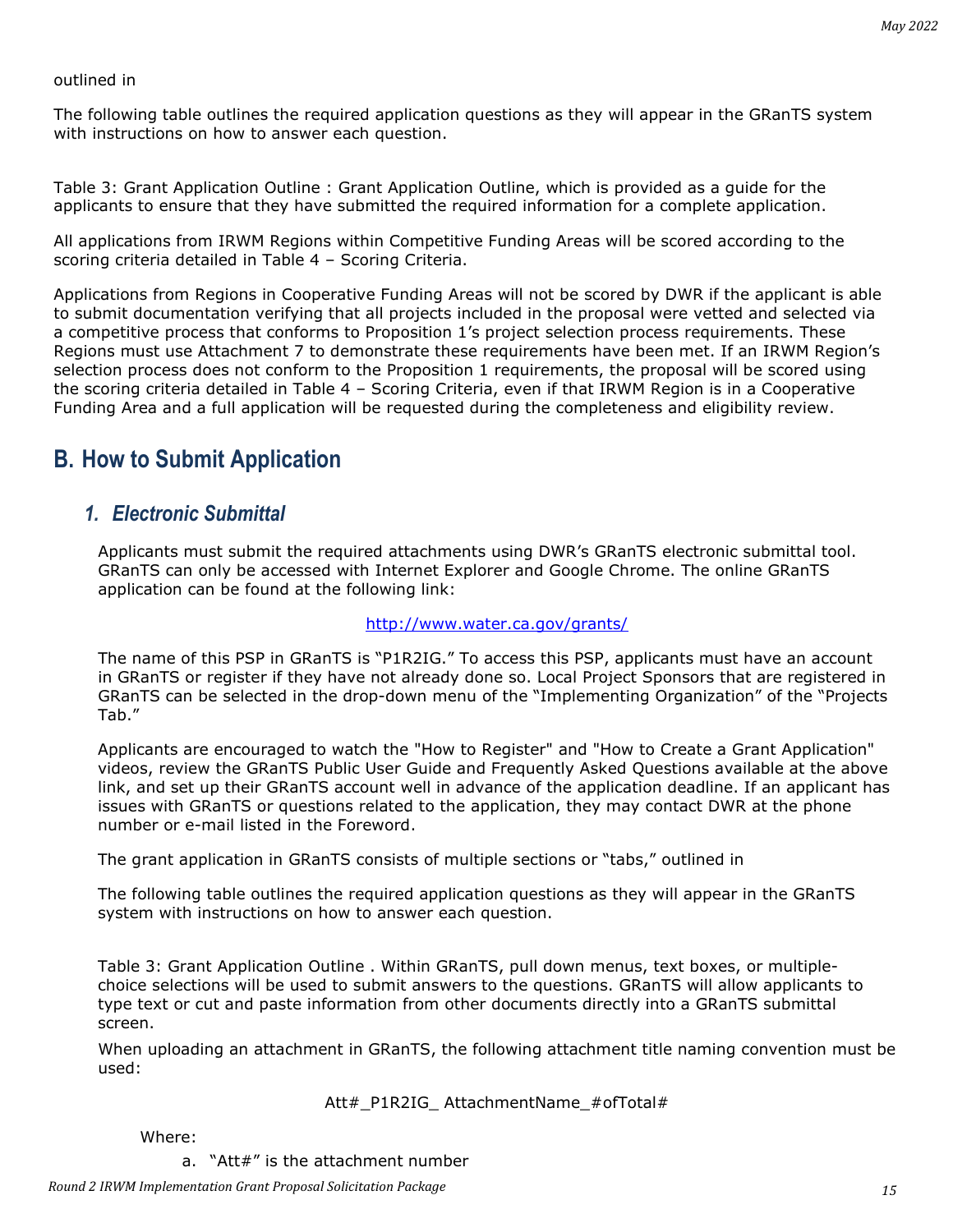- b. "P1R2IG" is the code of this solicitation
- c. "AttachmentName" is the name of the attachment as specified in Section V.B.3 Attachment Instructions
- d. "#ofTotal#" identifies the number of files that make up an attachment, where " $\#$ " is the number of a file and "Total#" is the total number of files submitted in the attachment

For example, if the Attachment 1 – Authorization and Eligibility Requirements is made up of three files, the second file in the set would be named "Att2\_P1R2IG\_ Eligible\_2of3".

File size for each attachment submitted via GRanTS is limited to 2 gigabytes (GB). Breaking documents into components such as chapters or logical components so that files are less than 50 MB will aid in uploading files. Files must be submitted in PDF format unless otherwise noted. PDF files should be generated, if possible, from the original file rather than scanned hard copy. Attachments 2, 3, and 4 must be submitted using the forms provided on the website in a Microsoft Word format.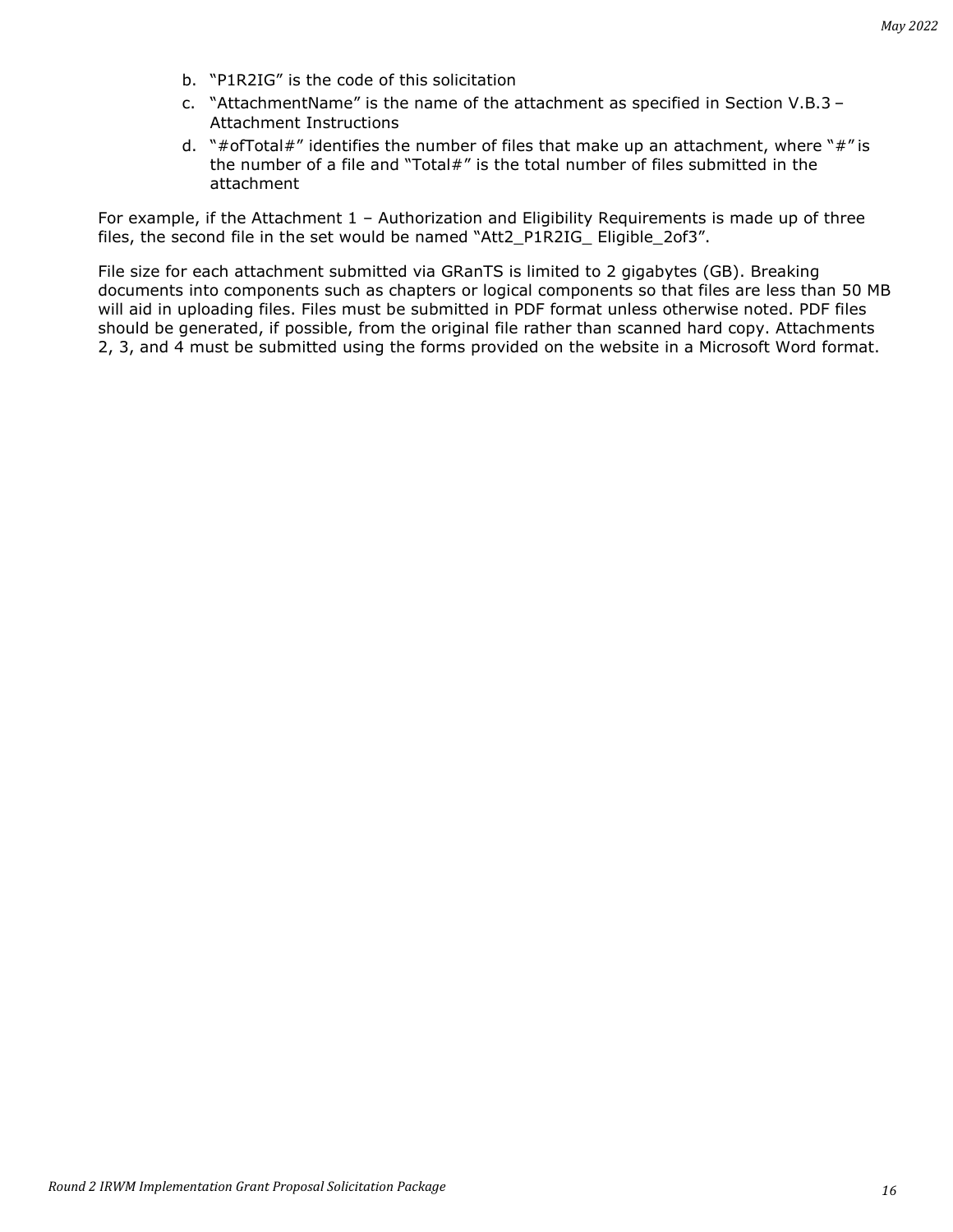### <span id="page-17-3"></span>*2. Grant Application Questions*

The following table outlines the required application questions as they will appear in the GRanTS system with instructions on how to answer each question.

#### **Table 3: Grant Application Outline**

<span id="page-17-2"></span><span id="page-17-1"></span><span id="page-17-0"></span>

| <b>APPLICANT INFORMATION TAB</b>                                                                                                                                                                                                                                                                                                                                                                                                                                                                                                                               | Cooperative <sup>1</sup> | <b>Competitive</b> |
|----------------------------------------------------------------------------------------------------------------------------------------------------------------------------------------------------------------------------------------------------------------------------------------------------------------------------------------------------------------------------------------------------------------------------------------------------------------------------------------------------------------------------------------------------------------|--------------------------|--------------------|
| The following information is general and applies to the applicant and the overall proposal.<br>Specific project information should be detailed in the project tab provided in the GRanTS<br>application. IRWM Regions that are part of a Funding Area whose funding request will not<br>exceed the available funding are only required to answer the asterisked questions.                                                                                                                                                                                     |                          |                    |
| <b>APPLICANT INFORMATION</b>                                                                                                                                                                                                                                                                                                                                                                                                                                                                                                                                   |                          |                    |
| Organization Name: Provide the name of the Agency/Organization responsible for<br>submitting the application. Should the application be successful, this Agency/Organization<br>will be the Grantee.                                                                                                                                                                                                                                                                                                                                                           | $\underline{X}$          | $\underline{X}$    |
| Point of Contact:<br>Select "Existing Register Users" to select the registered user associated with the<br>organization specified above. The rest of the contact information (Division,<br>Address, e-mail, etc.) are auto populated once the above registered user is<br>selected.<br>Select "Add New User" to add an unregistered user. Please select Division (address will<br>be auto populated) and type the First Name, Last Name, E-mail, and Phone (Direct) of<br>the new user. Please note that the e-mail address will be the new user's login name. | $\underline{X}$          | $\underline{X}$    |
| Point of Contact Position Title: This should be the day-to-day manager for the application                                                                                                                                                                                                                                                                                                                                                                                                                                                                     | $\underline{X}$          | <u>X</u>           |
| Funding Area Information: Provide the IRWM funding area(s) in which funding is being<br>requested.                                                                                                                                                                                                                                                                                                                                                                                                                                                             | $\underline{X}$          | $\underline{X}$    |
| Proposal Name: Please enter Proposition 1 Round 2 < IRWM Region Name> IRWM<br>Implementation Proposal. (Maximum Character Limit: 150)                                                                                                                                                                                                                                                                                                                                                                                                                          | $\underline{X}$          | $\underline{X}$    |
| Proposal Objective: Please briefly describe the proposal.                                                                                                                                                                                                                                                                                                                                                                                                                                                                                                      | $\underline{X}$          | $\underline{X}$    |
| Are AB1249 contaminants found in the IRWM region? If so, and no project is included in<br>the proposal to address these contaminants, please provide an explanation of why a<br>project is not included.                                                                                                                                                                                                                                                                                                                                                       | $\overline{X}$           | $\underline{X}$    |
| Does the proposal contribute to regional self-reliance (reduce reliance on the<br>Sacramento-San Joaquin River Delta)? If region is not reliant on the Delta, please                                                                                                                                                                                                                                                                                                                                                                                           | $\underline{x}$          | $\underline{X}$    |

out the sections indicated in this column. All other applicants will need to fill out the sections indicated in the column titled Competitive.<br>Round 2 IRWM Implementation Grant Proposal Solicitation Package <sup>1</sup> IRWM Regions in cooperative Funding Areas whose project selection processes conform to the Proposition 1 requirements only need to fill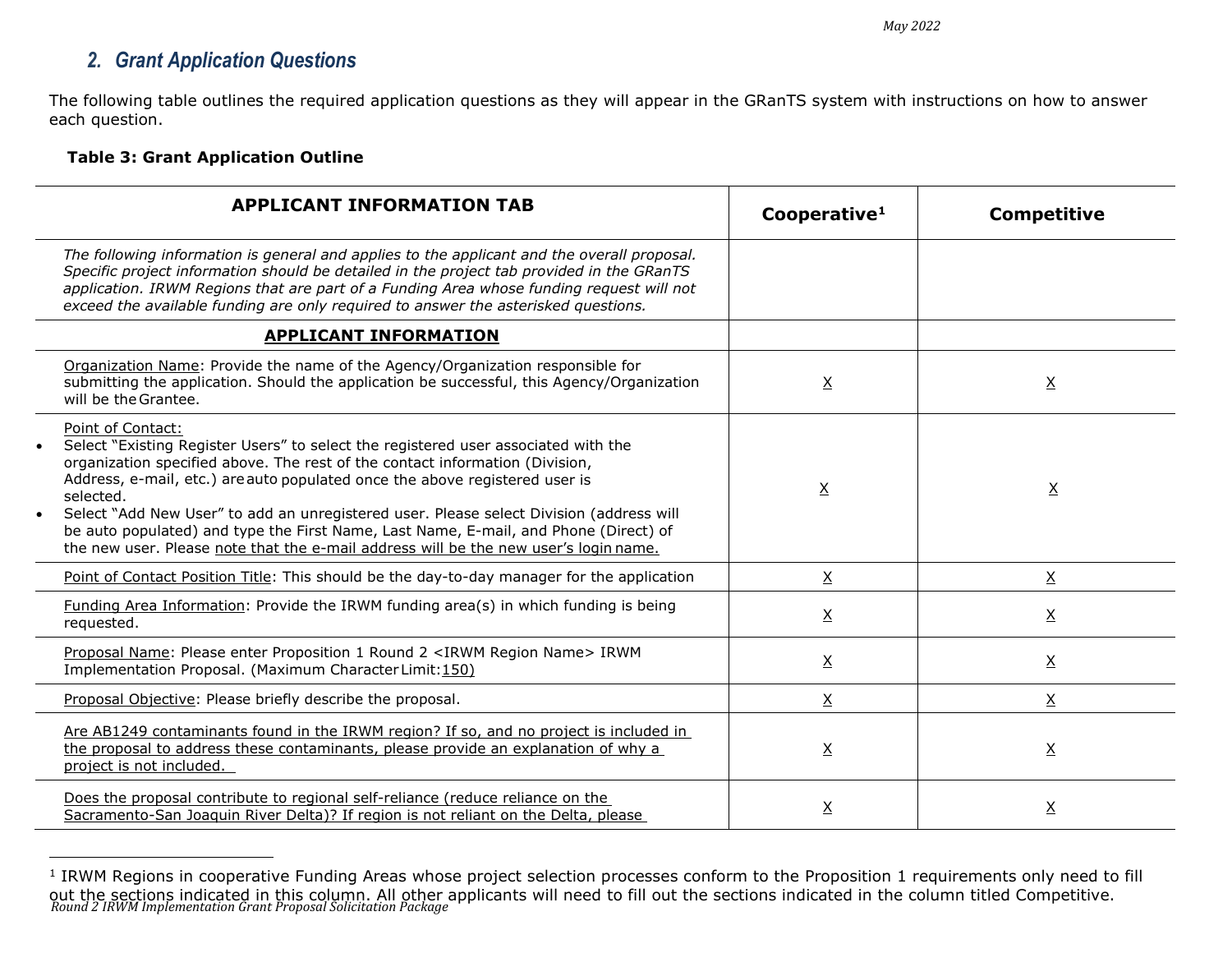*May 2022*

| provide an explanation.                                                                                                                                                     |                          |                 |
|-----------------------------------------------------------------------------------------------------------------------------------------------------------------------------|--------------------------|-----------------|
| Does the proposal address risk from Climate Change? Please identify which specific<br>projects address risk from climate change?                                            | <u>X</u>                 | <u>X</u>        |
| <b>PROPOSAL BUDGET</b>                                                                                                                                                      |                          |                 |
| For the proposal, the following budget items should be transferred from the Proposal<br>Summary Form where applicable.                                                      |                          |                 |
| Other Contribution: Leave Blank; Information is requested later in the application                                                                                          |                          |                 |
| <b>Local Contribution:</b> Leave Blank; Information is requested later in the application                                                                                   |                          |                 |
| <b>Federal Contribution: Leave Blank; Information is requested later in the application</b>                                                                                 |                          |                 |
| In-kind Contribution: Leave Blank; Information is requested later in the application                                                                                        |                          |                 |
| Amount Requested (Grant Funds Requested): Provide the amount of total grant funds<br>requested.                                                                             | $\overline{\mathsf{X}}$  | $\overline{X}$  |
| Total Proposal Cost: Provide the total proposal cost, in dollars. Total proposal cost is<br>automatically calculated based on the contribution amounts entered above.       |                          |                 |
| <b>GEOGRAPHIC INFORMATION</b>                                                                                                                                               |                          |                 |
| GRanTS requests latitude and longitude in degrees, minutes, and seconds. You may use<br>converters on the web such as https://www.fcc.gov/media/radio/dms-decimal.          |                          |                 |
| Latitude: Project Location                                                                                                                                                  | $\overline{X}$           | <u>X</u>        |
| Longitude: Project Location                                                                                                                                                 | $\underline{X}$          | $\underline{X}$ |
| Longitude/Latitude Clarification: Only use if necessary. (Maximum Character Limit: 250)                                                                                     | $\underline{X}$          | <u>x</u>        |
| Location: Leave Blank                                                                                                                                                       |                          |                 |
| County(ies): Provide the county in which the IRWM region(s) is located. If the IRWM<br>region covers multiple counties hold the control key down and select all that apply. | $\underline{\mathsf{X}}$ | <u>X</u>        |
| Groundwater Basins: Leave Blank                                                                                                                                             |                          |                 |
| Hydrologic Regions: Leave Blank                                                                                                                                             |                          |                 |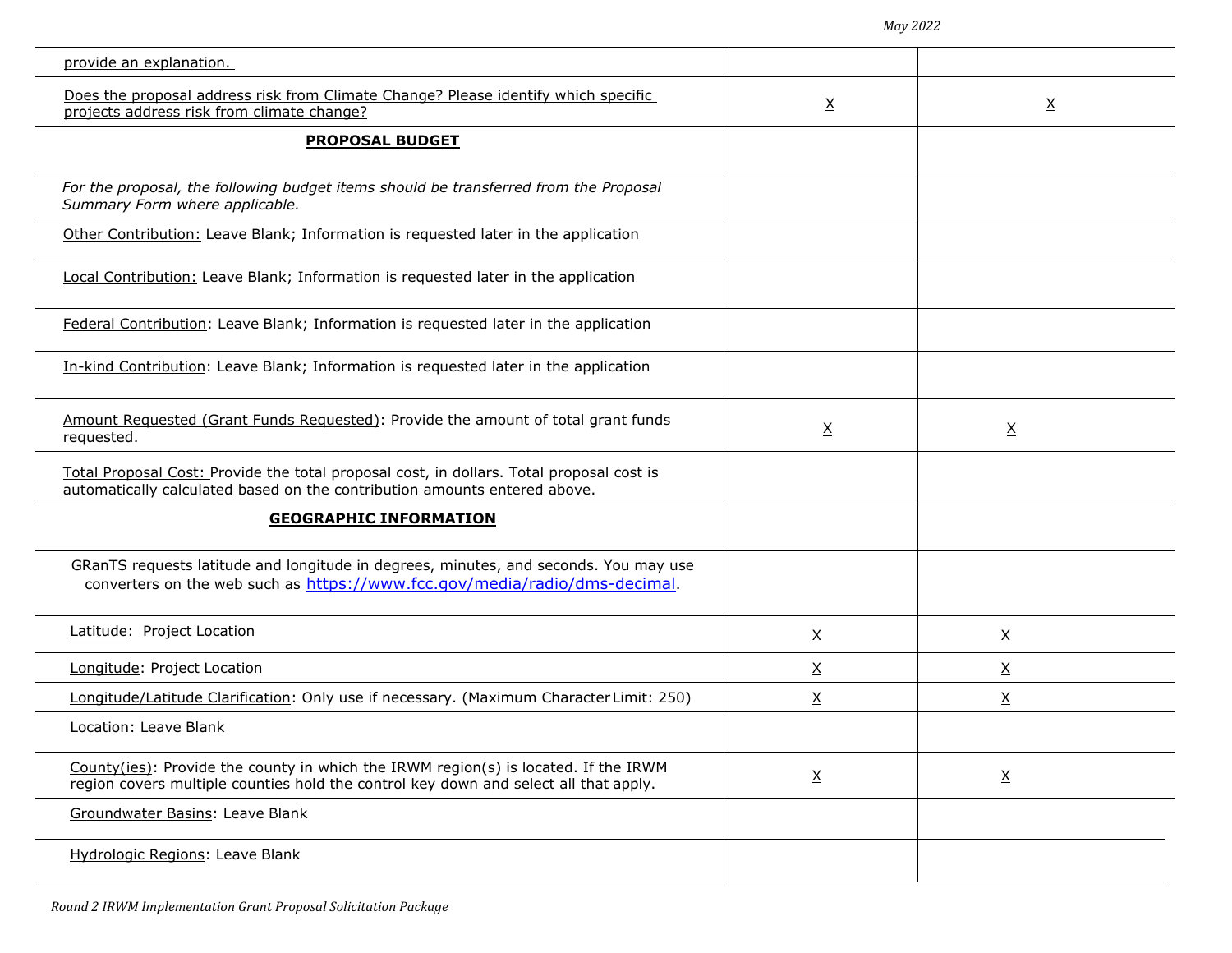| Watershed(s): Leave Blank                                                                                                                                                                                                                                                                                                                                                                                                                      |                 |                 |
|------------------------------------------------------------------------------------------------------------------------------------------------------------------------------------------------------------------------------------------------------------------------------------------------------------------------------------------------------------------------------------------------------------------------------------------------|-----------------|-----------------|
| <b>LEGISLATIVE INFORMATION</b>                                                                                                                                                                                                                                                                                                                                                                                                                 |                 |                 |
| Enter the State Assembly, State Senate, and U.S. Congressional Districts in<br>which the IRWM region is located (use district numbers only, not the name of the<br>Legislator). For IRWM regions that includemore than one district, Hold the control<br>key down and select all that apply.                                                                                                                                                   | $\underline{X}$ | $\underline{X}$ |
|                                                                                                                                                                                                                                                                                                                                                                                                                                                |                 |                 |
| <b>PROJECTS TAB</b>                                                                                                                                                                                                                                                                                                                                                                                                                            |                 |                 |
| The Project tab is required by GRanTS and cannot be deleted. The Projects Tab should<br>not be used for your application but rather filled in with data as indicated below. Please<br>utilize the appropriate Project Information tab for Project 1, 2, 3, etc of your proposal.<br>For grant admin, the only fields that need to be completed are the budget information.<br>There are a number of these tabs to accommodate large proposals. |                 |                 |
| Project Name: Re-enter the proposal name (Maximum Character Limit: 150 characters)                                                                                                                                                                                                                                                                                                                                                             | $\underline{X}$ | <u>X</u>        |
| Implementing Organization: Leave blank                                                                                                                                                                                                                                                                                                                                                                                                         |                 |                 |
| Secondary Implementing Organization: Leave blank                                                                                                                                                                                                                                                                                                                                                                                               |                 |                 |
| Proposed Start Date: Leave blank                                                                                                                                                                                                                                                                                                                                                                                                               |                 |                 |
| Proposed End Date: Leave blank                                                                                                                                                                                                                                                                                                                                                                                                                 |                 |                 |
| Scope of Work: Leave blank                                                                                                                                                                                                                                                                                                                                                                                                                     |                 |                 |
| Project Description: Leave blank                                                                                                                                                                                                                                                                                                                                                                                                               |                 |                 |
| Project Objective: Leave blank                                                                                                                                                                                                                                                                                                                                                                                                                 |                 |                 |
| <b>PROJECT BENEFITS INFORMATION</b>                                                                                                                                                                                                                                                                                                                                                                                                            |                 |                 |
| Please do not enter any information into GRanTS for the following Project Benefits<br>Questions. They are standard GRanTS questions and cannot be removed but are<br>unnecessary for implementation grant applicants                                                                                                                                                                                                                           |                 |                 |
| Benefit Level: Leave blank.                                                                                                                                                                                                                                                                                                                                                                                                                    |                 |                 |
| Benefit Type: Leave blank.                                                                                                                                                                                                                                                                                                                                                                                                                     |                 |                 |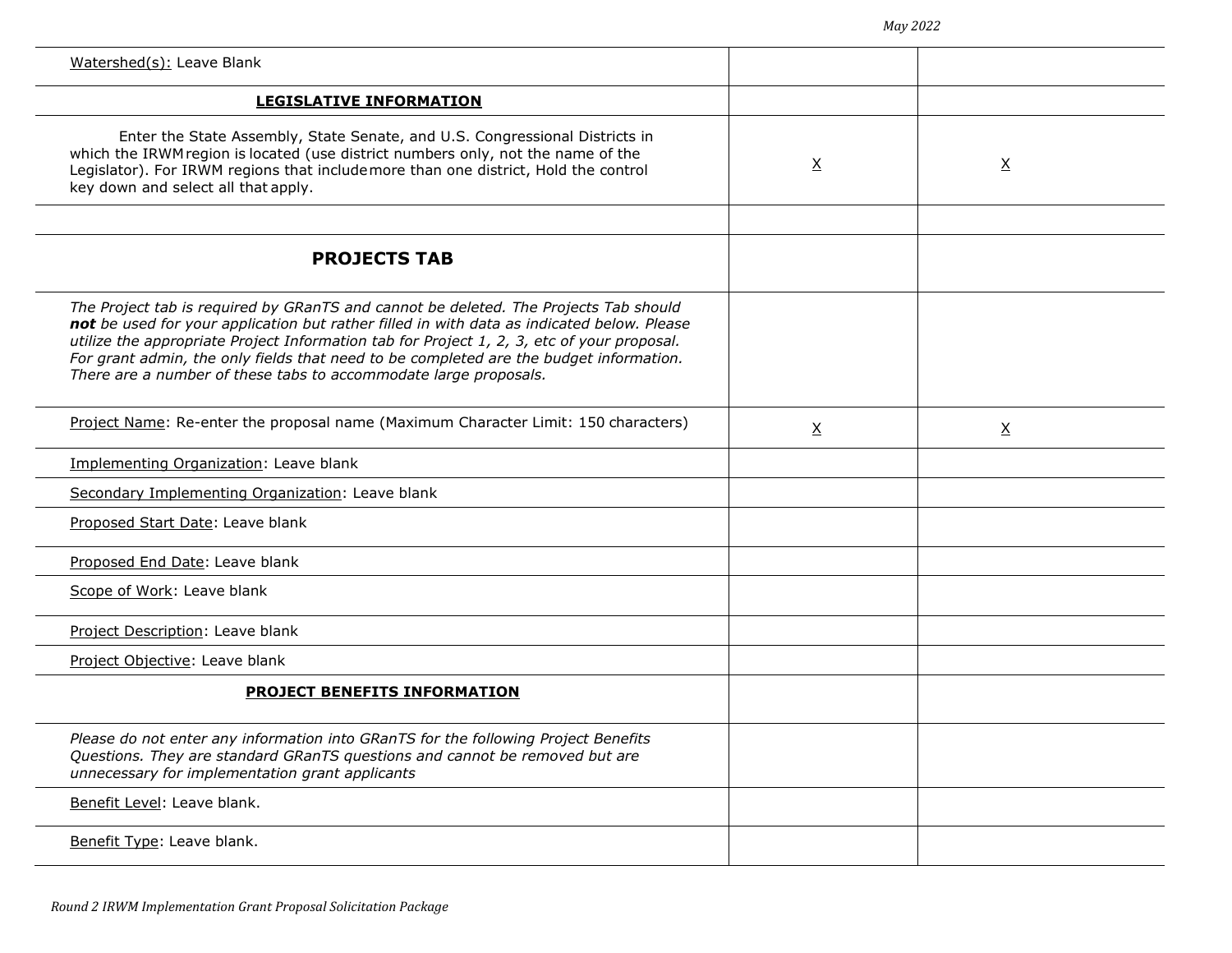| Benefit: Leave blank.                                                                                                                                                                                                                                                                                      |                 |                 |
|------------------------------------------------------------------------------------------------------------------------------------------------------------------------------------------------------------------------------------------------------------------------------------------------------------|-----------------|-----------------|
| Description: Leave blank.                                                                                                                                                                                                                                                                                  |                 |                 |
| Measurement: Leave blank.                                                                                                                                                                                                                                                                                  |                 |                 |
| <b>PROJECT BUDGET</b>                                                                                                                                                                                                                                                                                      |                 |                 |
| Please do not enter any information into GRanTS for the following Project Budget<br>Questions. They are standard GRanTS questions and cannot be removed but are<br>unnecessary for implementation grant applicants.                                                                                        |                 |                 |
| Use the "Copy Budget data from Applicant Info" feature to populate previously entered<br>data. The total project cost will auto calculate.                                                                                                                                                                 | $\underline{x}$ | <u>X</u>        |
| <b>GEOGRAPHIC INFORMATION</b>                                                                                                                                                                                                                                                                              |                 |                 |
| Enter the geographical information for the proposal location (latitude and longitude in<br>degrees, minutes, and seconds). Enter the County*. Leave all other fields blank.                                                                                                                                | $\times$        | <u>x</u>        |
| <b>LEGISLATIVE INFORMATION</b>                                                                                                                                                                                                                                                                             |                 |                 |
| Use the "Copy Legislative data from Applicant Info" feature to populate previously entered<br>$data.*$                                                                                                                                                                                                     | $\times$        | <u>x</u>        |
| APPLICANT INFORMATION AND QUESTIONS TAB                                                                                                                                                                                                                                                                    |                 |                 |
| The answers to these questions will be used in processing the proposal and<br>determining eligibility and completeness.                                                                                                                                                                                    |                 |                 |
| Self-Certification: By clicking on Yes on this question, the applicant certifies that all<br>information included in this application is true and correct, and the applicant has made<br>his/her best efforts to confirm the veracity of its contents as of the date of submission of<br>this application. | $\times$        | $\underline{x}$ |
| <b>PROJECT INFORMATION TAB</b>                                                                                                                                                                                                                                                                             |                 |                 |
| Project Name: Provide enter the project name.                                                                                                                                                                                                                                                              | $\underline{X}$ | <u>X</u>        |
| Local Partner Sponsor: Please enter the local partner sponsor name.                                                                                                                                                                                                                                        | $\underline{X}$ | <u>X</u>        |
| Provide project map in a pdf format: Maximum file size is 2GB. Please be sure to<br>include the DAC/EDA/Tribe area and benefits if claiming a benefit.                                                                                                                                                     | $\underline{X}$ | $\underline{X}$ |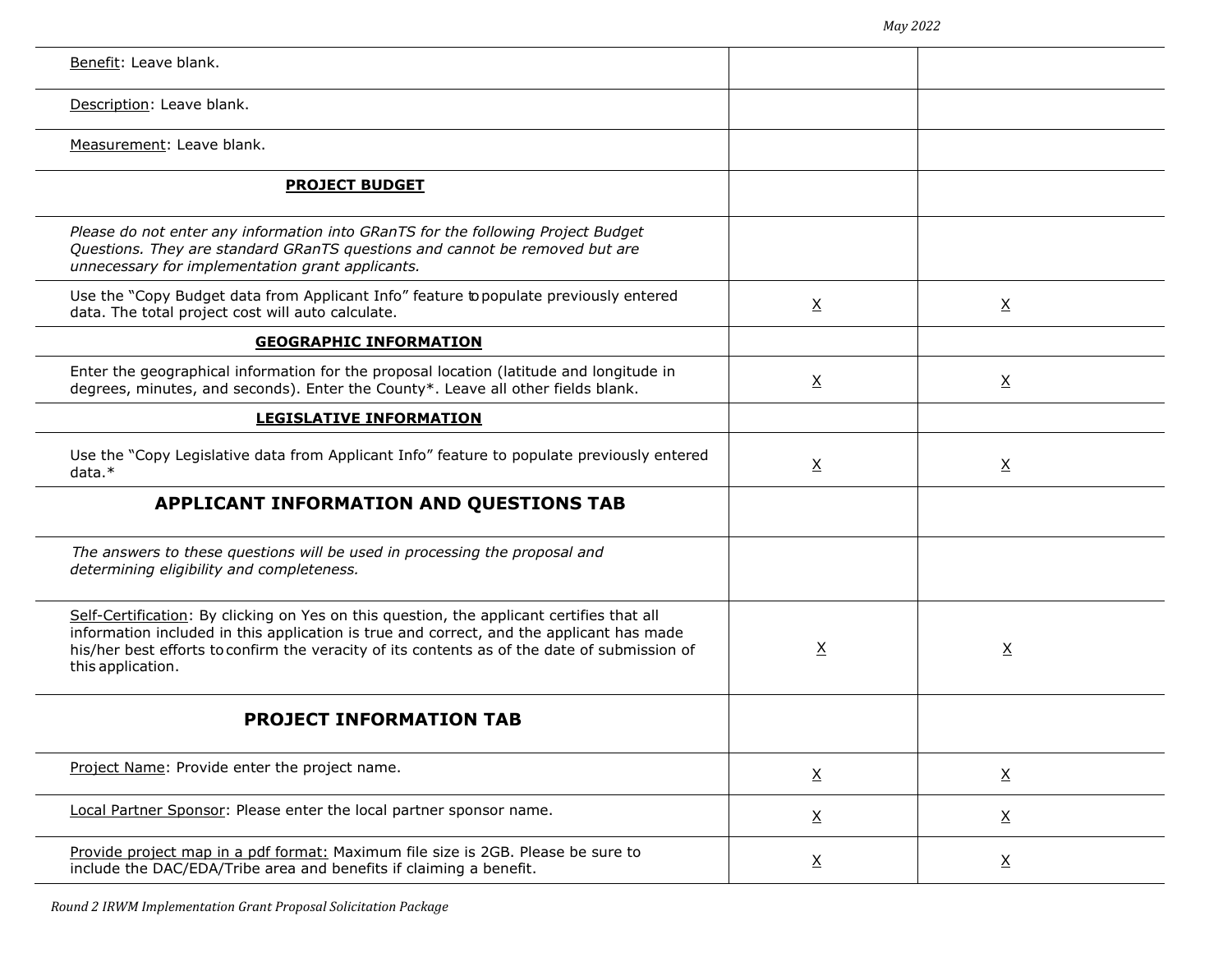| <b>Funding Category (dropdown menu) : Select either the DAC Implementation Project</b><br>Fund or the General Implementation Project Fund.                                                                        | $\underline{X}$ | <u>X</u>        |
|-------------------------------------------------------------------------------------------------------------------------------------------------------------------------------------------------------------------|-----------------|-----------------|
| Project Type: Select the most appropriate project type. See Section II.C. of the 2022<br>Guidelines for a description of project types.                                                                           | $\underline{x}$ | <u>X</u>        |
| If "other is selected for project type, please write in the space provided the proposed<br>project type.                                                                                                          |                 |                 |
| Grant Amount Requested: Enter the amount of Round 2 funds being requested for the<br>project.                                                                                                                     | $\underline{x}$ | X               |
| Non-State Cost Share: Enter the amount of non-state cost share for the project.                                                                                                                                   | <u>x</u>        | <u>x</u>        |
| Other Cost Share: Enter the amount of any other cost share for the project.                                                                                                                                       | $\underline{x}$ | <u>X</u>        |
| Cost Share Waiver Requested: Select the level of cost share requested for the project<br>(50%, 25%, 12.5%, or 0%).                                                                                                | $\underline{X}$ | <u>x</u>        |
| <b>GEOGRAPHIC INFORMATION</b>                                                                                                                                                                                     |                 |                 |
| Enter the geographical information for the project location (latitude and longitude in<br>degrees, minutes, and seconds). Enter the County*. Leave all other fields blank.                                        | $\underline{x}$ | $\underline{x}$ |
| <b>PROPOSAL LEVEL EVALUATION</b>                                                                                                                                                                                  |                 |                 |
| If the IRWM region has been identified as an area where contaminants listed in AB<br>1249 exist, does this project(s) address the contaminant(s)? If yes, describe how the<br>project helps address contaminants. | $\underline{X}$ | <u>X</u>        |
| <b>PROJECT LEVEL EVALUATION</b>                                                                                                                                                                                   |                 |                 |
| Primary Benefit Level: Please select the primary benefit level of the project                                                                                                                                     | $\underline{X}$ | <u>X</u>        |
| Primary Benefit Unit: Please select the benefit unit.                                                                                                                                                             | $\underline{x}$ | <u>X</u>        |
| Secondary Benefit Level: Please select the secondary benefit level of the project                                                                                                                                 | $\underline{x}$ | <u>X</u>        |
| Secondary Benefit Unit: Please select the benefit unit.                                                                                                                                                           | $\underline{X}$ | <u>X</u>        |
| Qualitative benefit: If this is a decision support tool, please describe the qualitative<br>benefit of the project including what decisions will be informed by this tool.                                        | $\underline{x}$ | X               |
| Description: Please briefly describe how the project will achieve the claimed benefits.                                                                                                                           | $\underline{X}$ | <u>X</u>        |
| Does the project provide physical benefits to more than one IRWM region and/or<br>Funding Area? If yes, describe.                                                                                                 |                 | <u>X</u>        |
| If the project addresses AB1249 contaminants, does the project provide safe drinking<br>water to a small disadvantaged community?                                                                                 |                 | <u>X</u>        |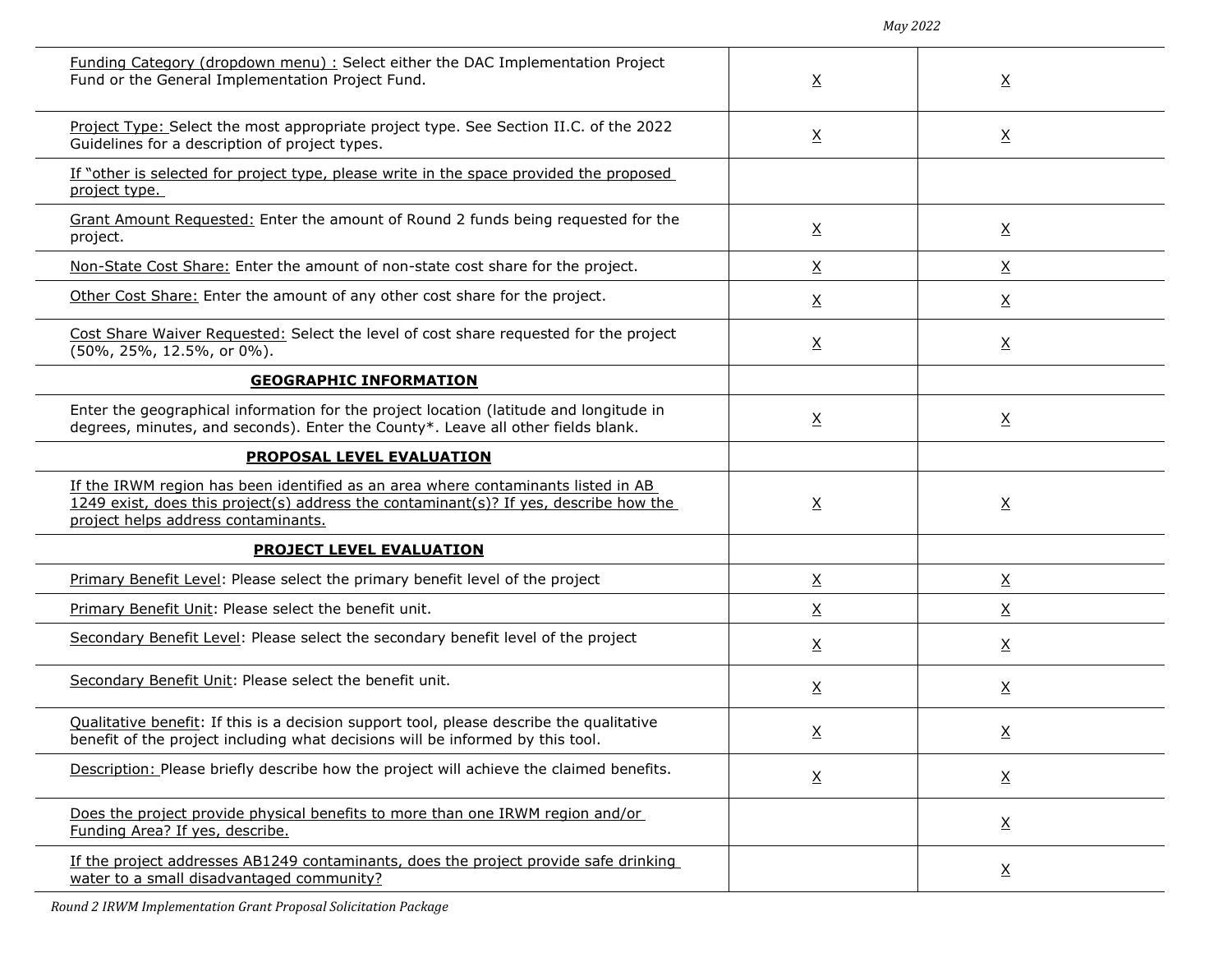*May 2022*

| Does the project employ new or innovative technology or practices? If yes, describe.                                                                                                                                            |   |   |
|---------------------------------------------------------------------------------------------------------------------------------------------------------------------------------------------------------------------------------|---|---|
| Does the project provide a benefit(s) to a DAC and/or EDA? : Select yes or no.                                                                                                                                                  | ⋏ | ⋏ |
| What percentage of project benefit will go to a DAC and/or EDA? : Provide a numeric<br>percentage of the project benefits that go to a DAC and/or EDA.                                                                          | х | ⋏ |
| If the project provides a benefit to a DAC and/or EDA please describe the benefit, the<br>percentage of project benefit and justification for the benefit level, and how the area<br>meets the definitions of a DAC and/or EDA. | л | ⋏ |
| Does the project provide a benefit(s) to a Tribe? : Select yes or no.                                                                                                                                                           | ∧ |   |
| What percentage of the project benefit will go to a Tribe? : Provide a numeric<br>percentage of the project benefits to a Tribe.                                                                                                | ∧ |   |
| If the project provides a benefit to a Tribe please include the name of the Tribe, the<br>percentage of project benefits directly benefitting the Tribe, and justification for the<br>benefit level.                            |   | ⌒ |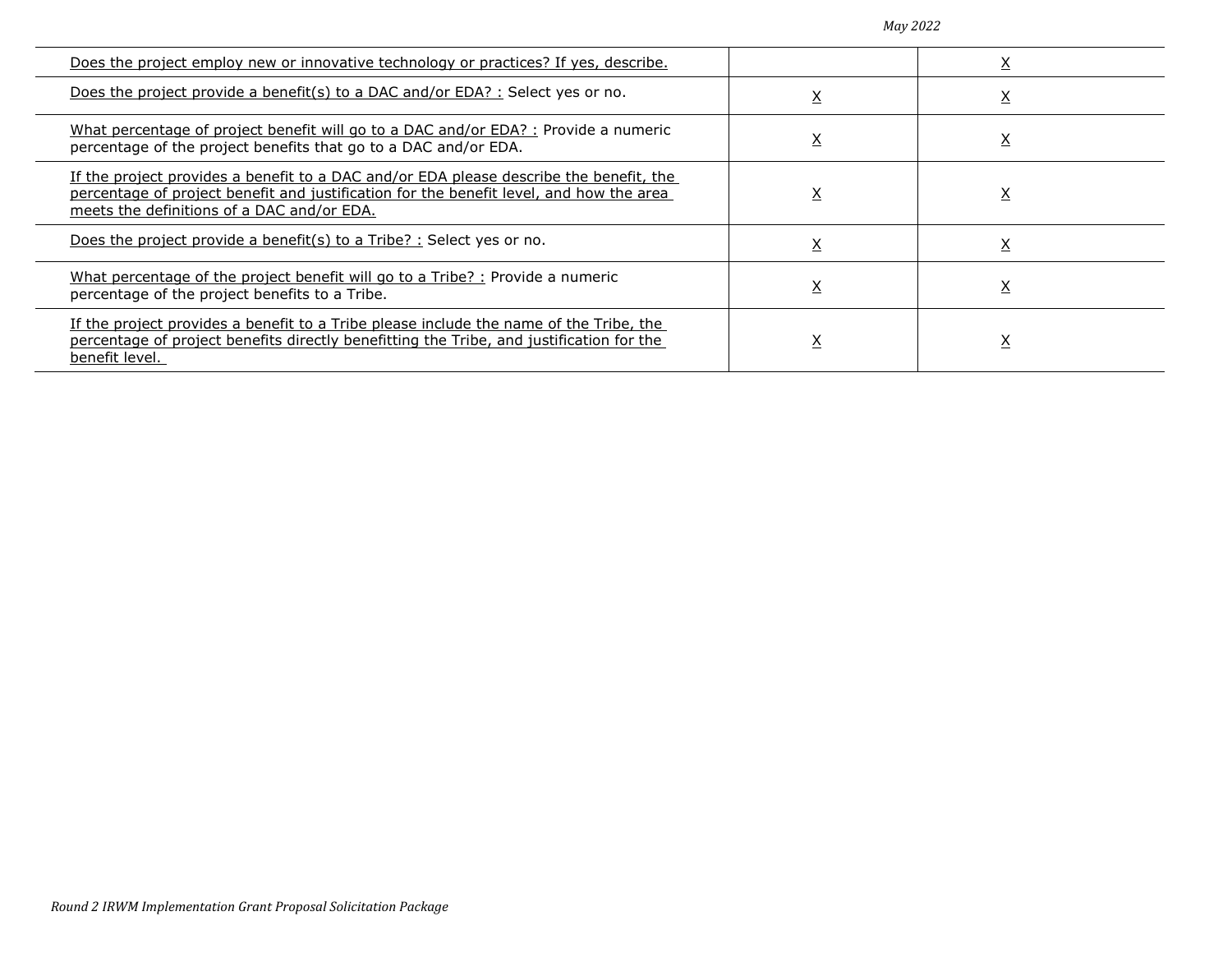#### <span id="page-23-1"></span><span id="page-23-0"></span>**PROPOSAL ATTACHMENTS TAB**

Provide the attachments listed below by attaching files to the GRanTS proposal. When attaching files, please use the naming convention found in Section *V.B.1 of this PSP. For instructions on attaching files, please watch the "How to Complete a Grant Application" video and refer to the GRanTS User Manual. Requirements for information to be included in these attachments are found in Section V.B.3 of this PSP.*

| Attachment #    | <b>Attachment Title</b>                       | <b>GRanTS Naming Convention</b><br>"Attachment Name" |
|-----------------|-----------------------------------------------|------------------------------------------------------|
| Attachment 1    | Authorization and Eligibility<br>Requirements | "Eligible"                                           |
| Attachment 2    | Work Plan                                     | "Work<br>Plan"                                       |
| Attachment 3    | <b>Budget</b>                                 | "Budget"                                             |
| Attachment 4    | Schedule                                      | "Schedule<br>$^{\prime\prime}$                       |
| Attachment $52$ | DAC/EDA                                       | "DAC"                                                |
| Attachment 6    | Climate Change                                | "Climate"                                            |
| Attachment $73$ | <b>Review Process</b>                         | "Review"                                             |

 $2$  Attachment 5 is only required if additional information such as an MHI survey needs to be submitted.

*Round 2 IRWM Implementation Grant Proposal Solicitation Package* <sup>3</sup> Attachment 7 is required only if a region is part of a Funding Area that will not submit a total request that exceeds the amount available.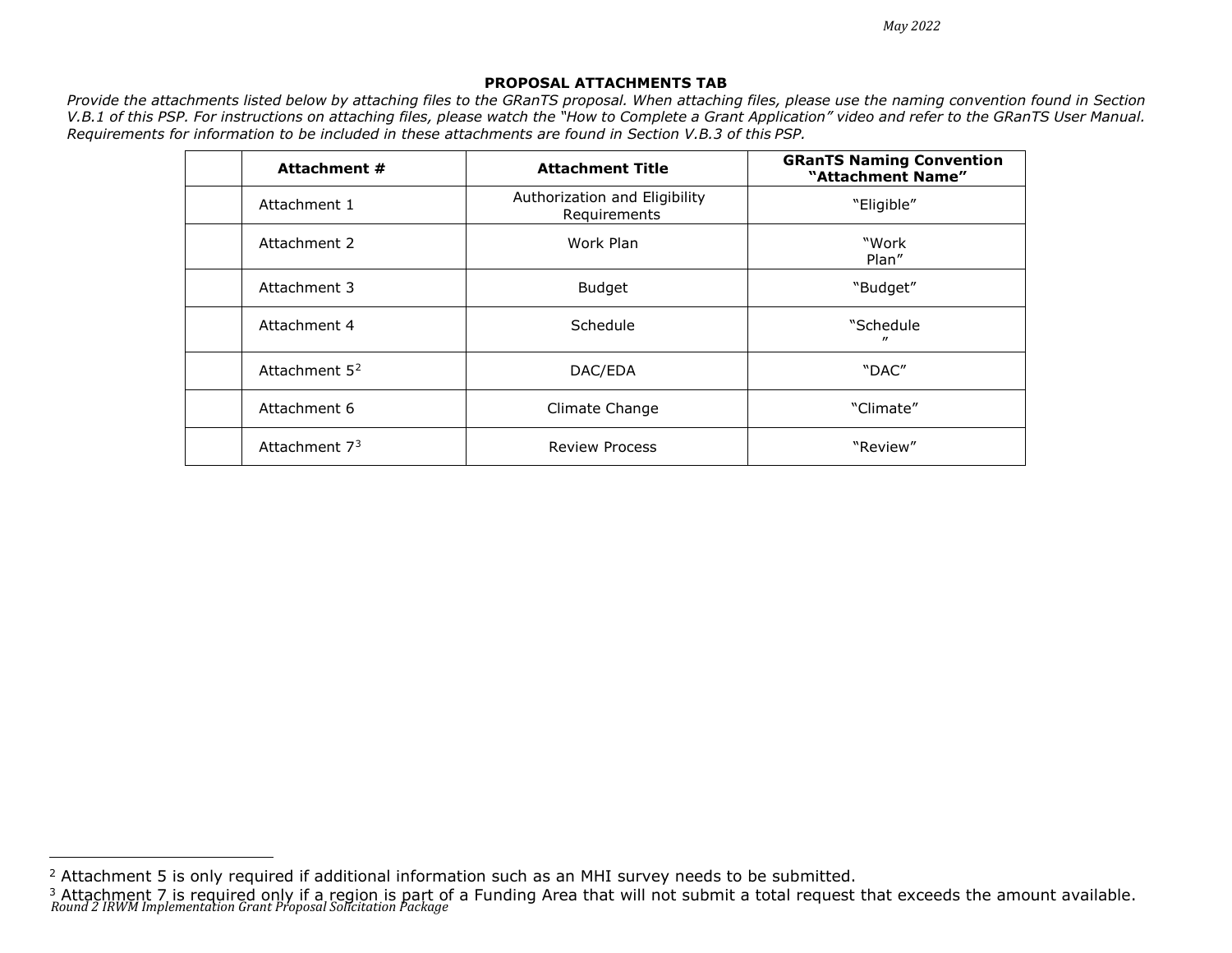### <span id="page-24-0"></span>*3. Attachment Instructions*

Applicants are required to submit Attachments 1 through 4 and Attachment 6 for a complete Round 2 Implementation Grant Solicitation application. Attachments 5 and 7 are required if applicable (see discussion of each attachment below.)

All applicable attachments should be uploaded to the Proposal Attachment tab in GRanTS. When attaching files, please use the naming convention found in Section V.B.1 of this PSP. For instructions on attaching files, please watch the "How to Complete a Grant Application" video and refer to the GRanTS User Manual.

#### *ATTACHMENT 1. AUTHORIZATION AND ELIGIBILITY REQUIREMENTS*

Attachment 1 consists of authorization and eligibility documentation, including the items listed below. Required documents must be completed and included in Attachment 1, where applicable, for compliance. Please note that the grant applicant and each Local Project Sponsor must meet all applicable eligibility requirements.

- ϒ Authorizing Documentation
- ϒ Eligibility Self Certification Forms
- ϒ Support letter from Groundwater Sustainability Agency, if applicable
- ϒ Map of Local Partner Sponsor service area showing CASGEM exemption, if applicable

**Authorizing Documentation –** The applicant must provide a resolution adopted by the applicant's governing body designating an authorized representative to submit the proposal and execute an agreement with the State of California for a Round 2 IRWM Implementation Grant.

The following text box provides an example of the resolution that must be submitted to fulfill this requirement:

RESOLUTION NO.

Resolved by the <Insert name of governing body, city council, organization, or other> of the <Insert name of agency, city council, organization, or other>, that proposal be made to the California Department of Water Resources to obtain a Round 2 Integrated Regional Water Management Implementation Grant pursuant to the Water Quality, Supply, and Infrastructure Improvement Act of 2014 (Water Code § 79700 et seq.), and to enter into an agreement to receive a grant for the <Insert name of proposal>. The <Insert title - Presiding Officer, President, Agency Manager, or other officer> of the <Insert name of agency, city, county, organization, or other>, or designee, is hereby authorized and directed to prepare the necessary data, conduct investigations, file such proposal, and execute a grant agreement or any amendments thereto with California Department of Water Resources.

Passed and adopted at a meeting of the <Insert name of agency, city, county, organization, or other> on <Insert date>.

Authorized Original Signature:

Printed Name: The Contract of the Contract of the Contract of the Contract of the Contract of the Contract of the Contract of the Contract of the Contract of the Contract of the Contract of the Contract of the Contract of

Title:

Clerk/Secretary: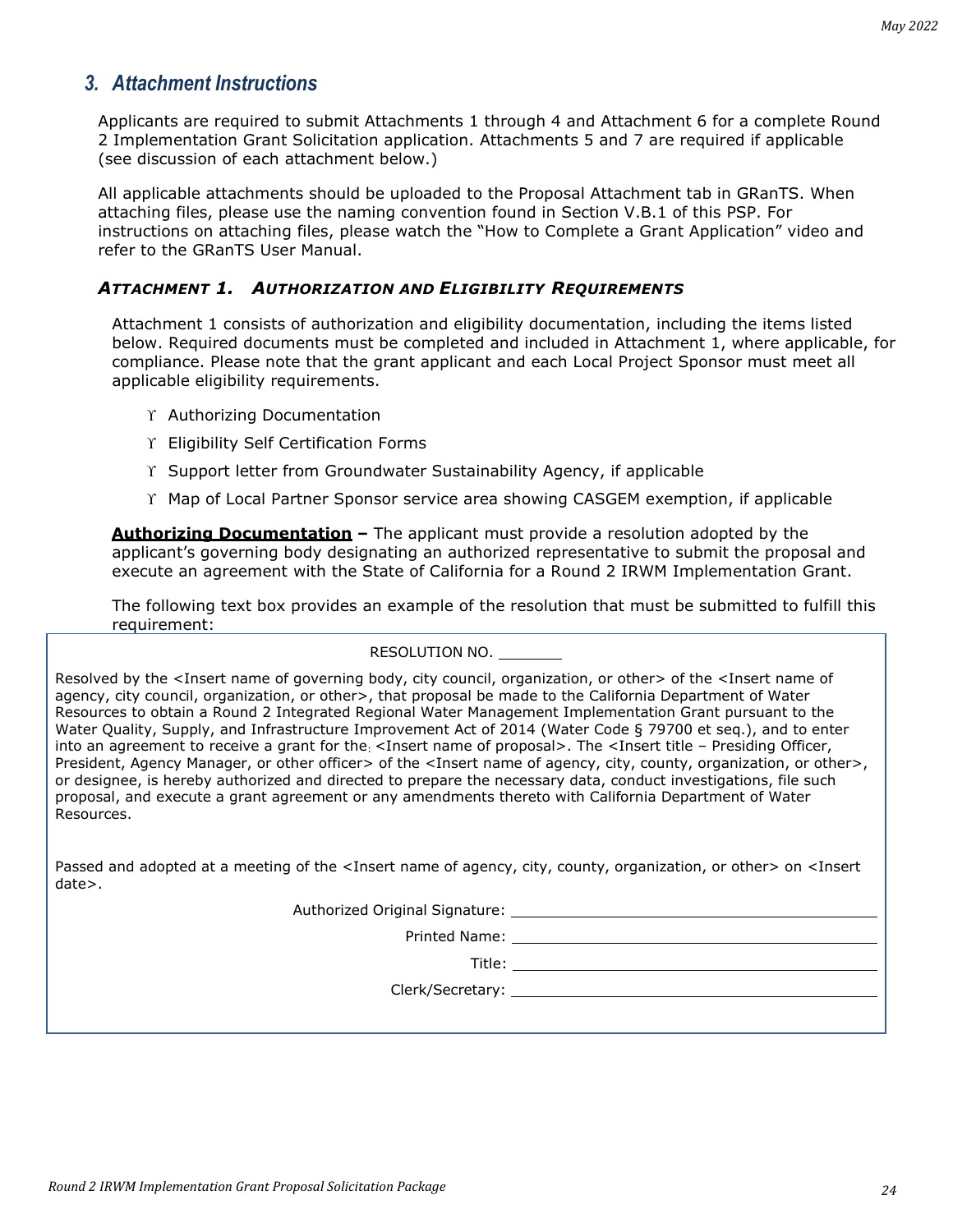#### **Self- Certification for Eligibility**

Each applicant must complete and submit a self-certification form (found on the website listed in the Foreword) for the following eligibility items.

#### **Eligible Applicant Documentation**

Eligible applicants are public agencies, 501(c)(3) non-profit organizations, public utilities, federally recognized Indian Tribes, California State Indian Tribes, and mutual water companies, as defined in Appendix B of the 2022 Guidelines.

DWR encourages potential applicants to reach out to DWR regarding any eligibility concerns prior to submitting an application.

#### **Submittal of an Updated IRWM Plan**

Regions must have an IRWM Plan updated to the 2016 Plan Standards approved by DWR and adopted by the applicant and all local project sponsors.

#### **Urban Water Management Compliance**

Each urban water supplier must:

- Have a current 2020 Urban Water Management Plan (UWMP) verified by DWR that addresses the requirements of the California Water Code (CWC). If an urban water supplier's 2020 UWMP has not been verified by DWR, explain and provide the anticipated date for having a 2020 UWMP that addresses the requirements of the CWC, including interim target reporting, as applicable in the self-certification form.
- Have a complete and validated water loss audit report verified by DWR in accordance with Senate Bill No. 555 (SB 555).
- If applicable, be compliant with the water metering requirements contained in CWC §525 et seq. Each urban water supplier proposing wastewater projects, water use efficiency projects, or drinking water projects must be compliant.
- Comply with the State Water Resources Control Board's Water Conservation and Production Reporting requirement. Reports are due on the 28th of each month and can be filed using the reporting tool at [https://drinc.ca.gov/Drinc/MonitoringReportInfo.aspx.](https://gcc02.safelinks.protection.outlook.com/?url=https%3A%2F%2Fdrinc.ca.gov%2FDrinc%2FMonitoringReportInfo.aspx&data=04%7C01%7C%7C2dd49d72da2a4a849e5108d98204432a%7Cb71d56524b834257afcd7fd177884564%7C0%7C0%7C637683777088142775%7CUnknown%7CTWFpbGZsb3d8eyJWIjoiMC4wLjAwMDAiLCJQIjoiV2luMzIiLCJBTiI6Ik1haWwiLCJXVCI6Mn0%3D%7C1000&sdata=pu1URg7PkEc7Y2Dxna6RjOiyOwdIPOCsfbOh53KFdiU%3D&reserved=0)

#### **Agricultural Water Management and Measurement Compliance**

Each agricultural water supplier that provides water to less than 10,000 irrigated acres, excluding recycled water must:

Indicate on the self-certification form that the supplier provides water to less than 10,000 irrigated acres, excluding recycled water.

or:

• Indicate on the self-certification form that each supplier's Agricultural Water Management Plan (AWMP) addresses the CWC and Executive Order (EO) B-29-15 requirements. If an agricultural water supplier's AWMP has not been verified by DWR, explain and provide the anticipated date for having an AWMP that addresses the CWC and EO B-29-15 requirements.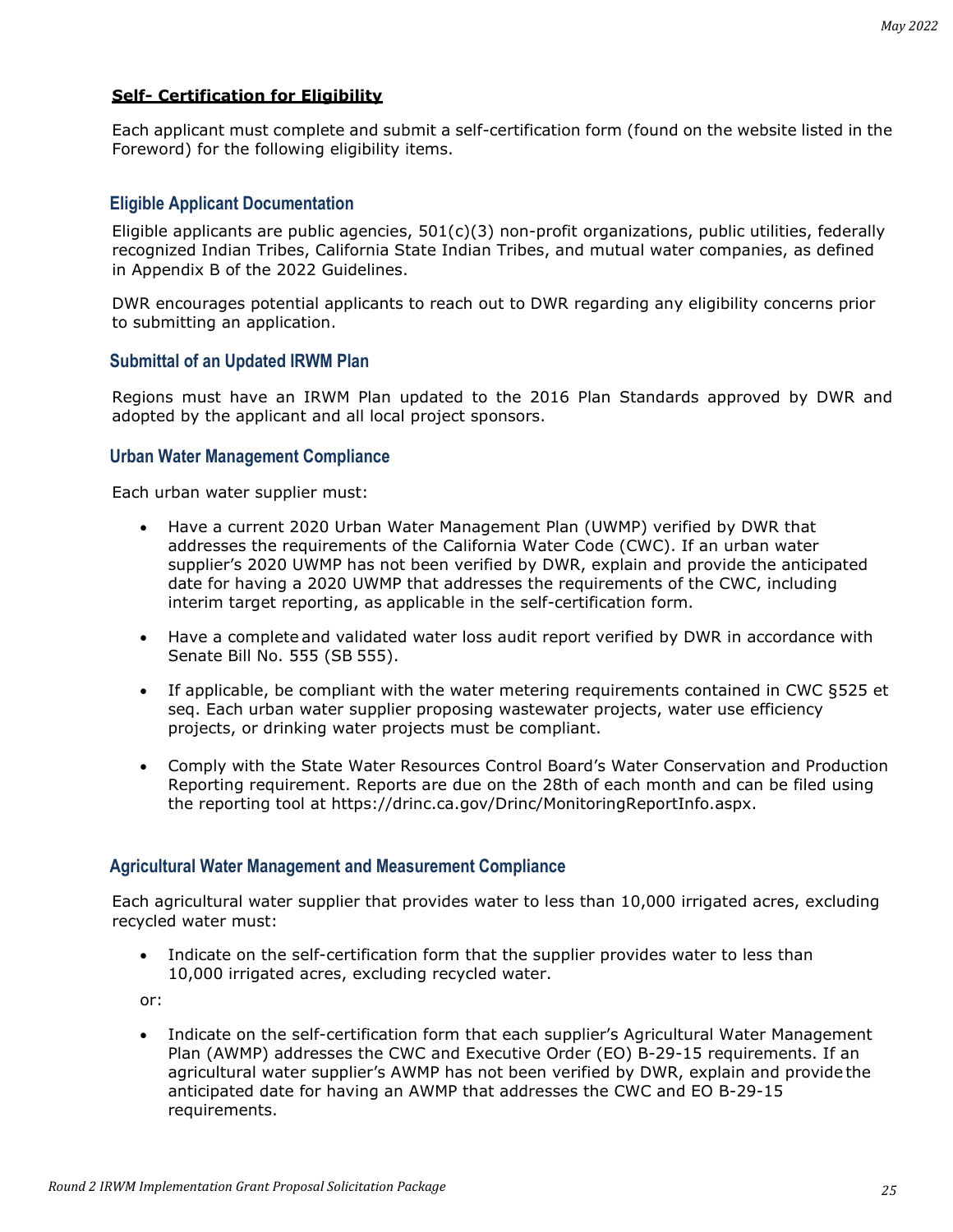Each agricultural water supplier that provides water to *less than 25,000 irrigated acres*, excluding recycled water must:

• Indicate on the self-certification form the supplier provides water to less than 25,000 irrigated acres, excluding recycled water, or is otherwise deemed exempt from CWC Efficient Water Management Practices (EWMPs) and the Water Measurement Regulation.

or:

- Indicate on the self-certification form that each supplier addresses the CWC requirements for implementing EWMPs including: Water Measurement, Volumetric Water Pricing, and all technically feasible and locally cost-effective EWMPs listed in CWC; and
- Indicate on the self-certification form that each supplier implements the Water Measurement Regulation, including AWMP reporting requirements.

or:

• Submit to DWR for approval a schedule, financing plan, and budget, to be included in the grant or loan agreement, for implementation of the EWMPs. The supplier may request grant or loan funds to implement the efficient water management practices to the extent the request is consistent with the eligibility requirements applicable to the water funds.

To comply with the farm-gate delivery requirements, each agricultural water supplier must complete the self-certification form based on the agricultural water supplier's irrigated acres.

• For those agricultural water suppliers that supply less than 2,000 acre-feet of water or water to less than 2,000 irrigated acres, excluding recycled water, provide the suppliers supply of water or irrigated area.

or:

• For those agricultural water suppliers that supply water to areas greater than 2,000 irrigated acres, verify that the annual aggregated monthly or bi-monthly farm-gate delivery data has been provided to DWR.

And/or:

• For those suppliers that provide water to less than 25,000 irrigated acres, complete the self-certification form and indicate that the implementation of a program or practices to measure farm-gate deliveries using Best Professional Practices is not locally cost-effective.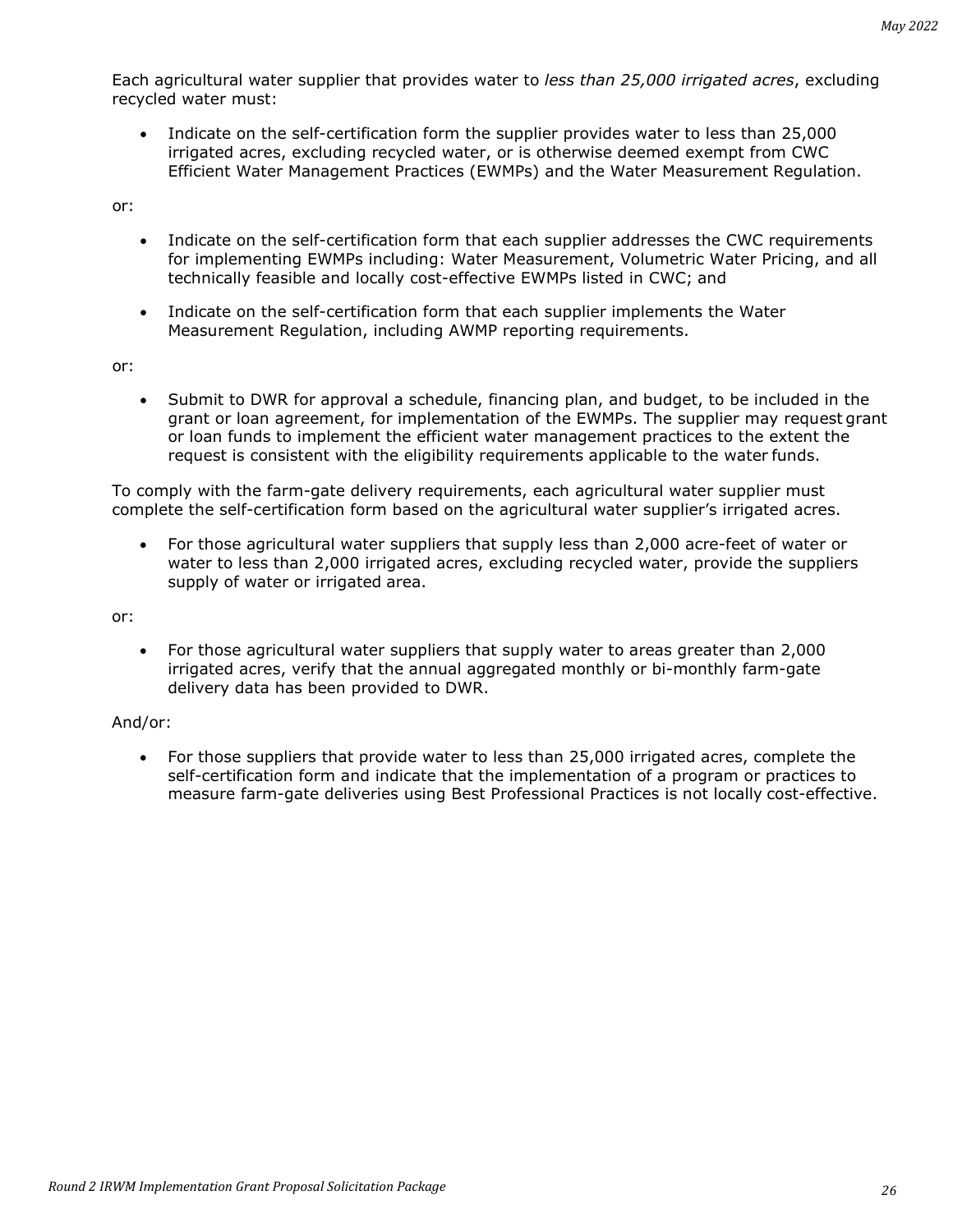#### **Surface Water Diverter Compliance**

List the surface water diverters that will receive funding from the proposed grant on the selfcertification form. If there are none, please indicate so. For the listed surface water diverters, state whether they have submitted to the State Water Resources Control Board (SWRCB) their annual surface water diversion reports in compliance with requirements outlined in Part 5.1 (commencing with §5100) of Division 2 of the CWC and Chapter 2.7 Water Diversion and Use Reports (commencing with §907) in Title 23. If a surface water diverter has not, explain and provide the anticipated date for meeting the requirements.

#### **Groundwater Management Compliance**

Attachment 1 must include the documentation requested below for each project, as applicable.

Each local sponsor or applicant implementing groundwater projects or projects directly affecting groundwater levels or quality must be compliance with CWC §10753 regarding Groundwater Management Plans (GWMPs). Please note that projects that affect groundwater levels or quality located in a CASGEM High or Medium priority groundwater basin without an adopted GWMP in compliance of CWC §10753 before January 1, 2015 will not be eligible (CWC§10750.1(a)).

For groundwater projects or other projects that directly affect groundwater levels or quality in a high or medium priority basin, documentation that the project has support from the Groundwater Sustainability Agency of the impacted groundwater basin(s), or the agency responsible for implementing an alternative plan should be included in Attachment 1. If it is not clear from the application that a project does not affect groundwater, please also include an explanation in Attachment 1.

Note that Local Project Sponsors that receive a grant award will have to maintain compliance with Division 6, §10000 et seq. of the CWC as part of continuing eligibility requirements. Groundwater Management compliance requirements may be revised or updated based upon the implementation of the Sustainable Groundwater Management Act of 2014 (SGMA).

#### **CASGEM Compliance**

DWR has prioritized the groundwater basins. The CASGEM Program description, along with the basin prioritization information, can be found at: [https://water.ca.gov/Programs/Groundwater-](https://water.ca.gov/Programs/Groundwater-Management/Groundwater-Elevation-Monitoring--CASGEM)[Management/Groundwater-Elevation-Monitoring--](https://water.ca.gov/Programs/Groundwater-Management/Groundwater-Elevation-Monitoring--CASGEM) [CASGEM](https://water.ca.gov/Programs/Groundwater-Management/Groundwater-Elevation-Monitoring--CASGEM)

For the high and medium priority basins that do not have a CASGEM monitoring entity, the grant applicant and Local Project Sponsor that match the list of potential monitoring entities identified in CWC §10927, along with the counties whose jurisdictions include unmonitored high and medium priority basins, will not be eligible to receive Round 2 IRWM Grant funding (CWC §10933.7(a)). Consistent with CWC §10933.7(b), if the entire service area of the grant applicant or the individual Local Project Sponsor's service area is demonstrated to be a DAC, as defined in the 2022 Guidelines, Appendix B, the project will be considered eligible for grant funding notwithstanding CASGEM compliance. If the Local Project Sponsor is exempt, a map must be included in Attachment 1 that shows the Project's implementing agency's service area boundary. The map should include a DAC overlay to demonstrate the project is exempt.

#### **The grant applicant and Local Project Sponsor(s) must be CASGEM compliant by the application due date. If the applicant is found ineligible, the entire application may be considered ineligible.**

CASGEM compliance may be revised or updated based upon the latest requirements from SGMA.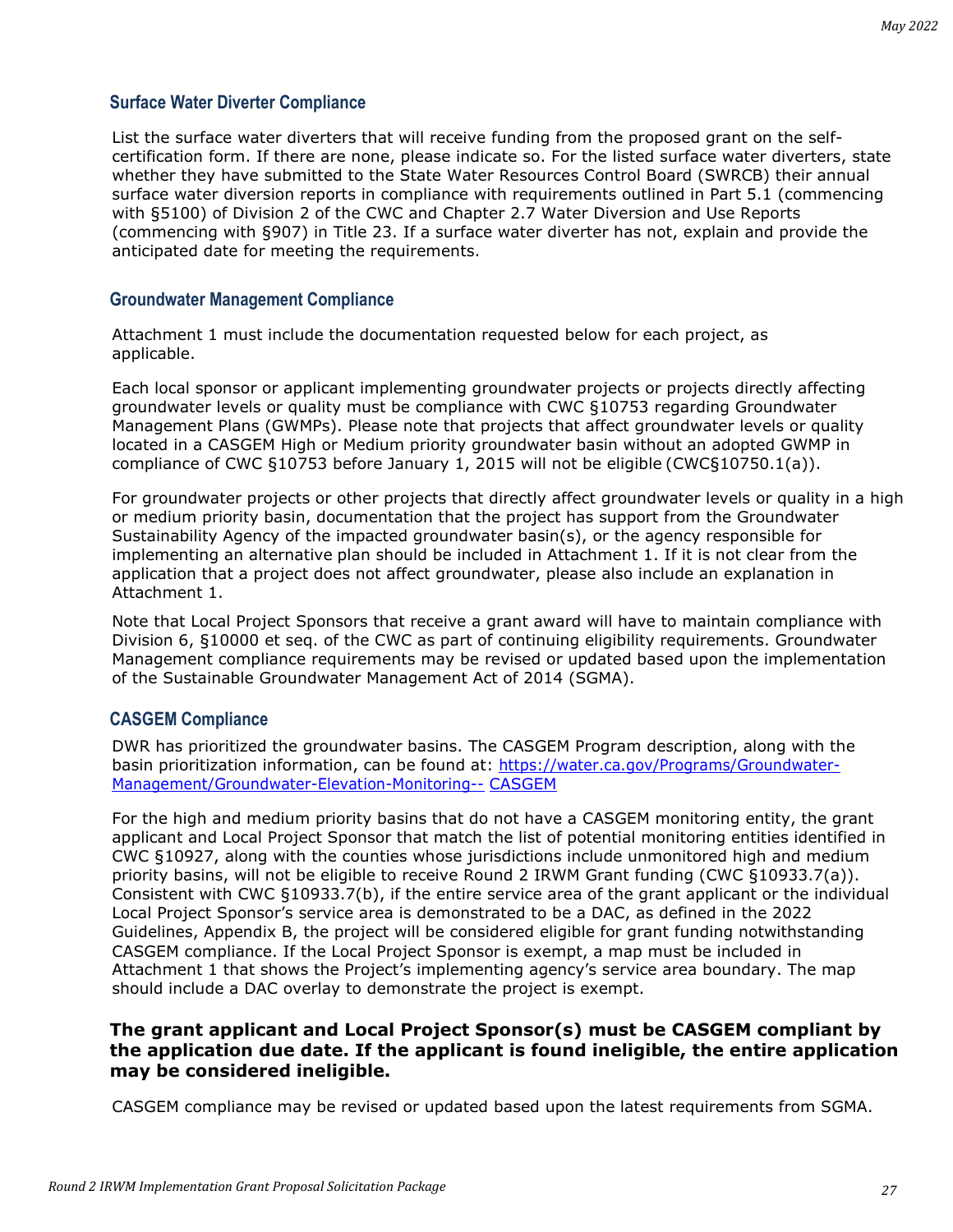#### **Stormwater Management Plan Compliance**

For all Stormwater projects and/or dry weather runoff capture projects the project must be included in a Stormwater Resource Plan (or Functionally Equivalent Stormwater Resource Plan) that has been incorporated into an IRWM plan, or the project must benefit a DAC with a population of 20,000 or less that is not a co-permittee for a municipal separate stormwater system national pollutant discharge elimination system permit issued to a municipality with a population greater than 20,000.

#### *ATTACHMENT 2. WORK PLAN*

For the "AttachmentName" in the naming convention of GRanTS, use "WorkPlan" for this attachment.

Attachment 2 must contain descriptions of the anticipated tasks necessary to complete each project in the proposal. Tasks should be organized by the four budget categories, as applicable:

- (a) Project Administration
- (b) Land Purchase/Easement
- (c) Planning/Design/Engineering/Environmental Documentation
- (d) Construction/Implementation

The Work Plan must also identify the anticipated deliverables for each task. The Work Plan is limited to seven pages (minimum 10-point type font) per project. Any information included beyond the seven pages (for each project) will not be reviewed. Maps and figures will not count against the page limit and are encouraged to be included if they provide substantive information.

[EXHIBIT B](#page-36-0) – Work Plan provides an example of how the Work Plan should be structured and the level of detail necessary for each task description. The form for completing Attachment 2 can be found on the webpage listed in the Forward. Applicants must use the provided form when completing the Work Plan. Applicants who do not use the required template will be asked to resubmit their Work Plan, and their application will be considered incomplete until an acceptable Work Plan is submitted.

#### *ATTACHMENT 3. BUDGET*

For the "AttachmentName" in the naming convention of GRanTS, use "Budget" for this attachment.

Attachment 3 must include the estimated capital costs of each project in the application. For the Project Budget Table, costs must be organized in a manner that is consistent with the Work Plan. For example, if the Work Plan describes projects at the subtask level, the Budget must also present costs at the subtask level. In addition to the Project Budget Table, the applicant must provide a description explaining how the values were derived. Refer to [EXHIBIT C](#page-41-0) – Budget for guidance on how to prepare Attachment 3 that also includes a Budget Table template to be completed for each project by the Applicant. The form for completing Attachment 3 can be found on the webpage listed in the Forward. The description must not exceed three pages per project using a minimum 10-point font. If the applicant is in a Cooperative Funding Area, the explanation of how values were derived is not required.

#### *ATTACHMENT 4. SCHEDULE*

For the "AttachmentName" in the naming convention of GRanTS, use "Schedule" for this attachment.

*Round 2 IRWM Implementation Grant Proposal Solicitation Package* Attachment 4 must include a Schedule for implementation of each project. The schedule must show the start and end dates as well as milestones for each task contained in the Work Plan and, at minimum, be presented in either tabular form per the template. Applicants must include a reasonable estimate of the end date, including time for any final reports and invoicing.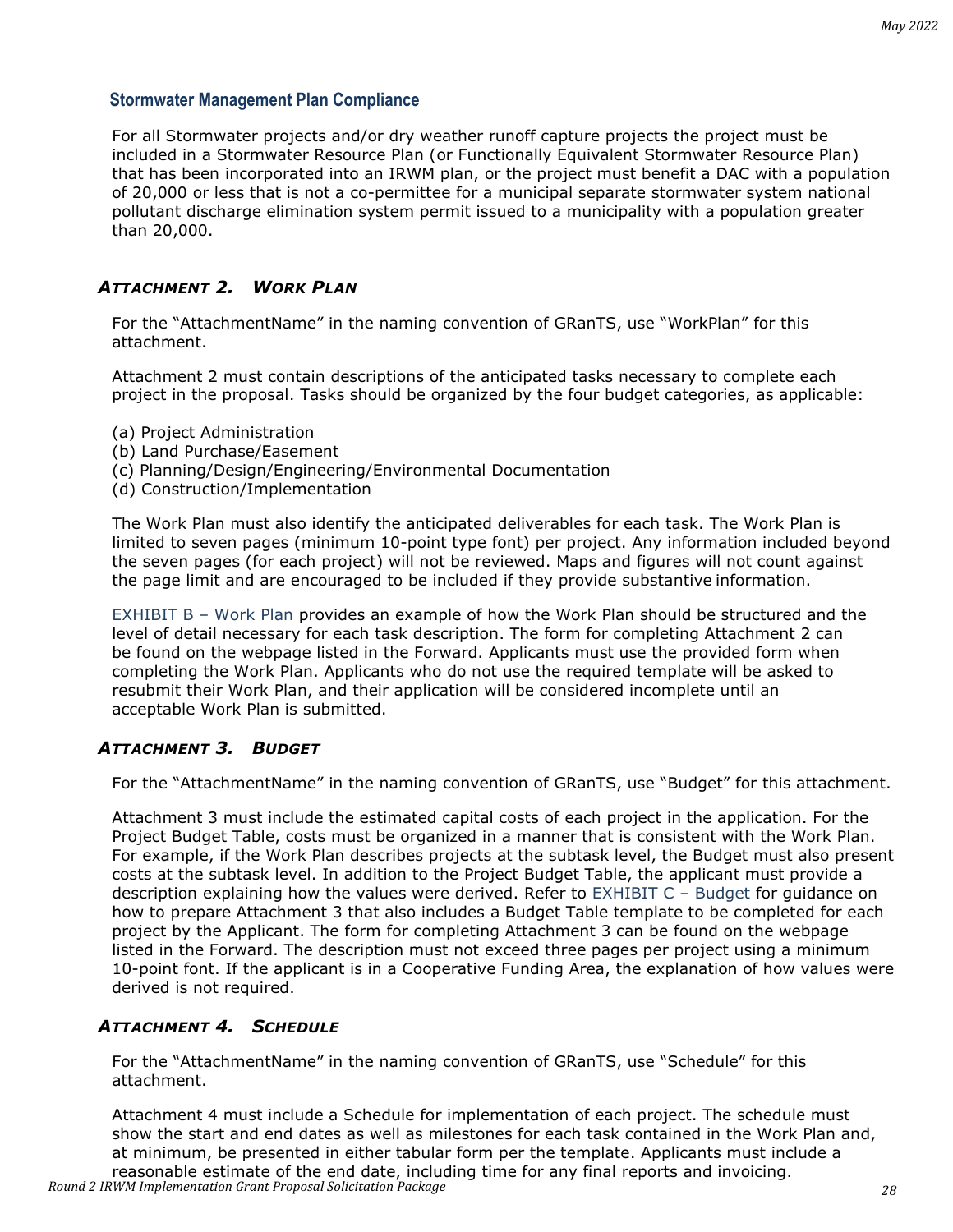Refer to [EXHIBIT D](#page-46-0) – Schedule that includes a Schedule Table template. The form for completing Attachment 4 can be found on the webpage listed in the Forward. Applicant may also describe how the schedule shown is realistic, reasonable, and accomplishable based on the state of project development (such as design phase, status of permitting, and environmental documentation). The description must not exceed two pages per project using a minimum 10-point font. If the applicant is in a Cooperative Funding Area, only the schedule template is required; no further information is required.

#### *ATTACHMENT 5. Disadvantaged Community or Economically Distressed Area*

For the "AttachmentName" in the naming convention of GRanTS, use "DAC" for this attachment.

Attachment 5 is not required for all projects. Please utilize this attachment if the project has supporting information to establish the MHI such as an income survey.

#### *ATTACHMENT 6. CLIMATE CHANGE*

Attachment 6 is requested for all applicants and will be required prior to agreement execution. Applicants should answer the following questions regarding their organization, and include copies of the requested information:

- 1. Does the organization have a primary point of contact for climate change? (Yes/no; if yes, who is it and to what position in the organization does that person report?)
- 2. Does the organization have a strategic business plan that considers climate change? (Yes/no; if yes, please submit a copy)
- 3. Has the organization adopted any policies or made any formal public statements about climate change? (Yes/no; if yes, please attach a copy)
- 4. Has the organization conducted a climate change vulnerability assessment? (Yes/no; if yes, please submit a copy)
- 5. How would you describe your organization's capacity to adapt to the impacts of climate change? (Open ended; one-three paragraphs)

Answers to these questions/documents submitted as part of this attachment will not affect scoring.

#### *ATTACHMENT 7. Application Review Process*

Attachment 7 is required for all IRWM Regions in Cooperative Funding Areas that wish to not be scored. DWR advises applicants to submit a list of backup projects with their application (see Section VIII). Backup projects should be vetted and ranked using the same process as other projects included in the application. Applicants should submit the Attachment 7 form, found on the website listed in the forward.

## <span id="page-29-0"></span>**APPLICATION REVIEW PROCESS**

DWR will perform an initial eligibility and completeness review for each application **upon notification (via email referenced in the Foreword) to DWR that the Final Application has been submitted through GRanTS.** Applications will be screened for eligibility and completeness in accordance with Section IV of the 2022 Guidelines and Section II [ELIGIBILITY](#page-5-1) of this PSP. The information provided by applicants in GRanTS, as well as Attachments 1 through 7 of the application, will be used to determine eligibility and completeness.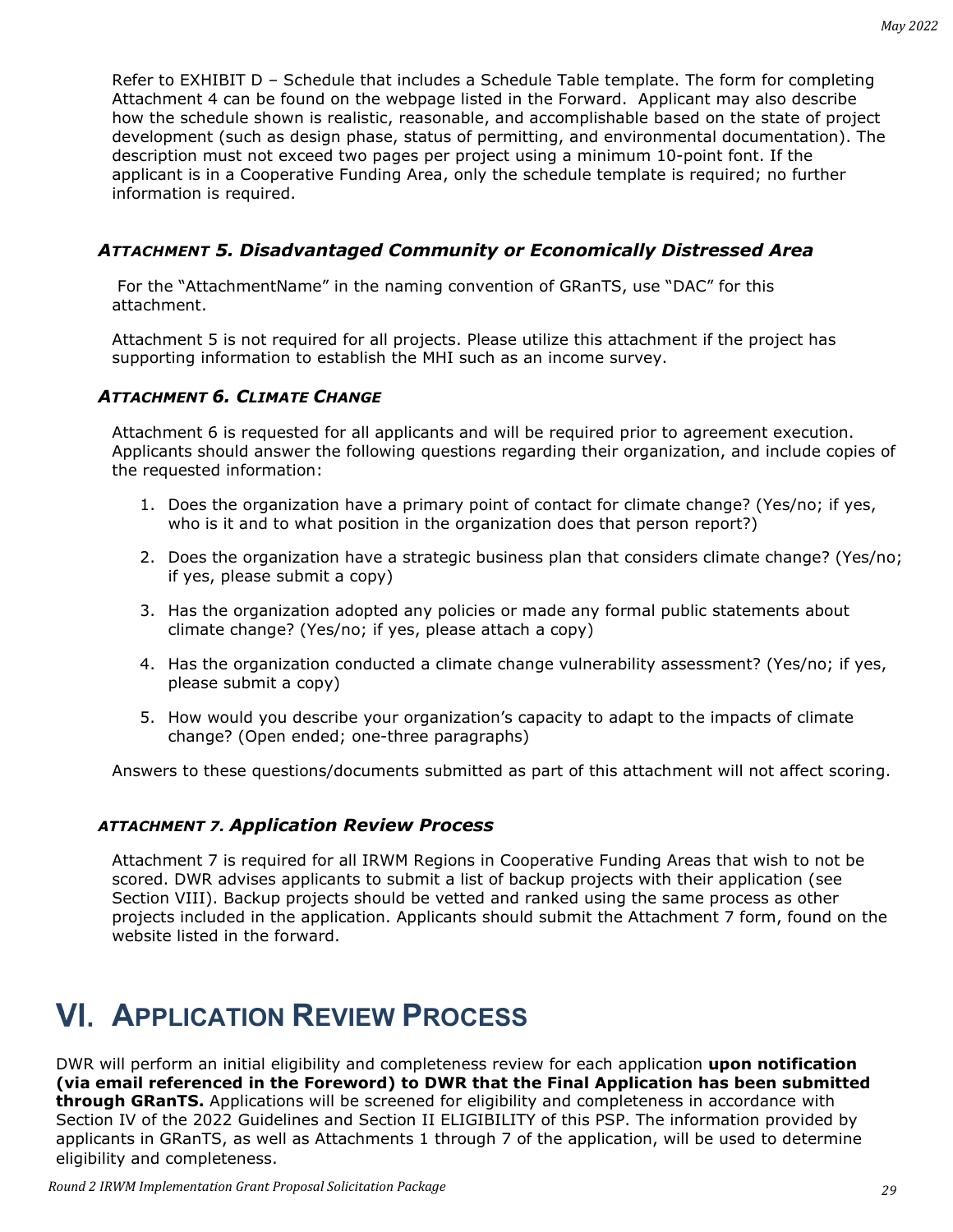If an application is initially determined to be complete and eligible, the applicant will be notified via email and their application will move on to technical review. If an application is deemed to be incomplete and/or ineligible, DWR will notify the applicant by email and provide a list of additional documentation that must be provided. The applicant will have five (5) business days to provide the necessary documents/materials via GRanTS. DWR may allow more than 5 business days to provide the required documentation with sufficient justification on a case-by-case basis.

### <span id="page-30-0"></span>**A. Cooperative Funding Areas**

If a Funding Area provides written assurance that the funding request will not exceed the available funding, the IRWM Regions within that Funding Area do not need to complete the full application (see section V.B.2 for information on which sections to complete). In these cases, the proposals will be checked for eligibility, cost-share waivers, and completeness, but the proposals will not be scored. DWR will review documentation (Attachment 7) submitted by the applicant to ensure that projects were vetted and selected via a competitive process that complies with Proposition 1 requirements.

### <span id="page-30-1"></span>**B. Competitive Funding Areas**

Applications that are complete and eligible will proceed through technical review and be scored based on the scoring criteria presented in [Table 4: Scoring Criteria.](#page-33-0) The scoring criteria are divided into two levels: Proposal Level and Project Level. The Proposal Level criteria will be used to evaluate the proposal and determine a Proposal Score. The Project Level criteria will be used to evaluate and score each individual project included in the proposal. Each application will receive an Average Project Score for DAC Implementation Projects and an Average Project Score for General Implementation Projects, which will be determined by summing each Individual Project Score, dividing the sum by the number of projects, and then rounding to the nearest whole number. Each Application will receive a DAC Application Score and a General Application Score. These scores will be determined by adding the respective Average Project Score and the Proposal Score.

Note that DWR reviewers may determine a minimum project score threshold (Low Score) based on the evaluation of all projects within each Funding Area. This Low Score will be specific to each Funding Area and project funding category (DAC Implementation Project or General Implementation Project). If a project contained within an application does not exceed the Low Score determined for the respective Funding Area and project funding category, the project will not be recommended for grant funding under this solicitation. The proposal score will not be re-calculated. The remaining project(s) in the proposal will not be negatively impacted should a project be excluded from the application due to a Low Score. If all the projects in an application do not exceed the Low Score, the application will be determined insufficient, and no grant funds will be awarded for that application.

## <span id="page-30-2"></span>**VII. AWARD PROCESS**

Following technical review, awards for grant funding will be made consistent with the process outlined below.

The DAC Implementation Funding and General Implementation Funding will be awarded based on the DAC Application Score and General Application Score, respectively. A single application may receive funding from both the DAC Implementation Fund and the General Implementation Fund. For proposals that are not being scored, DAC Implementation Funds will be awarded by level of Disadvantaged Community benefit Should the amount of funding requested for DAC Implementation Projects within a funding area exceed the available funding, DWR may award DAC Implementation Funding requests with funding from the General Implementation Funding category.

Final Awards will be released upon approval by DWR's Director.

## <span id="page-30-3"></span>**VIII. AGREEMENT EXECUTION**

*Round 2 IRWM Implementation Grant Proposal Solicitation Package* Following Final Awards, DWR will enter into an agreement with each successful applicant, consistent with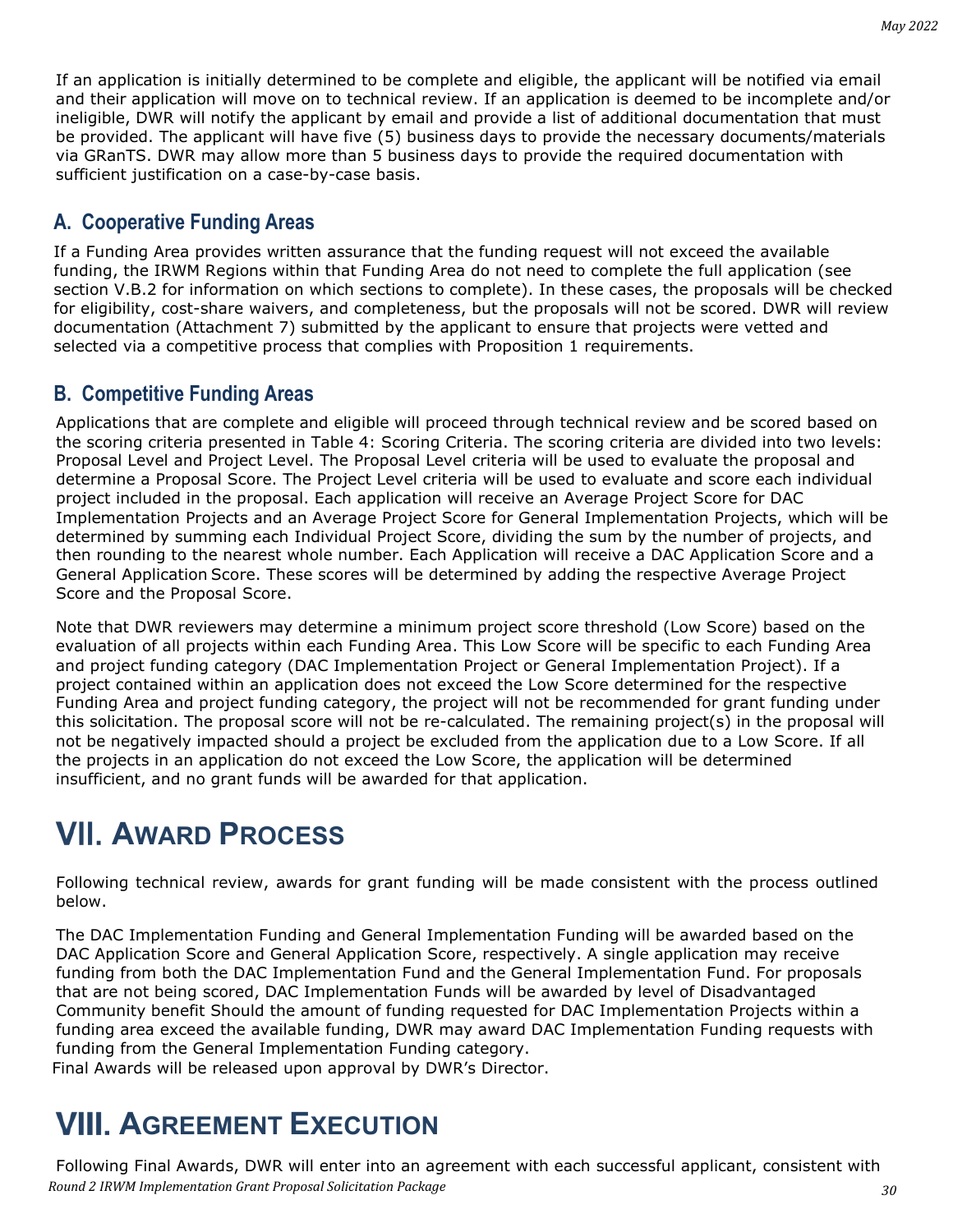Section IV.E of the 2022 Guidelines. If an awarded project fails to meet all the requirements or fails to progress in a timely fashion, DWR may remove the project from the agreement and allow a replacement project. The replacement project must be included on the list of vetted and ranked projects prepared for the Round 2 proposal and must be the next highest ranked project that is able to receive funding through this solicitation. If a project is replaced, the IRWM Region must provide DWR with written approval showing that the Funding Area approves of the funds staying within the IRWM Region and approves the replacement project. This is the final round of Proposition 1 IRWM funding; therefore, DWR strongly encourages applicants to have at least one eligible project ready as a backup project to ensure that all voter-approved funds can be spent in this round of the solicitation.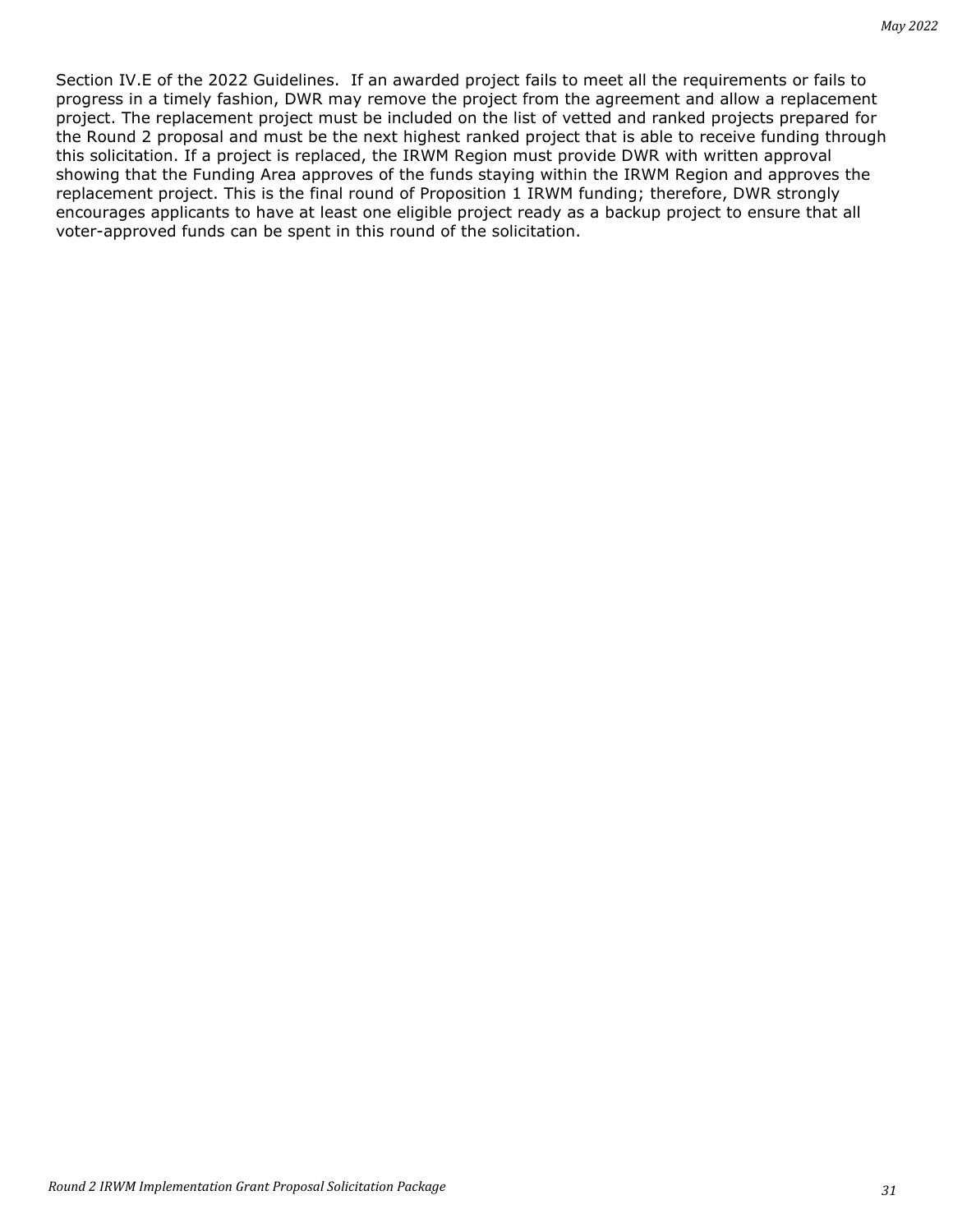<span id="page-32-0"></span>*This page is left blank intentionally.*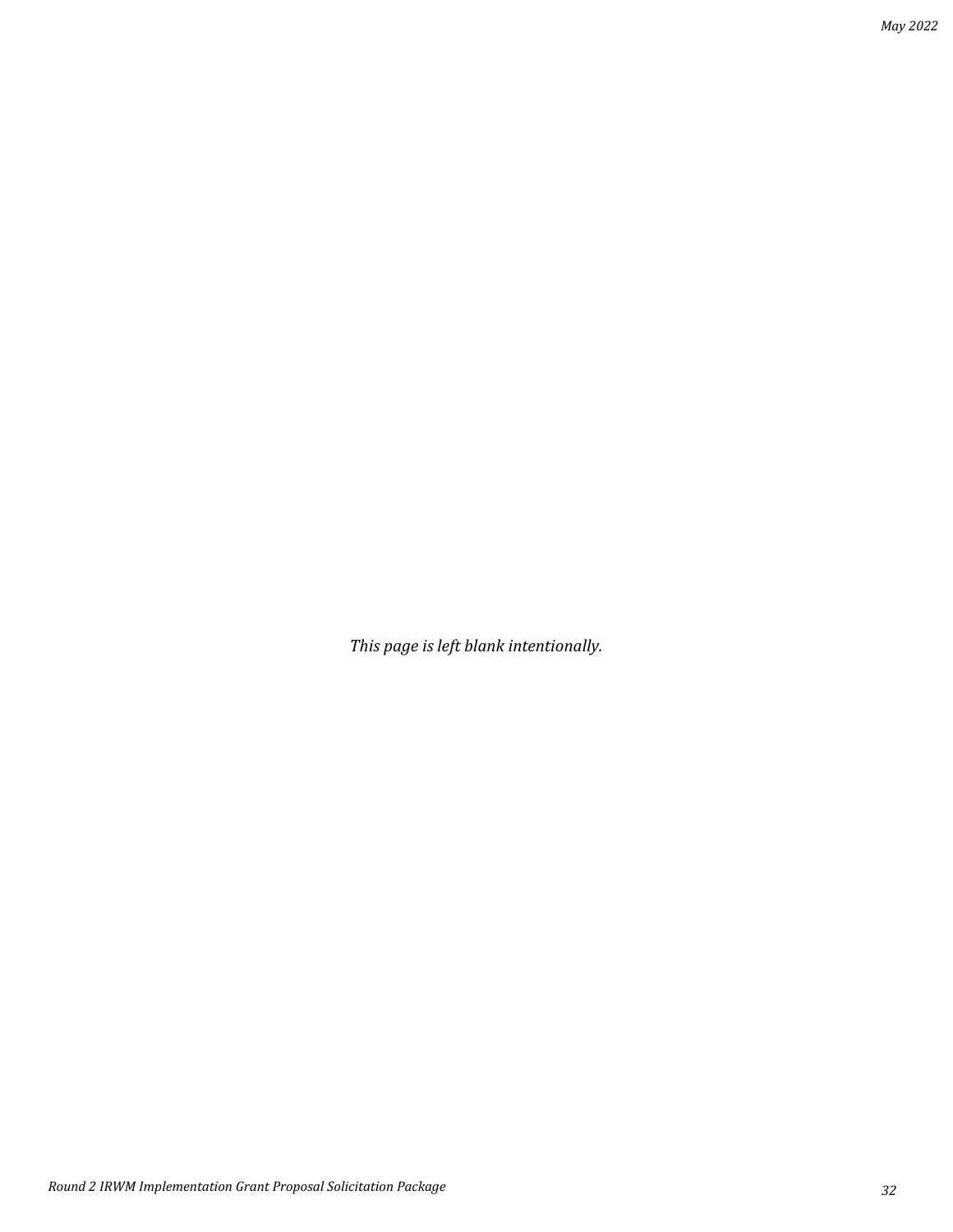<span id="page-33-1"></span>*May 2022*

#### <span id="page-33-0"></span>**Table 4: Scoring Criteria[4](#page-33-1)**

|                         | <b>Proposal Level Evaluation</b>                                                                                                                                                                                                                                                                                                                                                                                                             |                                                                                                                                                                                                                                                                                                                                                                                                                                                                                                                                                                                                                                                                                                                                        |                        |                             |                                           |
|-------------------------|----------------------------------------------------------------------------------------------------------------------------------------------------------------------------------------------------------------------------------------------------------------------------------------------------------------------------------------------------------------------------------------------------------------------------------------------|----------------------------------------------------------------------------------------------------------------------------------------------------------------------------------------------------------------------------------------------------------------------------------------------------------------------------------------------------------------------------------------------------------------------------------------------------------------------------------------------------------------------------------------------------------------------------------------------------------------------------------------------------------------------------------------------------------------------------------------|------------------------|-----------------------------|-------------------------------------------|
|                         | Questions                                                                                                                                                                                                                                                                                                                                                                                                                                    | <b>Evaluation Guidance and Scoring; the application must contain:</b>                                                                                                                                                                                                                                                                                                                                                                                                                                                                                                                                                                                                                                                                  | Leg<br><b>Citation</b> | Form/Question<br>No.        | <b>Maximum Points</b><br><b>Available</b> |
| $\mathbf{1}$            | If the IRWM region has been identified as an area where contaminants listed<br>in AB 1249 exist, does the proposal contain project(s) that address the<br>contaminant(s)?                                                                                                                                                                                                                                                                    | Provide specific explanation of how the project(s) addresses existing AB<br>1249 contaminants (nitrate, arsenic, perchlorate, or hexavalent chromium<br>contamination). (1 point)<br>If the requirements of AB 1249 do not apply to the applicant's IRWM<br>region(s), full points awarded.                                                                                                                                                                                                                                                                                                                                                                                                                                            | 10541<br>(e)(14)       | <b>GRanTS Application</b>   |                                           |
|                         |                                                                                                                                                                                                                                                                                                                                                                                                                                              |                                                                                                                                                                                                                                                                                                                                                                                                                                                                                                                                                                                                                                                                                                                                        |                        | <b>Maximum Score:</b>       | $\mathbf{1}$                              |
|                         | <b>Project Level Evaluation</b>                                                                                                                                                                                                                                                                                                                                                                                                              |                                                                                                                                                                                                                                                                                                                                                                                                                                                                                                                                                                                                                                                                                                                                        |                        |                             |                                           |
|                         | Questions                                                                                                                                                                                                                                                                                                                                                                                                                                    | Evaluation Guidance and Scoring; the application must contain:                                                                                                                                                                                                                                                                                                                                                                                                                                                                                                                                                                                                                                                                         | Leg<br><b>Citation</b> | <b>Form/Question</b><br>No. | <b>Maximum Points</b><br><b>Available</b> |
| $\overline{\mathbf{2}}$ | Does the budget leverage funds with other private, Federal, or local<br>fund sources?                                                                                                                                                                                                                                                                                                                                                        | Budget contains non-state cost share and/or other fund sources. (1 point)                                                                                                                                                                                                                                                                                                                                                                                                                                                                                                                                                                                                                                                              | 79707 (b)              | Attachment 3                |                                           |
| $\overline{\mathbf{3}}$ | Does the Work Plan include a complete description of all tasks necessary to<br>result in a completed project? Are all necessary and reasonable deliverables<br>identified?                                                                                                                                                                                                                                                                   | Tasks that will likely lead to a completed project and a brief description of<br>those tasks and deliverables necessary to be submitted to DWR.<br>• The Work Plan appears to be sufficiently complete, with all deliverables<br>identified, and reasonable given the intent of the project. (3 points)<br>• The Work Plan is generally complete and/or deliverables generally<br>listed, but it appears pertinent information is missing or gaps in the<br>scope of work are identified. (2 points)<br>. The Work Plan is sparsely filled out, with minimal information and/or<br>minimal deliverables listed. (1 point)                                                                                                              |                        | Attachment 2                | 3                                         |
| $\overline{a}$          | Collectively, are the Work Plan, Schedule, and Budget thorough, reasonable,<br>justified, and consistent with each other?<br>Considerations include:<br>Are the tasks shown in the Work Plan, Schedule and Budget consistent?<br>Are the costs presented in the Budget backed up by and consistent with<br>supporting justification and/or documentation?<br>Is the Schedule reasonable considering the tasks presented in the Work<br>Plan? | Tasks that will likely lead to a completed project and a brief description of<br>those tasks and deliverables necessary to be submitted to DWR,<br>including:<br>Tasks shown in the Work Plan, Schedule and Budget that are generally<br>consistent with each other indicating the project can be completed on<br>time and within budget. (1 point)<br>Costs presented in the Budget are supported by and consistent with<br>supporting justification and/or documentation (such as hourly rates,<br>consultant fees, etc.). (1 point)<br>A Schedule that is reasonable considering the tasks presented in the<br>Work Plan, which indicates the project will likely be completed by the end<br>date listed in Attachment 6. (1 point) |                        | Attachment 2,3,<br>and 4    | 3                                         |

<sup>&</sup>lt;sup>4</sup> These scoring criteria will not be used for applications from Cooperative Funding Areas and are consistent with the requirements included in Attachment 7.<br>Round 2 IRWM Implementation Grant Proposal Solicitation Packag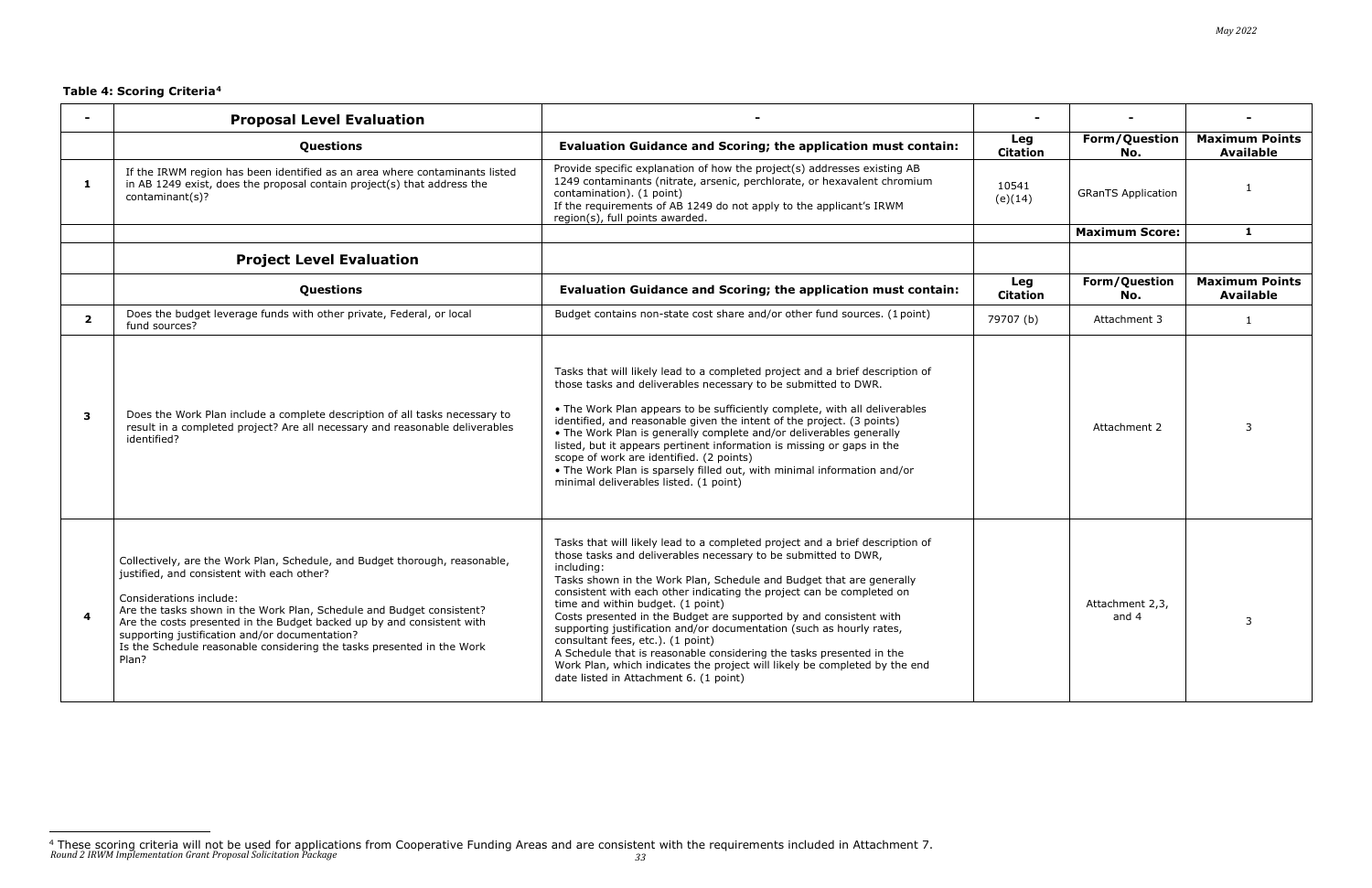*May 2022*

| benefit(s) of each project.<br>For physical (quantitative) benefit(s):<br>• Does the type of benefit claimed match the intended outcome of the<br>proposed project as described in the narrative (Section C.1.)? (1 point)<br>Is the primary benefit* claimed logical and reasonable given the<br>• Is the benefit description and quantitative measure of benefit logical<br>information provided in the Work Plan?<br>and reasonable given the information provided in the Work Plan? Does<br>the claimed benefit use industry standard units of measure (as<br>*For Decision Support Tools, non-physical (qualitative) benefits will be<br>N/A<br><b>GRanTS Application</b><br>described in D.2)? (1 point)<br>considered. For example, if a decision support tool will contribute to the design<br>5<br>or operation of an implementation project, planned or potential quantitative<br>For non-physical benefit(s):<br>benefits will also be considered.<br>Does the type of benefit claimed match the intended outcome of the<br>proposed project as described in the narrative (Section C.1.)? (1 point)<br>• Is the benefit description and measure of benefit logical and<br>reasonable given the information provided in the Work Plan? (1<br>point)<br>A sufficient description of the benefits to more than one IRWM region and/or<br>Does the project provide physical benefits to more than one IRWM<br>Funding Area. The description must include an explanation of the benefits to<br>79742(a)<br><b>GRanTS Application</b><br>region and/or Funding Area?<br>various IRWM regions and/or Funding Areas. (1 point)<br>Provide specific explanation of how the project provides safe drinking<br>If the proposed project addresses contamination per the requirements of<br>water to a small disadvantaged community as defined in the 2022<br>AB1249, does the project provide safe drinking water to a small,<br>IRWM Guidelines. (1 point)<br>10545<br>7<br><b>GRanTS Application</b><br>Full points awarded if the project does not have contaminant issues per<br>disadvantaged community?<br>AB1249 requirements.<br>A reasonable explanation of how a project employs new or innovative<br>technology or practices, including, but not limited to:<br>Decision Support Tools that support the integration of multiple<br>jurisdictions, new and/or innovative business approaches, technology<br>and partnerships etc.<br>Does the proposed project employ new or innovative technology or practices?<br>79707(e)<br>8<br><b>GRanTS Application</b><br>Technologies that were developed and/or became accessible within the<br>last ten years (e.g., Smart Meters, new apps, etc.)<br>New applications of existing technologies<br>Pilot studies seeking to test new technologies or management strategies<br>for future implementation projects |  |                                                                     | <b>Maximum Score:</b> | 13 |
|------------------------------------------------------------------------------------------------------------------------------------------------------------------------------------------------------------------------------------------------------------------------------------------------------------------------------------------------------------------------------------------------------------------------------------------------------------------------------------------------------------------------------------------------------------------------------------------------------------------------------------------------------------------------------------------------------------------------------------------------------------------------------------------------------------------------------------------------------------------------------------------------------------------------------------------------------------------------------------------------------------------------------------------------------------------------------------------------------------------------------------------------------------------------------------------------------------------------------------------------------------------------------------------------------------------------------------------------------------------------------------------------------------------------------------------------------------------------------------------------------------------------------------------------------------------------------------------------------------------------------------------------------------------------------------------------------------------------------------------------------------------------------------------------------------------------------------------------------------------------------------------------------------------------------------------------------------------------------------------------------------------------------------------------------------------------------------------------------------------------------------------------------------------------------------------------------------------------------------------------------------------------------------------------------------------------------------------------------------------------------------------------------------------------------------------------------------------------------------------------------------------------------------------------------------------------------------------------------------------------------------------------------------------------------------------------------------------------------------------------------------------------------------------------------------------------------------------------------------------------|--|---------------------------------------------------------------------|-----------------------|----|
|                                                                                                                                                                                                                                                                                                                                                                                                                                                                                                                                                                                                                                                                                                                                                                                                                                                                                                                                                                                                                                                                                                                                                                                                                                                                                                                                                                                                                                                                                                                                                                                                                                                                                                                                                                                                                                                                                                                                                                                                                                                                                                                                                                                                                                                                                                                                                                                                                                                                                                                                                                                                                                                                                                                                                                                                                                                                        |  |                                                                     |                       |    |
|                                                                                                                                                                                                                                                                                                                                                                                                                                                                                                                                                                                                                                                                                                                                                                                                                                                                                                                                                                                                                                                                                                                                                                                                                                                                                                                                                                                                                                                                                                                                                                                                                                                                                                                                                                                                                                                                                                                                                                                                                                                                                                                                                                                                                                                                                                                                                                                                                                                                                                                                                                                                                                                                                                                                                                                                                                                                        |  |                                                                     |                       |    |
|                                                                                                                                                                                                                                                                                                                                                                                                                                                                                                                                                                                                                                                                                                                                                                                                                                                                                                                                                                                                                                                                                                                                                                                                                                                                                                                                                                                                                                                                                                                                                                                                                                                                                                                                                                                                                                                                                                                                                                                                                                                                                                                                                                                                                                                                                                                                                                                                                                                                                                                                                                                                                                                                                                                                                                                                                                                                        |  |                                                                     |                       |    |
|                                                                                                                                                                                                                                                                                                                                                                                                                                                                                                                                                                                                                                                                                                                                                                                                                                                                                                                                                                                                                                                                                                                                                                                                                                                                                                                                                                                                                                                                                                                                                                                                                                                                                                                                                                                                                                                                                                                                                                                                                                                                                                                                                                                                                                                                                                                                                                                                                                                                                                                                                                                                                                                                                                                                                                                                                                                                        |  | A properly completed quantification of at least one (and up-to two) |                       |    |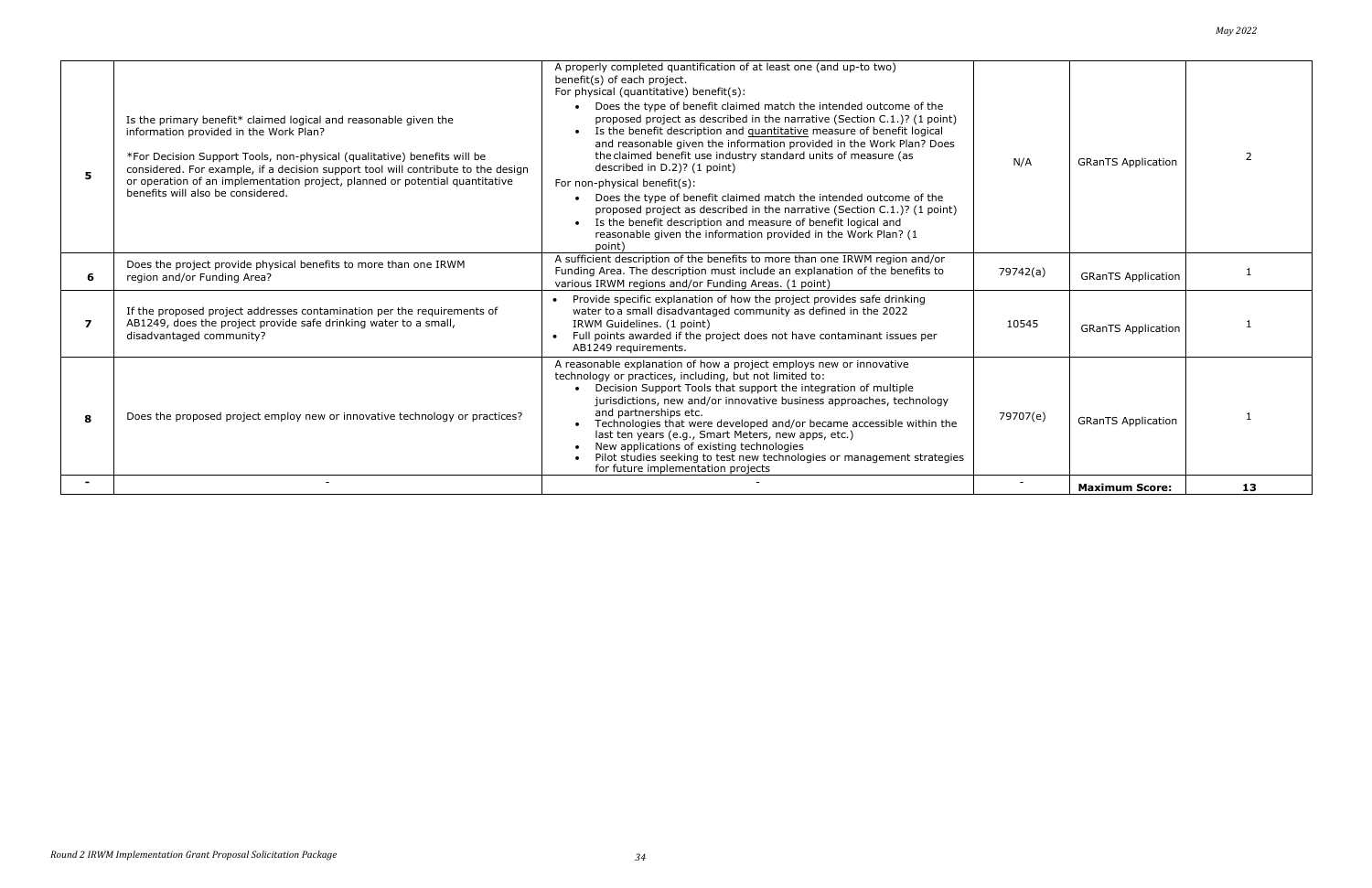## <span id="page-35-0"></span>**EXHIBIT A – Additional Proposal and Project Eligibility Requirements**

This exhibit provides guidance for how to address the proposal and project eligibility requirements that were not included in the 2022 Guidelines. Each proposal/project must meet all requirements in order to be eligible for funding.

#### *PROPOSAL ELIGIBILITY*

#### **1. Respond to climate change**

DWR is committed to addressing the impacts of climate change on water supply to ensure that Californians have an adequate water supply, reliable flood control, and healthy ecosystems, now and in the future. Through the implementation of climate change mitigation and adaptation measures, DWR is taking a comprehensive, multi-pronged approach to water management that aligns state and local planning efforts and statutory responsibilities to ensure wise and equitable use of water.

The proposal must help water infrastructure systems adapt to climate change (CWC § 79741 (a)). In addition to the requirement that all projects must be included in an IRWM plan that "contributes to addressing the risks in the region to water supply and water infrastructure arising from climate change" (CWC §79742(e)), each proposal must include at least one project that directly responds to climate change by addressing the potential impacts of climate change, including but not limited to: sea level rise, reduced snowpack, increase in rainfall precipitation, sea water intrusion, etc. Note that while these examples were provided in Proposition 1, any project that helps water systems adapt to climate changes is acceptable.

#### **2. Contribute to regional water self-reliance**

In regions that depend on water from the Delta watershed, the overall proposal must help improve regional water self-reliance consistent with CWC §85021 (CWC §79141(c)). Each proposal must include one or more of the following project types: water use efficiency, water recycling, advanced water technologies, local and regional water supply projects, or improved regional coordination of local and regional water supply efforts.

#### *GENERAL PROJECT ELIGIBILITY*

#### **3. If applicable, have an expected useful life of consistent with Government Code § 16727**

Each project must demonstrate a useful life of at least 15 years as required by Government Code §16727, as applicable. Grant agreements will require Local Project Sponsors to self-certify that the expected useful life of each project meets these requirements.

#### **4. Project Completion by December 31, 2027**

Each project must be completed by December 31, 2027. This includes the project administration and closeout of the project.

#### **5. Quantification of the claimed project benefit(s)**

Each project must have at least one quantified benefit related to the water management needs of the IRWM with the exception of Decision Support Tools, which may have qualitative benefits. Additionally, the project benefits must be public benefits. Applicant may report a secondary benefit which also must be quantified.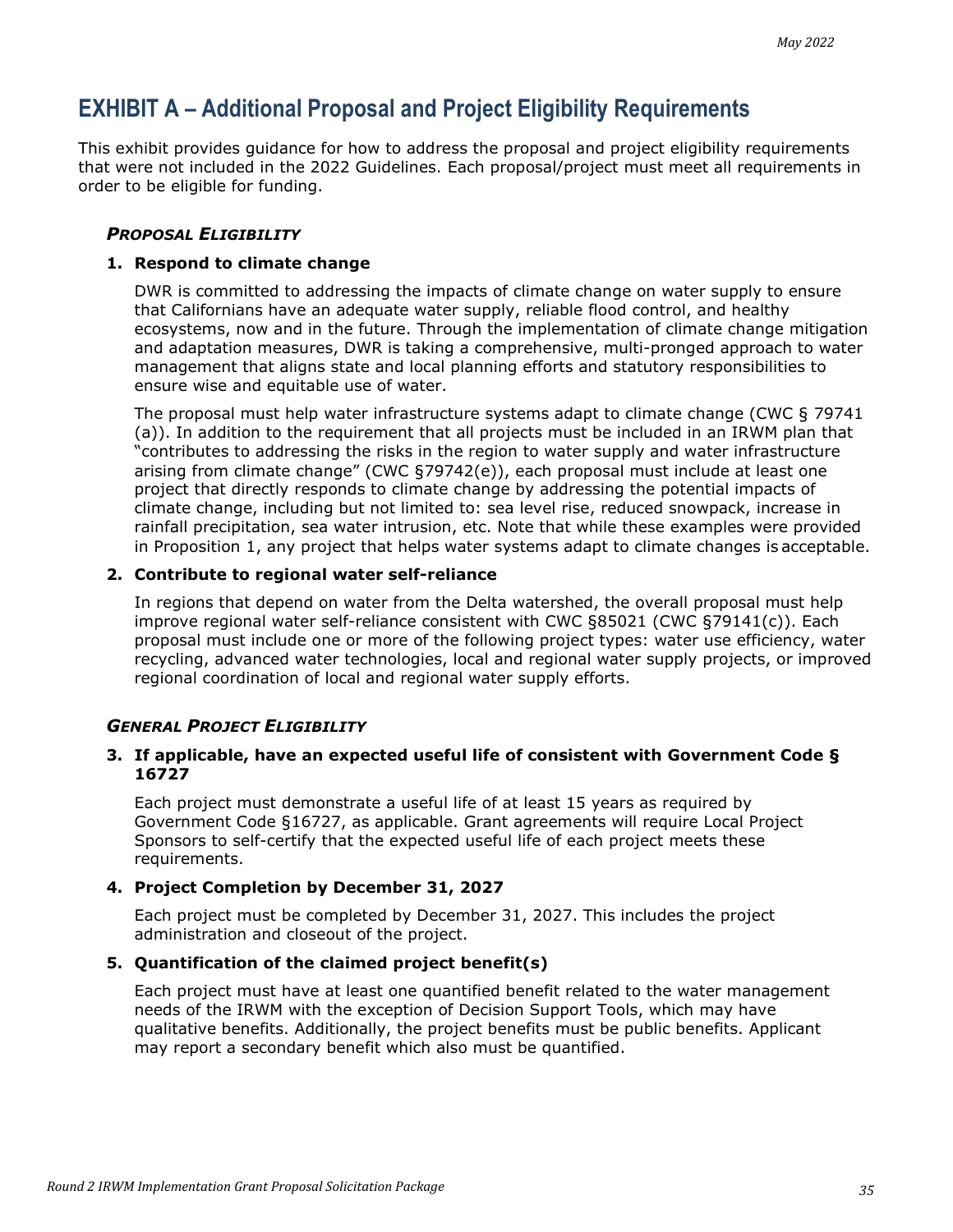## <span id="page-36-0"></span>**EXHIBIT B – Work Plan**

This exhibit provides guidance for developing the Work Plan that will be included in the grant agreement (for successful applicants). The Work Plan should be submitted as application Attachment 2 using the template provided on the web page. Work Plans that do not follow the formatting of the template will not be accepted and the application will be considered incomplete until an acceptable Work Plan is submitted. The Work Plan must include the tasks and sub-tasks, if necessary, for each project within the grant agreement. The Work Plan must include the following four categories:

- $\triangleright$  (a) Project Administration
- $\triangleright$  (b) Land Purchase/Easement (if applicable)
- (c) Planning/Design/Engineering/Environmental Documentation
- $\geq$  (d) Construction/Implementation

The Work Plan must also contain the following items:

- For each project, a concise description of each task needed to complete the project and the status of each task (including estimated % complete for those tasks already completed or underway prior to the execution of this Agreement). Also include a brief overview of work already completed and work to be performed.
- Grant reporting tasks including the submittal of Quarterly Progress Reports, Invoices, and Final Reports.
- A Project Performance Monitoring Plan for the project(s). Project Performance Monitoring Plan requirements are discussed below.
- A discussion of the status of acquisition of land or rights-of-way. If land and/or easement acquisition is not applicable, state as such.
- A listing of all anticipated permits
- If environmental compliance efforts have not been completed, include tasks for environmental compliance. Include any environmental mitigation or enhancement actions or tasks necessary to comply with recommended mitigation measures.
- Necessary plans and specifications.
- The capital P "Project" is used to refer to the full suite of projects and "project" refers to a single project. If the agreement has one Project, then Project should be used throughout the agreement.

An example workplan template is provided below. Individual tasks may vary; however, ensure they are consistent with the budget and schedule that will also be incorporated into the grant agreement. The language is suggested text and is not comprehensive.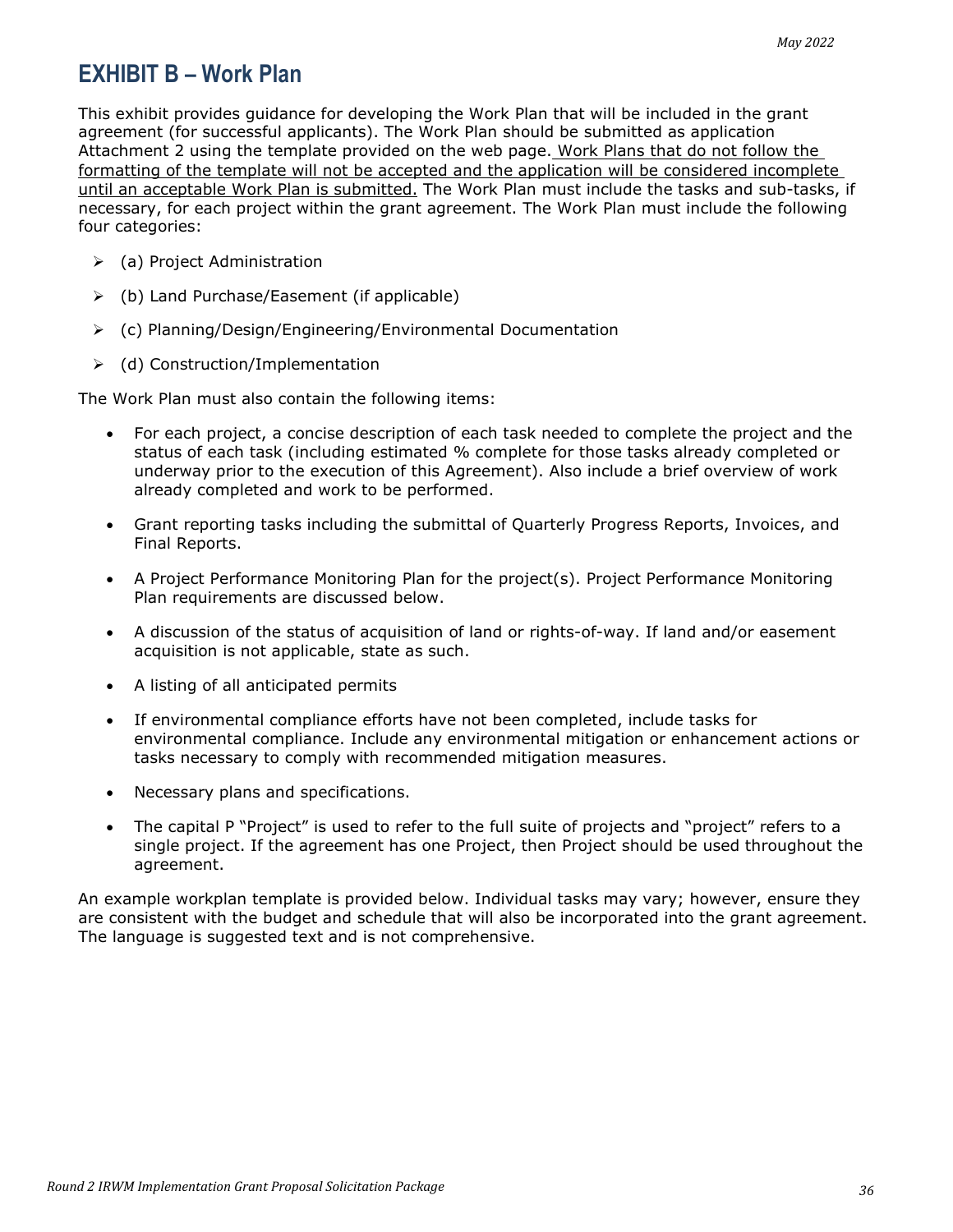#### **Grant Administration**

#### **IMPLEMENTING AGENCY**: <GRANTEE> (Grantee)

**PROJECT DESCRIPTION:** The Grantee will administer these funds and respond to DWR's reporting and compliance requirements associated with the grant administration. This Grantee will act in a coordination role: disseminating grant compliance information to the project managers responsible for implementing the projects contained in this agreement, obtaining and retaining evidence of compliance (e.g., CEQA/NEPA documents, reports, monitoring compliance documents, labor requirements, etc.), obtaining data for progress reports from individual project managers, assembling and submitting progress reports to the State, and coordinating all invoicing and payment of invoices.

#### **Budget Category (a): Project Administration**

#### Task 1: Agreement Administration

The Grantee will respond to DWR's reporting and compliance requirements associated with the grant administration and will coordinate with the project managers responsible for implementing the projects contained in this agreement.

#### Task 2: Invoicing

The Grantee will be responsible for compiling invoices for submittal to DWR. This includes collecting invoice documentation from each of the Local Project Sponsors and compiling the information into a DWR Invoice Packet.

#### **Deliverables:**

- Quarterly Invoices and associated backup documentation
- Advanced Payment documentation as per Paragraph 9 (if applicable)

#### Task 3: Reporting

The Grantee will be responsible for compiling progress reports for submittal to DWR. The Grantee will coordinate with Local Project Sponsor staff to retain consultants as needed to prepare and submit progress reports and final project completion reports for each project, as well as the grant completion report.

Reports will meet generally accepted professional standards for technical reporting and the requirements terms of the contract with DWR outlined in Exhibit F of this Agreement.

#### **Deliverables:**

- Quarterly Progress Reports
- Grant Completion Report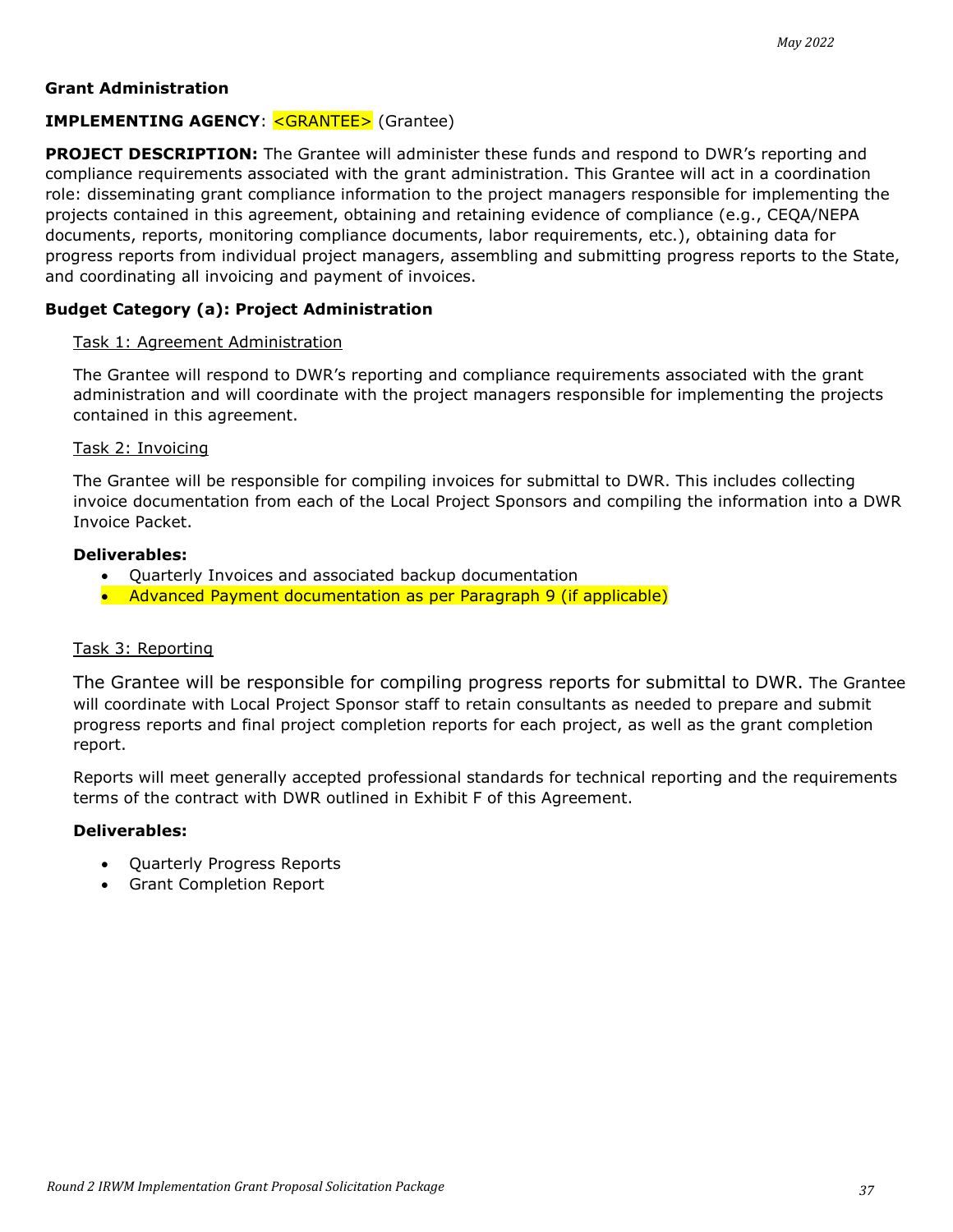#### **PROJECT X: <Awarded Project Name> (as an example purpose only, not specific)**

#### **IMPLEMENTING AGENCY: <Agency Name / Local Project Sponsor Name>**

Is this a Disadvantaged Community Project? □Yes □ □No

DAC/EDA Benefit Level:Choose an item.

**PROJECT DESCRIPTION:** <Brief Description of work that will be done, where, and the quantitative benefits that will be provided.>

#### **Budget Category (a): Project Administration** (if applicable) Instruction: If not applicable, it should say "Not applicable"

#### Task 1: Project Management

Manage Grant Agreement including compliance with grant requirements, and preparation and submission of supporting grant documents and coordination with IRWM regional manager. Prepare invoices including relevant supporting documentation for submittal to DWR via as Grantee. This task also includes administrative responsibilities associated with the project such as coordinating with partnering agencies and managing consultants/contractors.

#### **Deliverables:**

• Invoices and associated backup documentation

#### Task 2: Reporting

Prepare progress reports detailing work completed during reporting period as outlined in Exhibit F of this Agreement. Submit reports to DWR.

Prepare Project Completion Report and submit to DWR no later than 90 days after project completion for DWR Project Manager's comment and review. The report shall be prepared and presented in accordance with guidance as outlined in Exhibit F.

#### **Deliverables:**

- Quarterly Project Progress Reports
- Project Completion Report

• Documentation (e.g., photo) of "Acknowledgment of Credit & Signage" per Standard Condition D.2 **Budget Category (b): Land Purchase/Easement** (if applicable) Instruction: If not applicable, it should say "Not applicable"

#### Task 3: Land Purchase

Approximate area of land to be purchased or easement(s) to be acquired. {Add applicable detail }

#### **Deliverables:**

- Documentation supporting property value (if purchased)
- All relevant documentation regarding property ownership transfer or acquisition of easement including final recorded deed, title report, etc.

#### **Budget Category (c): Planning/Design/Engineering/Environmental Documentation Instruction: If** not applicable, it should say "Not applicable"

#### Task 4: Feasibility Studies

Project Feasibility Studies were completed as part of the project development process. <Add applicable detail>

#### **Deliverables:**

• Relevant Feasibility Studies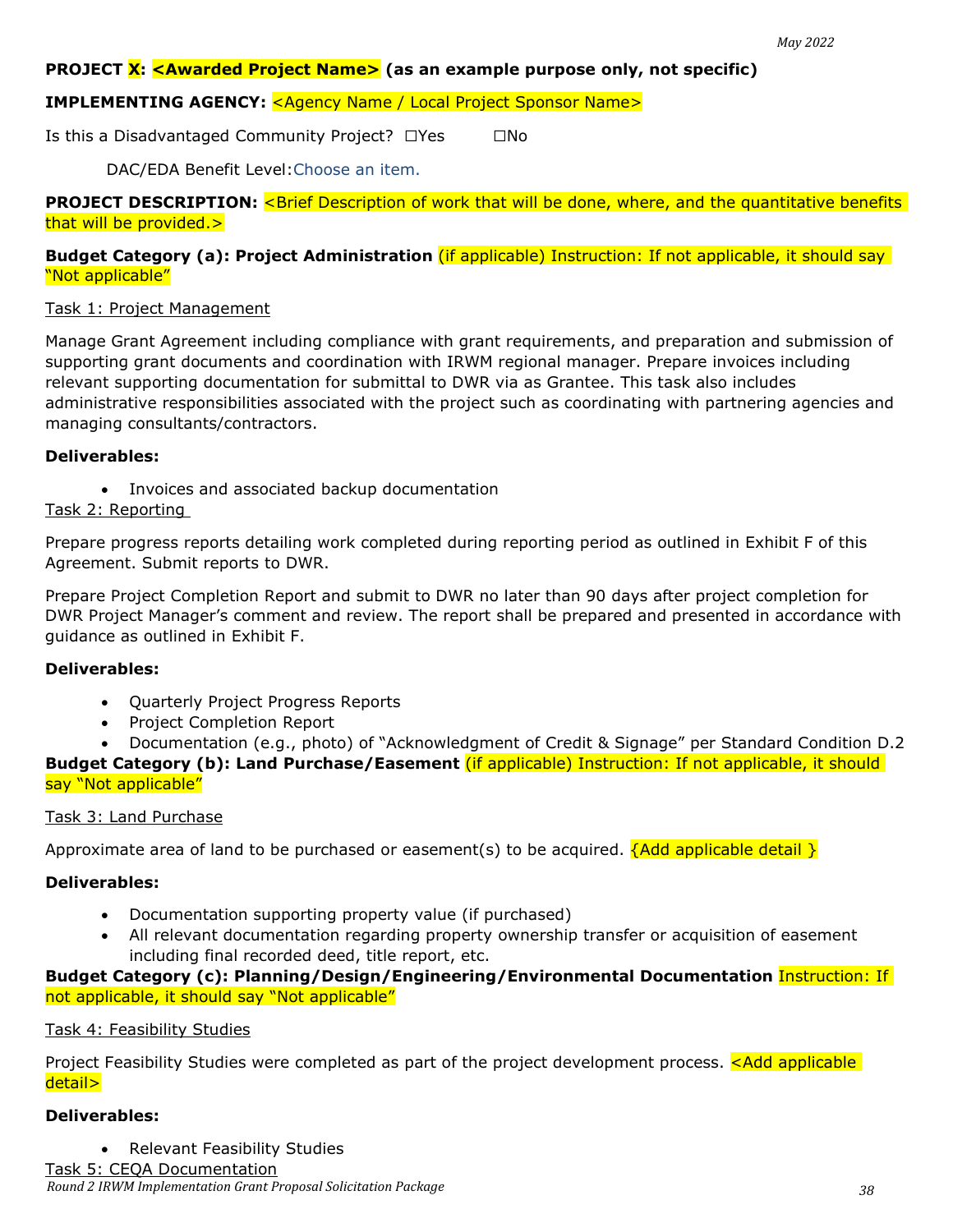Instruction: Please use the first example if your project has not yet completed CEQA. Please include NEPA compliance in this section, if applicable.

Complete environmental review pursuant to CEQA. Prepare all necessary environmental documentation. Prepare letter stating no legal challenges (or addressing legal challenges).

Or

A <MND/EIR/NOE> was filed for this project with the <enter State Clearinghouse and/or County> in <Month Year>. Prepare letter stating no legal challenges (or addressing legal challenges).

#### **Deliverables:**

- All completed CEQA documents as required
- Legal Challenges Letter

#### Task 6: Permitting

The following permits have been acquired for this project:  $\leq$ Insert description>. The following permits are anticipated to be acquired for this project: <**Insert description>** 

#### **Deliverables:**

• Permits as required

Task 7: Design

#### <Insert description.>

#### **Deliverables:**

- Basis of Design Report
- 100% Design Plans and Specifications

#### Task 8: Project Monitoring Plan

Develop and submit a Project Monitoring Plan per Paragraph 16 for DWR's review and approval.

#### **Deliverables:**

• Project Monitoring Plan

#### **Budget Category (d): Construction/Implementation**

#### Task 9: Contract Services

This task must comply with the Standard Condition D.11 – Competitive Bidding and Procurements. Activities necessary (as applicable) to secure a contractor and award the contract, including develop bid documents, prepare advertisement and contract documents for construction contract bidding, conduct pre-bid meeting, bid opening and evaluation, selection of the contractor, award of contract, and issuance of notice to proceed. <Add applicable detail>

#### **Deliverables:**

- Bid Documents
- Proof of Advertisement
- Award of Contract
- Notice to Proceed

#### Task 10: Construction Administration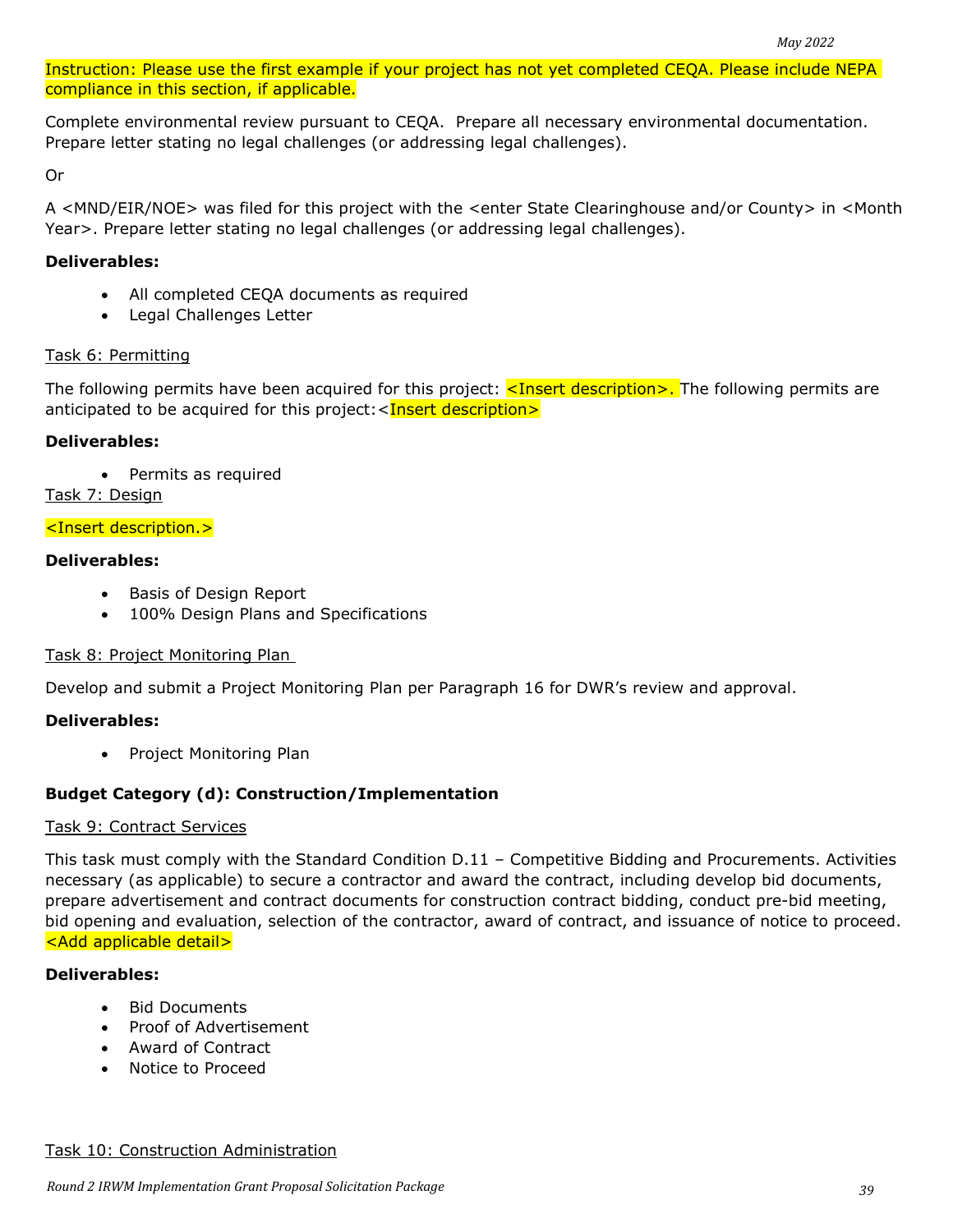This task includes managing contractor submittal review, answering requests for information, and issuing work directives. A full-time engineering construction observer will be on site for the duration of the project. Construction observer duties include documenting of pre-construction conditions, daily construction diary, preparing change orders, addressing questions of contractors on site, reviewing/ updating project schedule, reviewing contractor log submittals and pay requests, forecasting cash flow, notifying contractor if work is not acceptable. Upon completing the project, the DWR Certificate of Project Completion and record drawings will be provided to DWR.  $\leq$  Add applicable detail>

#### **Deliverables:**

- DWR Certificate of Project Completion
- Record Drawings

#### Task 11: Construction

Construction activities are outlined below.

- 11(a): Mobilization and Demobilization  $\leq$  Add applicable detail>
- 11(b): Site preparation will include  $\leq$  Add applicable detail>
- 11(c): Install, construct, excavate <Add applicable detail>
- 11(d): Improve <Add applicable detail>

#### **Deliverables:**

• Photographic Documentation of Progress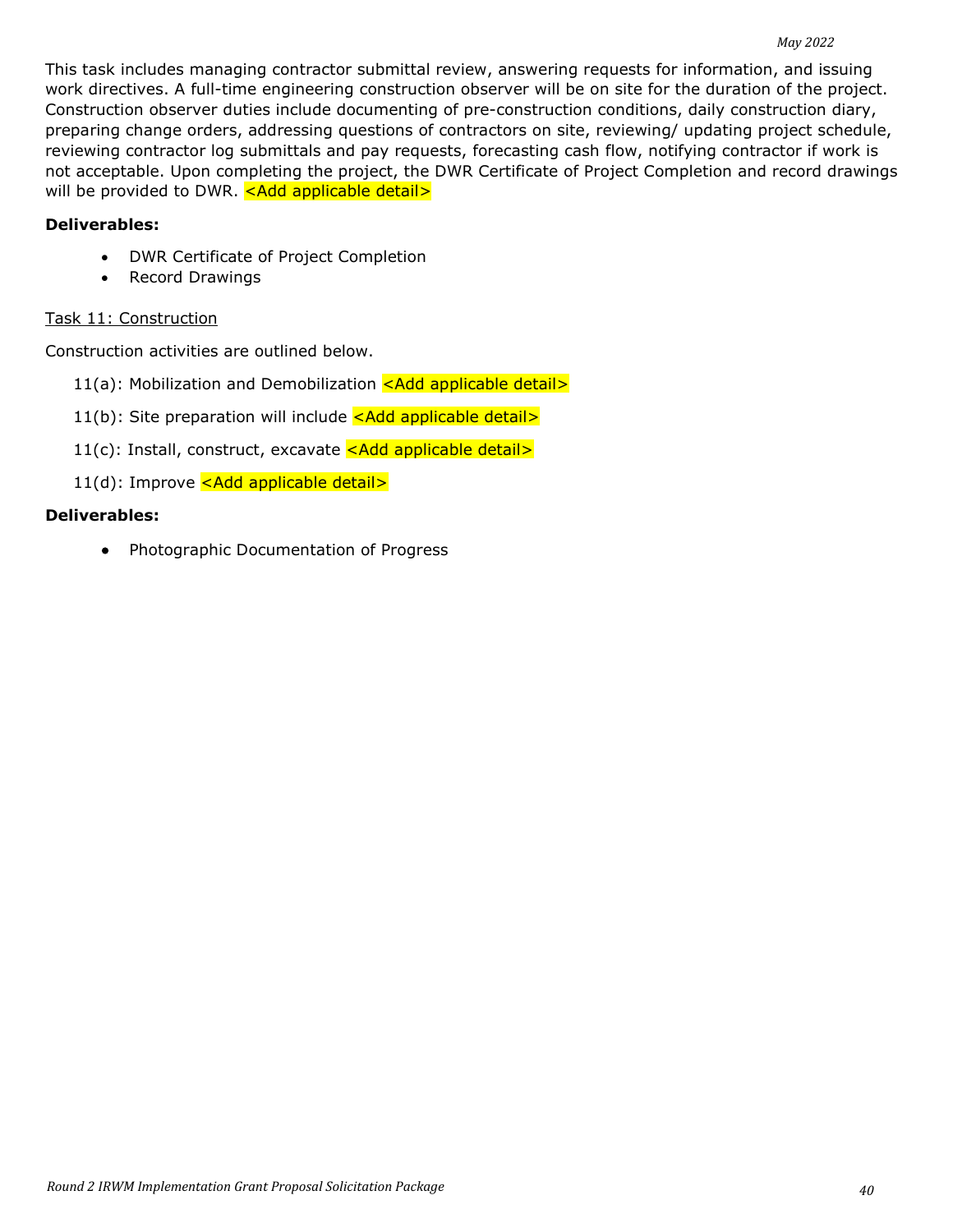## <span id="page-41-0"></span>**EXHIBIT C – Budget**

This exhibit provides guidance for developing the project budget table (below) and supporting documentation. The Budget should be submitted as an application Attachment 3 using the form provided on the web page listed in the Foreword.

Costs must be organized in a manner that is consistent with the Work Plan and Schedule that will be contained in the Grant Agreement. The estimate must at a minimum include the following for each individual project within the proposal:

- $\triangleright$  Land costs, planning and design costs, environmental compliance and documentation costs; construction costs shown by project task, or phase; and the construction contingency amount for the proposal.
- > Non-State Cost share (i.e., Grantee's non-state cost share) can include, subject to DWR approval, eligible costs borne by the applicant or individual Local Project Sponsor after January 1, 2015. An average minimum cost share of 50% of the total project costs in each proposal is required. The cost share for DAC and/or EDA projects may be waived or reduced based on providing accurate and adequate information that confirms the DAC and/or EDA meets the MHI requirement, and per the PSP and 2022 Guidelines. Grant administration costs **are not** included in the calculation of total project costs; however, administration costs for individual projects **are** included in total project costs.
- $\triangleright$  Any other funding being used that will not come from this grant must be entered in column (c) of Table 2 of the Project Budget Table, below. State Revolving Funds (SRF) and American Recovery and Reinvestment Act funds are not considered State funds and may be used as Non-State cost share.
- $\triangleright$  Tasks that are completely supported by cost share.

*Project Budget Table (below):* The detailed budget should be commensurate with the design stage that is being submitted and be broken out by task used in the Work Plan. All applicants must submit complete Project Budget Tables for every project in their proposal. However, applicants whose applications will not be scored (*i.e.*, applicants in Cooperative Funding Areas that have project selection processes that meet the Proposition 1 requirements) are not required to submit backup documentation to support the included costs. For these applicants, only the completed tables are required. For all other applicants, documentation should be included, where applicable, to support the costs included in each budget category. The detailed budget should clearly identify a contingency amount (*i.e*., contingency percentage) applied to the project budget. Grantees must provide supplemental detailed costs for each project as follows:

#### **Row (a) Project Administration**

Detail must include hourly wage paid by discipline; number of hours to be expended for administration; and costs shown for equipment or supplies, with back-up data provided. Project administrative costs should not be shown as a percentage of a cost. This budget category includes all such costs for the grant recipient and any partner agencies or organizations. Grantees are required to limit administrative costs proposed to be reimbursed by the grant to less than 10% of the total amount requested in grant funds (this includes grant administration and project administration costs). DWR may approve more than 10% on a case-by-case basis with proper justification after award. Such administrative costs expenses are necessary costs incidentally, but directly related to the project.

#### **Row (b) Land Purchase/Easement**

Detail must distinguish whether the cost is for purchase of land or an easement to use the land. If land purchase is to be included in the cost share, include whether it is a proposed acquisition or whether the land is already owned by the applicant or partner agency/organization. If the land is already owned by the applicant or partner agency/organization, indicate when the land was purchased (to be an eligible cost it must be after January 1, 2015), the purchase price and what methodology was used to determine land value. The purchase price for that portion of the land that will be dedicated to the proposal may, in certain circumstances, be included as cost share.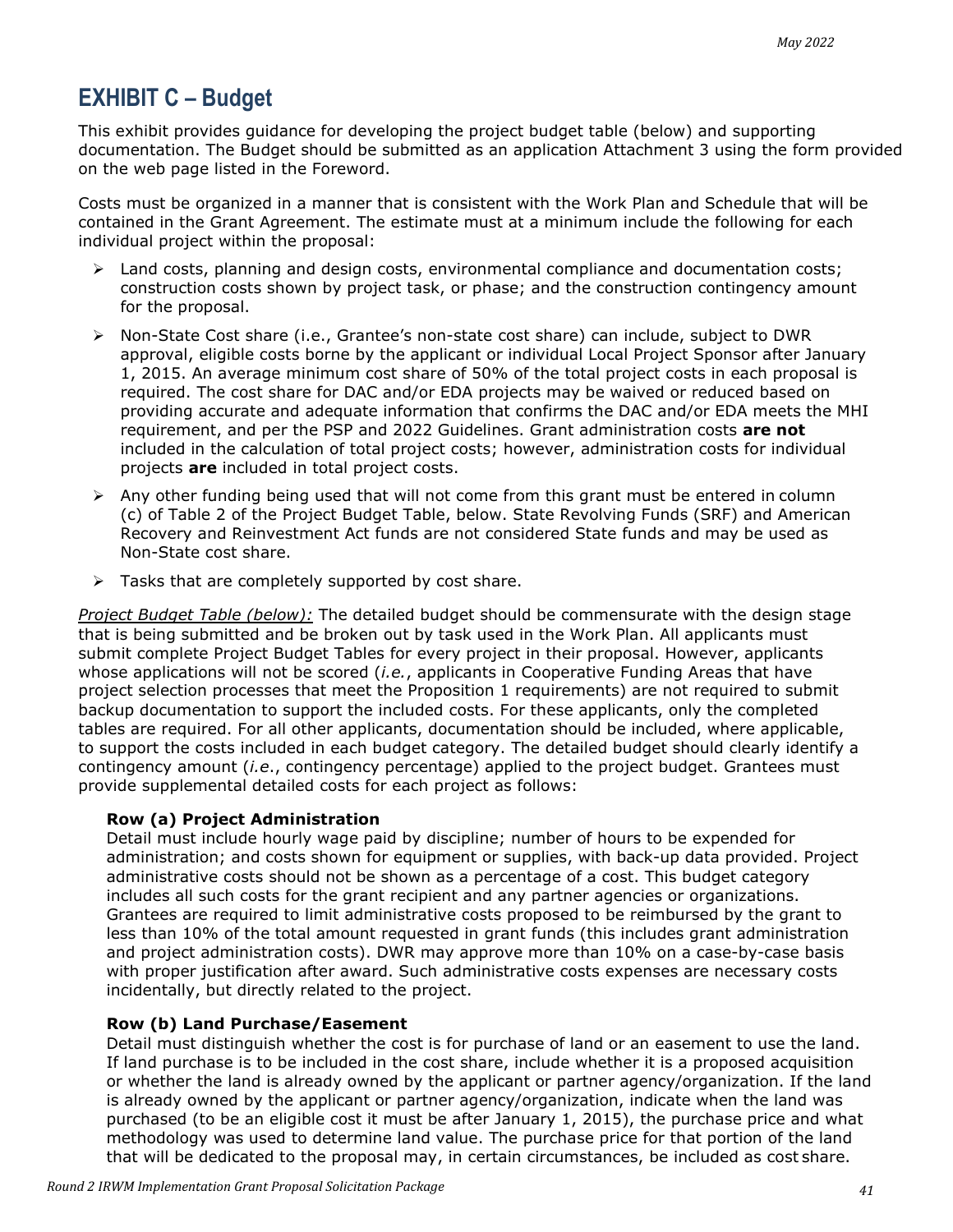#### **Row (c) Planning/Design/Engineering/Environmental Documentation**

Detail must include hourly wage paid by discipline, number of hours, and the total cost for the item (i.e., 60% design, final design (See below for discussion of design stages), engineering field investigations, preparation of CEQA documentation etc.). If any contingency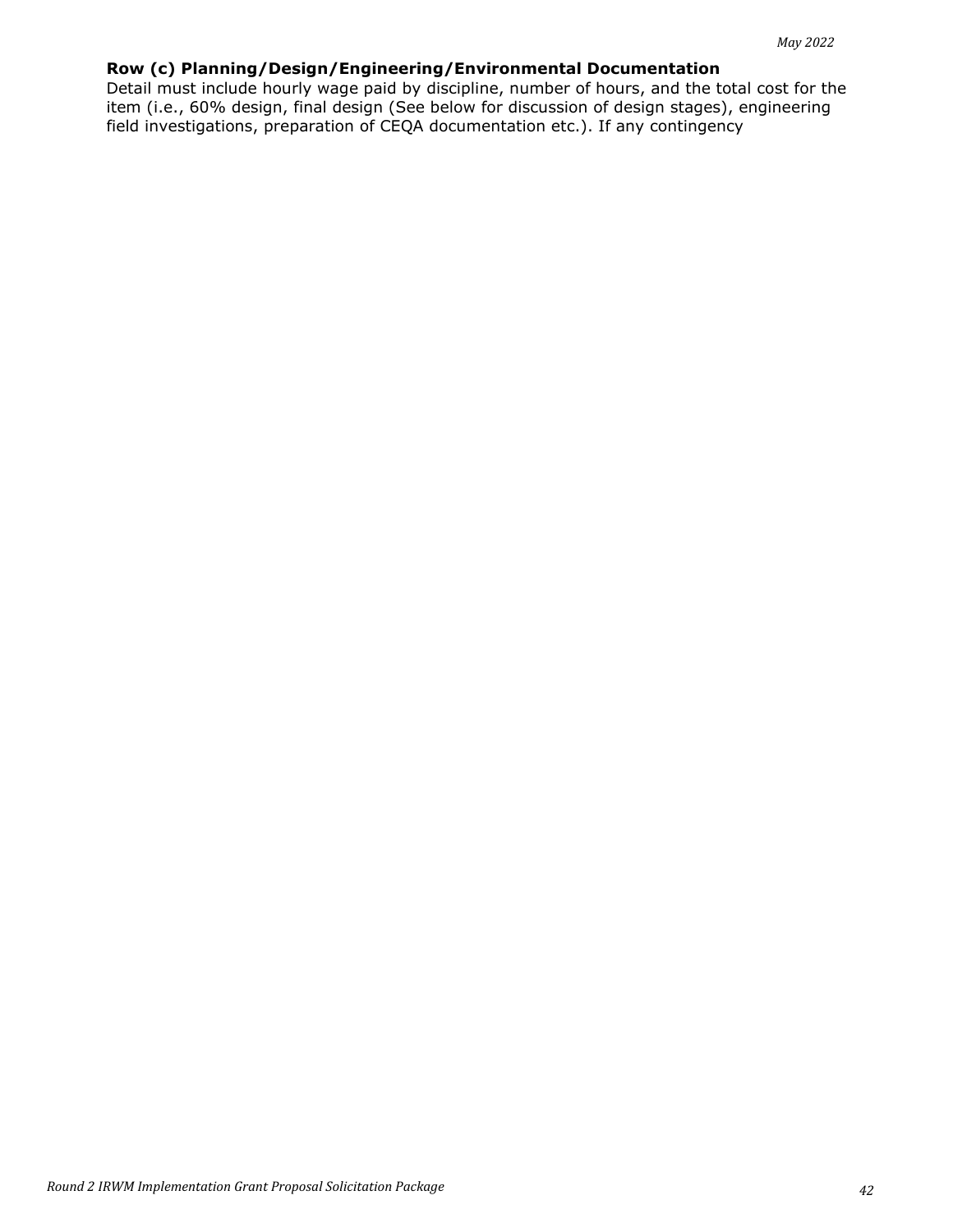amounts are used in the estimate, provide an explanation for the rationale used to determine the contingency percentage.

#### **Row (d) Construction/Implementation**

The estimate should include the quantity of materials used, unit cost, number of units, and, if possible, should have separate costs for labor, equipment, and materials. An estimate of all environmental compliance, mitigation, and enhancement costs should also be included.

The costs to administer and manage construction of the project must be presented. Provide a discussion of the method used to determine this cost. If the estimate will be based on expected hours of effort, list the hours, by discipline, unit cost, equipment costs, and total cost.

Include detail for any legal services costs required to support the project. Include the costs associated with obtaining licenses and permits. Include any costs of monitoring and assessment required during the construction/initial implementation of the project. Do not include any monitoring and assessment costs for efforts required after project construction is complete as those costs are ineligible.

For any implementation costs, show as much detail as required to support the implementation costs shown in Row (d).

#### **Row (e) Proposal Total (Sum rows (a) through (d) for each column)**

Sum each of the columns in Project Budget Table to determine the total cost of the project.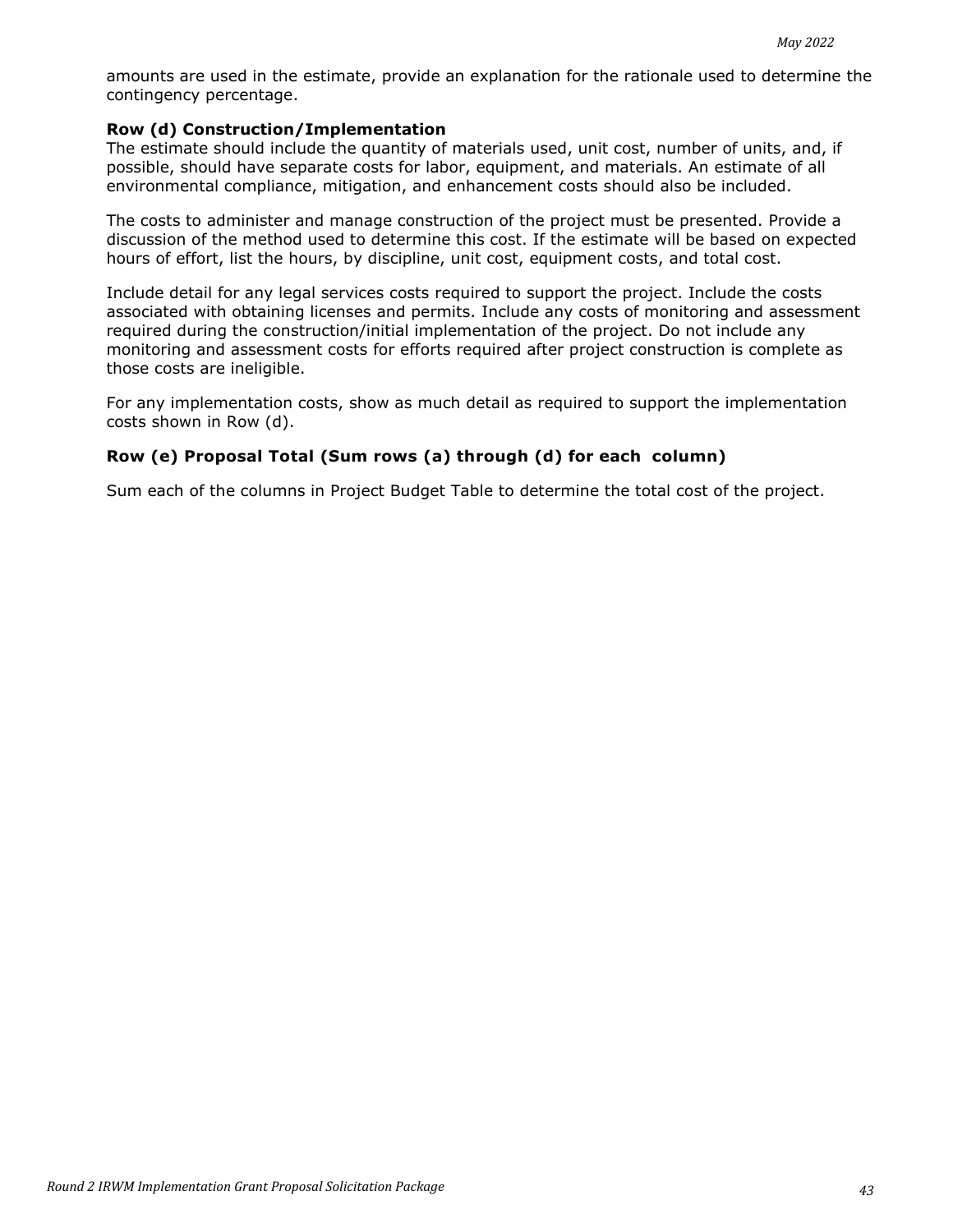#### **AGREEMENT BUDGET SUMMARY**

#### **Minimum Required Cost Share for Agreement:**

|                         | <b>PROJECTS</b>              | Grant<br>Amount | Required<br>Cost<br>Share:<br><b>Non-State</b><br>Fund<br><b>Source</b> | <b>Other</b><br>Cost<br><b>Share</b> | <b>Total</b><br>Cost | Cost<br><b>Share</b><br>Waiver<br><b>Received</b> |
|-------------------------|------------------------------|-----------------|-------------------------------------------------------------------------|--------------------------------------|----------------------|---------------------------------------------------|
|                         | <b>Grant Administration</b>  | \$0             | \$0                                                                     | \$0                                  | \$0                  | N/A                                               |
| 1                       | Project 1: <title></title>   | \$0             | \$0                                                                     | \$0                                  | \$0                  |                                                   |
| $\overline{\mathsf{x}}$ | Project X: <title></title>   | \$0             | \$0                                                                     | \$0                                  | \$0                  |                                                   |
|                         | <b>GRAND</b><br><b>TOTAL</b> |                 | \$0                                                                     | \$0                                  | \$0                  |                                                   |

<Non-State funds represents the 50% required cost share by Proposition 1 and could be from any non-state source (County, Federal, any other agency share, etc.). Federal funding that passes through the California Governor's Office of Emergency Services is considered from a federal source.

*Other cost share* refers to the costs for the remainder of the project that are not required as part of the non-state cost share requirement.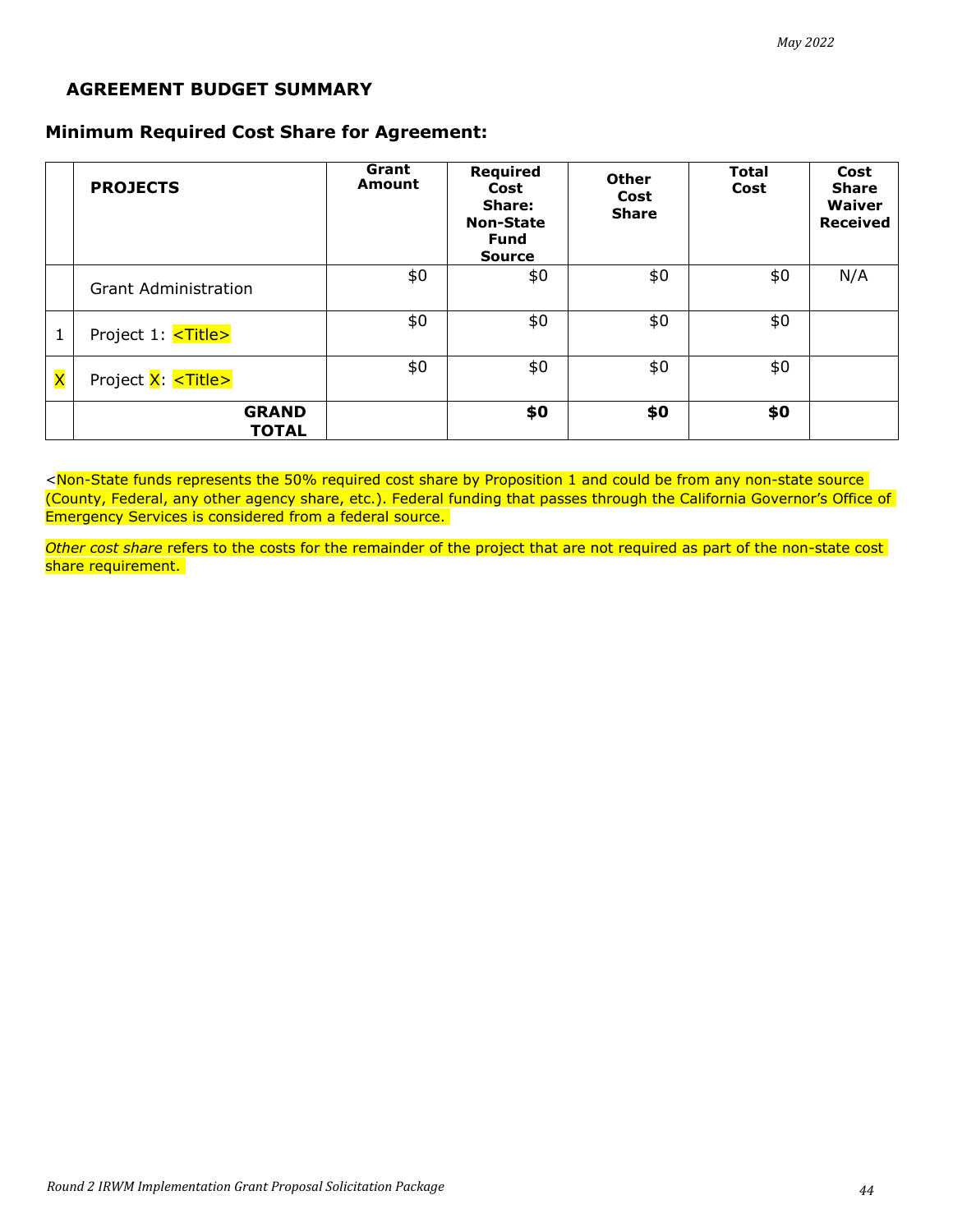#### **Grant Administration**

Implementing Agency:

| <b>BUDGET CATEGORY</b>       | Grant<br>Amount | Required<br><b>Cost Share:</b><br><b>Non-State</b><br><b>Fund Source*</b> | <b>Other Cost</b><br>Share** | <b>Total Cost</b> |
|------------------------------|-----------------|---------------------------------------------------------------------------|------------------------------|-------------------|
| (a) Project Administration   | \$0             | \$0                                                                       | \$0                          | \$0               |
| <b>TOTAL</b><br><b>COSTS</b> | \$0             | \$0                                                                       | \$0                          | \$0               |

NOTES:

\* List fund source(s).

\*\*List sources of Other Cost Share, including other State Fund Sources.

#### **PROJECT X: < Project X Name>**

Implementing Agency:

| <b>BUDGET CATEGORY</b>                                                  | Grant<br><b>Amount</b> | Required<br><b>Cost Share:</b><br><b>Non-State</b><br><b>Fund Source*</b> | <b>Other Cost</b><br>Share** | <b>Total Cost</b> |
|-------------------------------------------------------------------------|------------------------|---------------------------------------------------------------------------|------------------------------|-------------------|
| (a) Project Administration                                              | \$0                    | \$0                                                                       | \$0                          | \$0               |
| (b) Land Purchase / Easement                                            |                        | \$0                                                                       | \$0                          | \$0               |
| (c) Planning / Design /<br>Engineering / Environmental<br>Documentation | \$0                    | \$0                                                                       | \$0                          | \$0               |
| (d) Construction /<br>Implementation                                    | \$0                    | \$0                                                                       | \$0                          | \$0               |
| <b>TOTAL COSTS</b>                                                      | \$0                    | \$0                                                                       | \$0                          | \$0               |

NOTES:

Eligible costs for each Budget Category will only be approved for reimbursement and Cost Share for the work completed within the date ranges listed in Exhibit C.

#### \* List fund source(s).

\*\*List sources of Other Cost Share, including other State Fund Sources.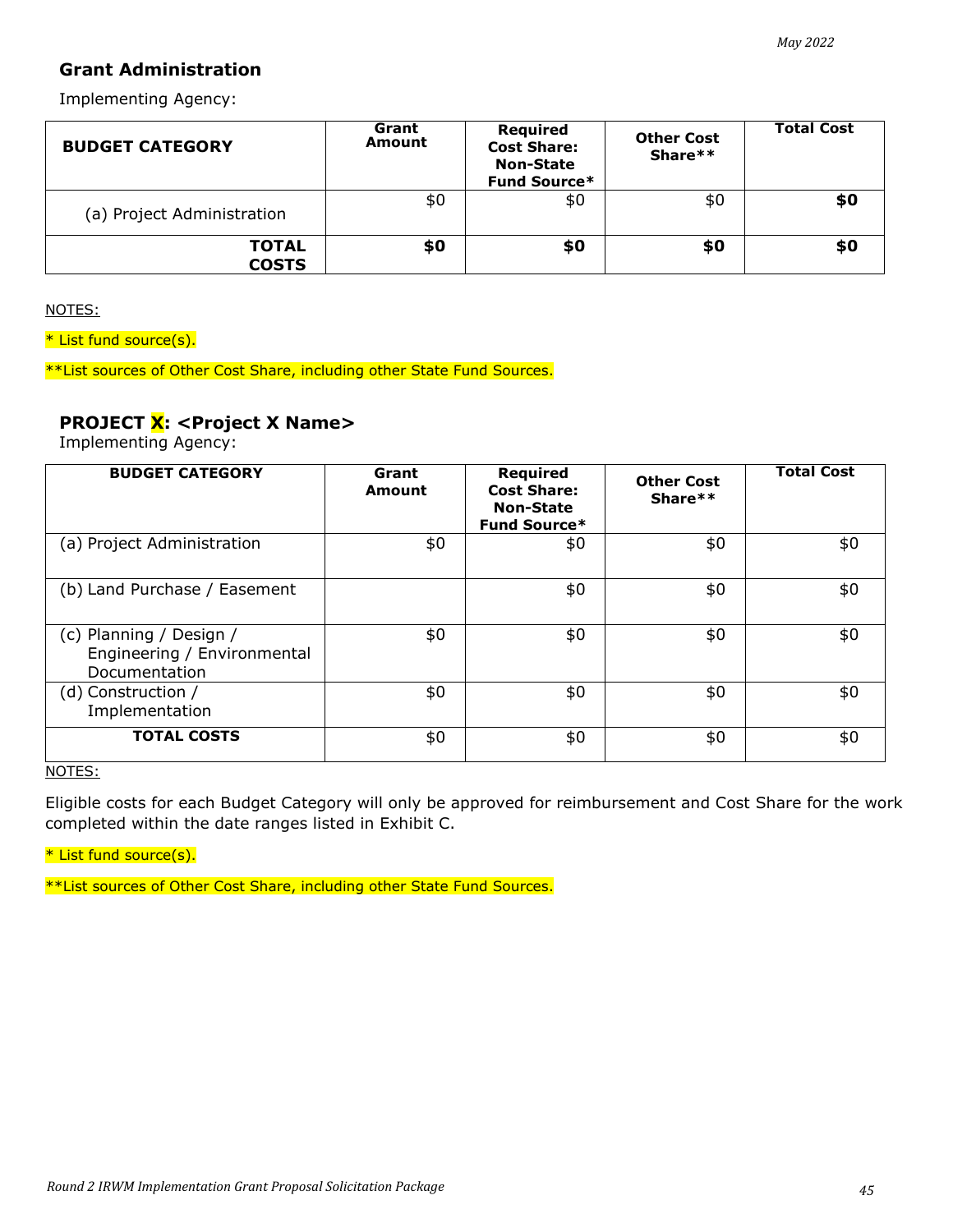## <span id="page-46-0"></span>**EXHIBIT D – Schedule**

This exhibit provides a template for developing the Project Schedule (below), which is required for Attachment 4 of the Application. The Schedule should be submitted as an attachment using the template provided on the web page listed in the Foreword. The supporting documentation will be necessary for the development of the Grant Agreement.

The Schedule must be organized in a manner that is consistent with the Work Plan and Budget that will be contained in the Grant Agreement. The Schedule Table presented below is a template that must be completed for each project in the proposal. Only the required budget categories have been included below. If applicable, additional rows must be added under the relevant categories to present the schedule for each task described in Attachment 2, Work Plan. Please use the following guidance when filling out the schedule:

- Grant Administration ends at least three months after the completion of the last project.
- Project Administration ends at least one month after the completion of construction.
- If Planning/ Design / Engineering / Environmental Documentation overlaps Construction/Implementation, please add a footnote explaining the overlap.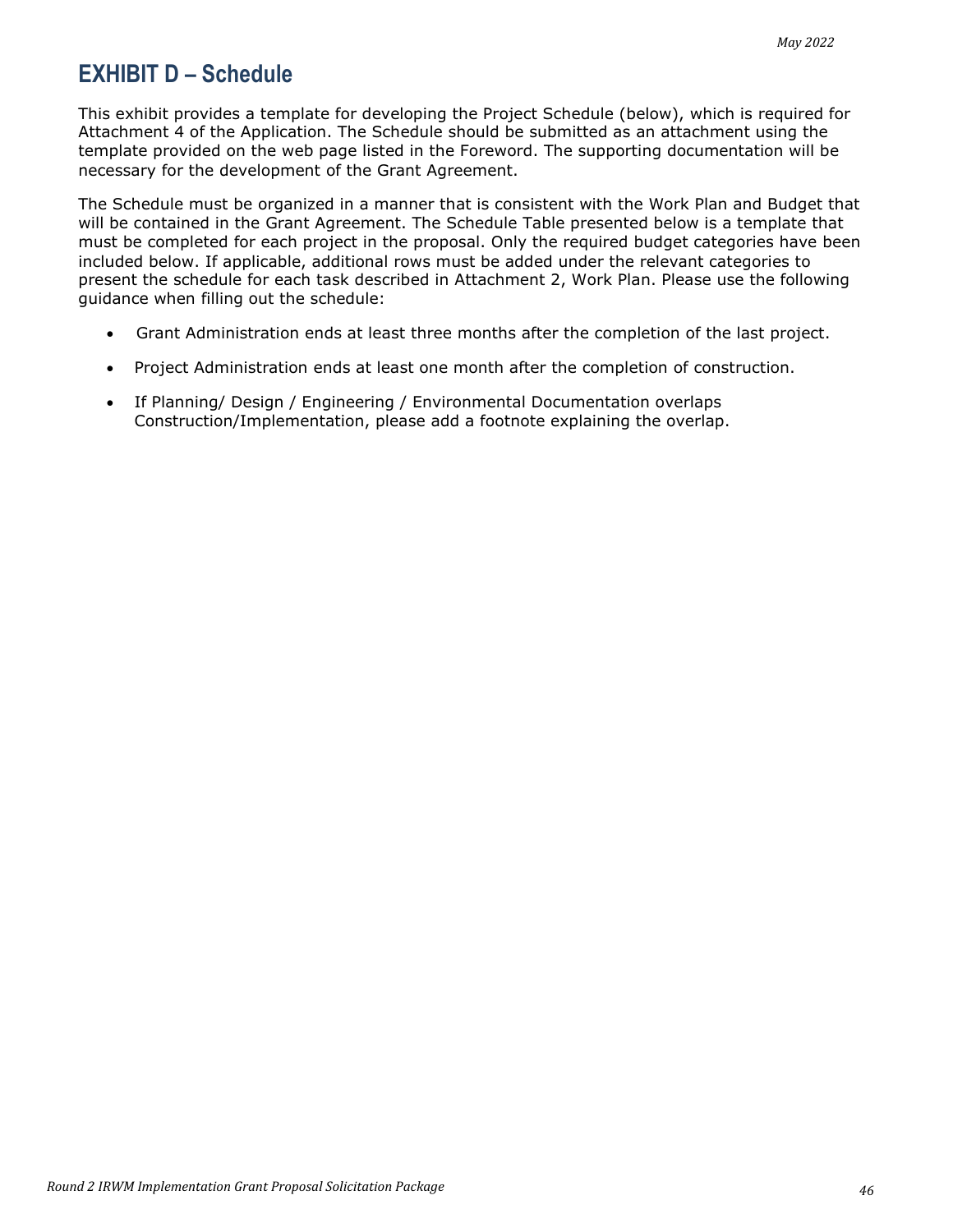#### **Grant Administration**

| <b>Categories</b>          | <b>Start Date</b> | <b>End Date</b> |
|----------------------------|-------------------|-----------------|
| (a) Project Administration | MM/DD/YYYY        | MM/DD/YYYY      |

### **Project X: <Awarded Project X Name>**

| <b>Categories</b>                                                   | <b>Start Date</b> | <b>End Date</b> |
|---------------------------------------------------------------------|-------------------|-----------------|
| (a) Project Administration                                          | MM/DD/YYYY        | MM/DD/YYYY      |
| (b) Land Purchase / Easement                                        | MM/DD/YYYY        | MM/DD/YYYY      |
| (c) Planning/ Design / Engineering / Environmental<br>Documentation | MM/DD/YYYY        | MM/DD/YYYY      |
| (d) Construction/ Implementation                                    | MM/DD/YYYY        | MM/DD/YYYY      |

<Add footnote if needed to explain any overlap of construction with Category c or d>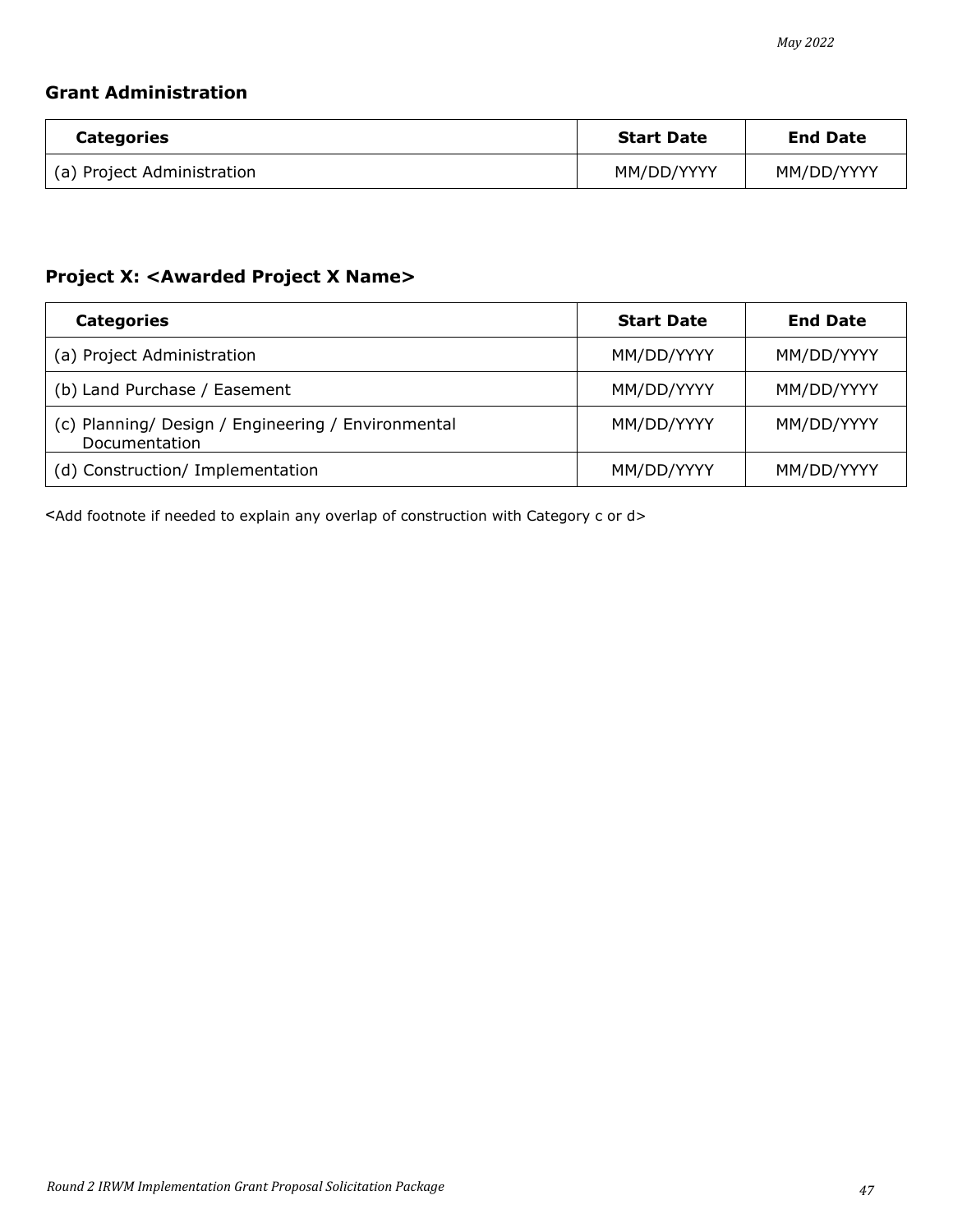## <span id="page-48-0"></span>**EXHIBIT E – Advanced Payment**

Water Code §10551 authorizes advanced payment by DWR to eligible entities (Grantees and/or Local Project Sponsors) for eligible projects. The following outlines the general requirements for advanced payment eligibility, application process, accountability reporting, and default provisions. **Additional detail regarding the specific requirements for advanced payment will be provided in individual grant agreements.**

### **Eligible Entities**

Eligible entities are as follows:

- Nonprofit organizations (as defined in the 2022 Guidelines, Appendix B)
- Disadvantaged communities (as defined in 2022 Guidelines, Appendix B). DWR will consider the service area of the Local Partner Sponsor when determining if the organization is a disadvantaged community.
- Proponents of projects that benefit a DAC (Only the portion of the project that benefits a DAC may be eligible for advanced payment.)

### **Eligible Projects**

To be eligible for advanced payment, projects must be included in their IRWM region's adopted IRWM Plan and awarded less than \$1,000,000 in IRWM grant funds. Fifty (50) percent of the grant award may be advanced; the remaining 50 percent of the grant award will be reimbursed in arrears.

#### **Process to Apply for Advanced Payment**

Within 90 calendar days of execution of a grant agreement with DWR, the Grantee shall provide DWR with the list of projects for which advanced payment is requested. Failure to provide this list within 90 calendar days of execution of the grant agreement shall result in the forfeiture of the right to request or receive advanced payment for the grant. The list of projects shall include the following:

- A description of each project requesting advanced funds, consistent with the executed grant agreement.
- The names of the entities that will receive the funding for each project, including, but not limited to, an identification as to whether the project proponent(s) are nonprofit organizations or a DAC, or whether the project benefits a DAC.
- An update on project status and any reimbursable funds expended to date.
- Statement acknowledging that advanced funds will be placed in a non-interest-bearing account.
- The Accountability Report's Funding Plan and Expenditure Report spreadsheet must include:
	- a) Budget for each project.
	- b) Anticipated quarterly schedule for each project, showing how the AP funds will be expended including associated activities and deliverables.
	- c) Any reimbursable funds expended to date.
- Description of project proponent's financial capacity to administer the advanced funds and complete the project once the advanced funds have been expended.
- Any other information that DWR may deem necessary.

Within 60 days of receiving all required project information and that information being deemed adequate at the sole discretion of DWR, DWR may authorize payment of 50 percent of the grant award for the qualified project(s), or lesser amount as may be requested by Grantee.

The Grantee will be responsible for the timely distribution of the advanced funds to the individual Local Project Sponsors.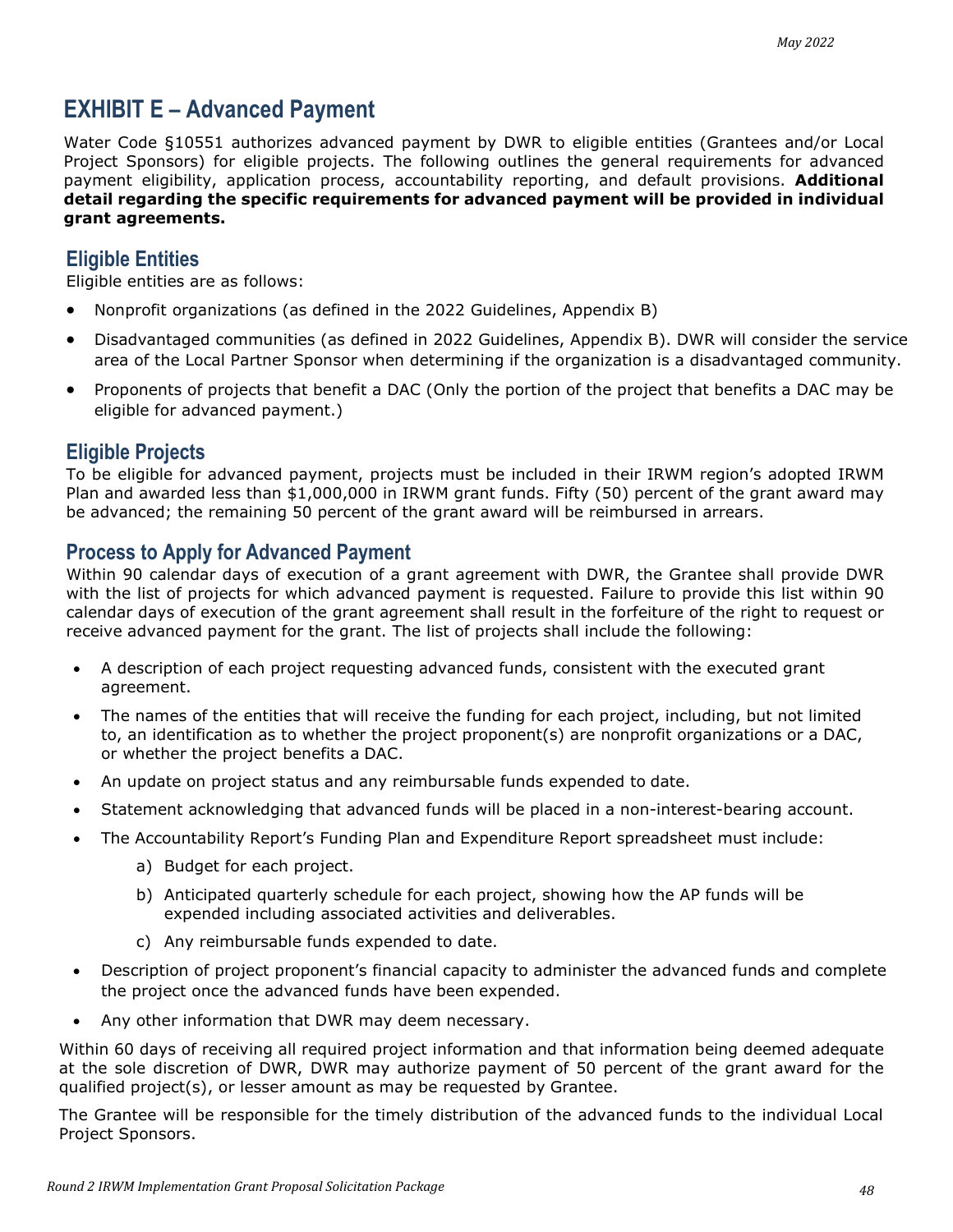### **Accountability Report Requirements**

Upon receipt of advanced payment, there are requirements and responsibilities that must be met by the Grantee. As required in Water Code  $\S10551(c)(3)$ , the Grantee shall, on a quarterly basis, provide an Accountability Report to DWR regarding the expenditure and use of the advanced grant funds that provides, at a minimum, the following information:

- An itemization as to how advanced payment funds have been expended, including documentation that advanced funds were spent on eligible reimbursable costs.
- An updated funding plan with project itemization describing how any remaining advanced payment funds will be expended.
- Documentation that the funds were placed/remain in a non-interest-bearing account, and the dates of withdrawals of funds from that account during the reporting period.
- Proof of distribution of advanced funds to Local Project Sponsor(s), if applicable.

#### **Default of Advanced Payment Obligations**

Any of the following actions will be considered a default on the advanced payment obligations and shall result in DWR requesting the Grantee return all or a portion of the advanced funds and may result in a breach of the grant agreement:

- Failure to expend the advanced funds within the timeframe agreed to by DWR and the Grantee when the advanced payment request was approved unless an extension has been approved by DWR.
- Failure by Grantee to submit complete and accurate quarterly Accountability Reports by the required due dates, unless otherwise approved by DWR.
- Failure to deposit funds in a non-interest-bearing account.
- Use of Advance Payment funds for ineligible expenses and/or activities not consistent with the grant agreement.
- Inappropriate use of funds, as deemed by DWR.
- Failure to comply with any other term of the executed grant agreement.

Notwithstanding Water Code §10551(c)(4), if advanced funds are not fully expended by project completion or by the grant agreement termination date, whichever is earlier, the unused grant funds shall be returned to DWR within 60 calendar days.